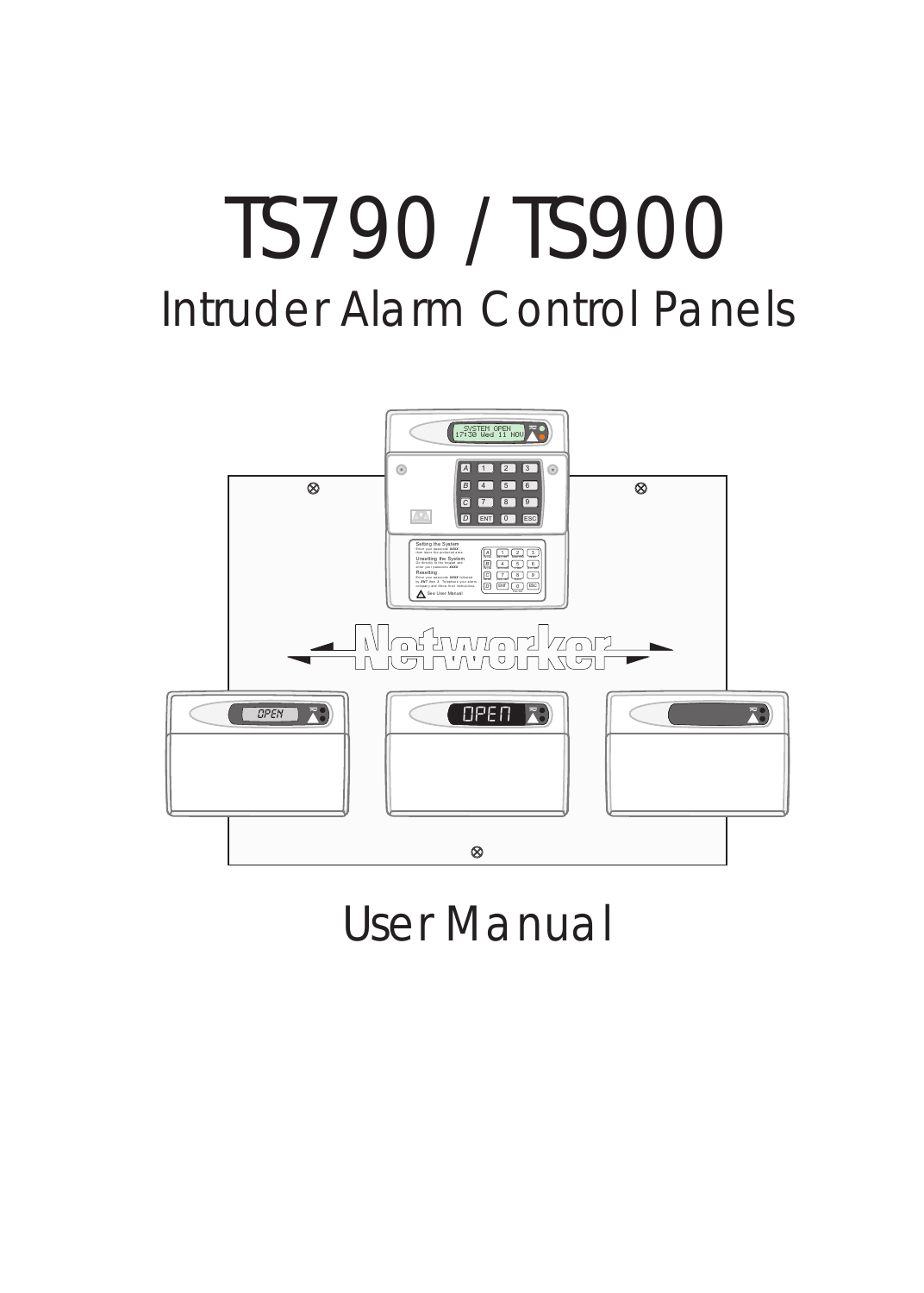# *Quick Reference Guide*

| <b>Full Set</b>        | Enter your passcode                                   | [?][?][?][?]               |
|------------------------|-------------------------------------------------------|----------------------------|
| Part Set               | Enter your passcode                                   | $[2]$ $[2]$ $[2]$ $[2]$    |
|                        | Press A, B or C as required                           | $\Box$ or $\Box$ or $\Box$ |
| Unset                  | Enter your passcode                                   | 2222                       |
| Silent Full Set        | Enter your passcode                                   | 2222                       |
|                        | Press <sub>8</sub>                                    | $\sqrt{8}$                 |
| <b>Silent Part Set</b> | Enter your passcode                                   | $[2]$ $[2]$ $[2]$ $[2]$    |
|                        | Press A, B or C as required                           | $\Box$ or $\Box$ or $\Box$ |
|                        | Press <sub>8</sub>                                    | $\sqrt{8}$                 |
| <b>Bell Test</b>       | Enter your passcode                                   | 2222                       |
|                        | Press [ENT] within 5 secs.                            | ENT                        |
|                        | Press 1 (sounders on)                                 | $\boxed{1}$                |
|                        | Press [ESC] when finished                             | <b>ESC</b>                 |
| <b>Walk Test</b>       | Enter your passcode                                   | [?][?][?][?]               |
|                        | Press [ENT] within 5 secs.                            | ENT                        |
|                        | Press <sub>2</sub>                                    | $\boxed{2}$                |
|                        | <b>Conduct Walk Test</b>                              | <b>Conduct Walk Test</b>   |
|                        | Press [ESC] when finished                             | <b>ESC</b>                 |
| <b>Remote Reset</b>    | Enter your passcode                                   | 2222                       |
|                        | Press [ENT] within 5 secs.                            | ENT                        |
|                        | Press <sub>3</sub>                                    | $\lceil 3 \rceil$          |
|                        | Contact your central station and quote 4 digit number |                            |
|                        | Enter reply number                                    | $[2]$ $[2]$ $[2]$ $[2]$    |
|                        | Press [ENT]                                           | ENT                        |
|                        | Press [ESC] when finished                             | <b>ESC</b>                 |
| Change Passcode        | Enter your passcode                                   | 2222                       |
|                        | Press [ENT] within 5 secs.                            | ENT                        |
|                        | Press 4                                               | $\left 4\right $           |
|                        | Enter new passcode                                    | [?][?][?][?]               |
|                        | Press [ENT] to accept                                 | ENT                        |
|                        | Press [ESC] when finished                             | ESC                        |

*Overview*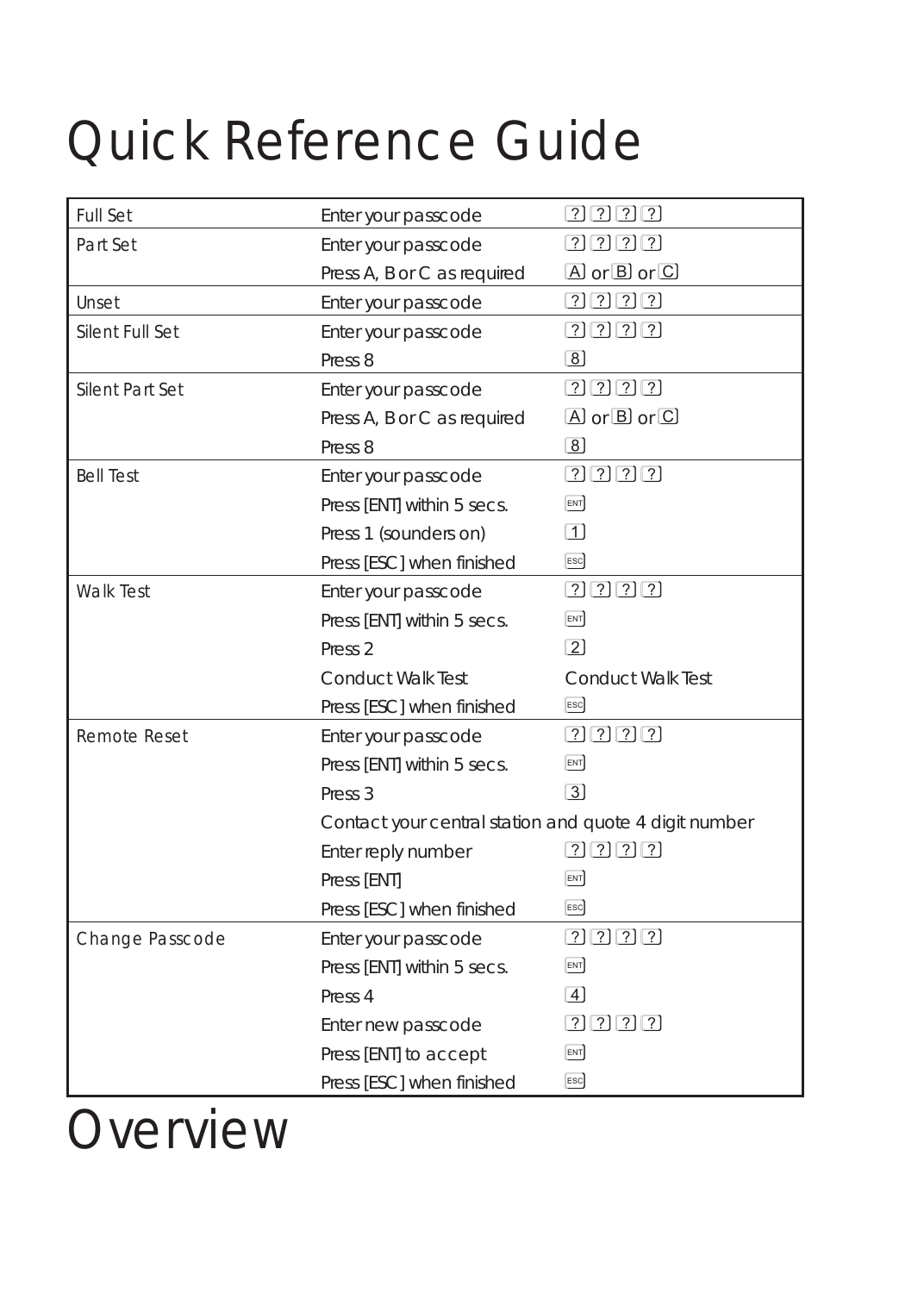# *CONTENTS*

# *Quick Reference Guide*

# *Overview*

# *Operating The System*

| Setting individual Wards with Standard User Passcodes. 13      |
|----------------------------------------------------------------|
| Unsetting individual Wards with Standard User Passcodes 14     |
| Setting & Unsetting Wards with the Code Set Group Passcodes 16 |
|                                                                |

# *User Menu 1*

# *User Menu 2*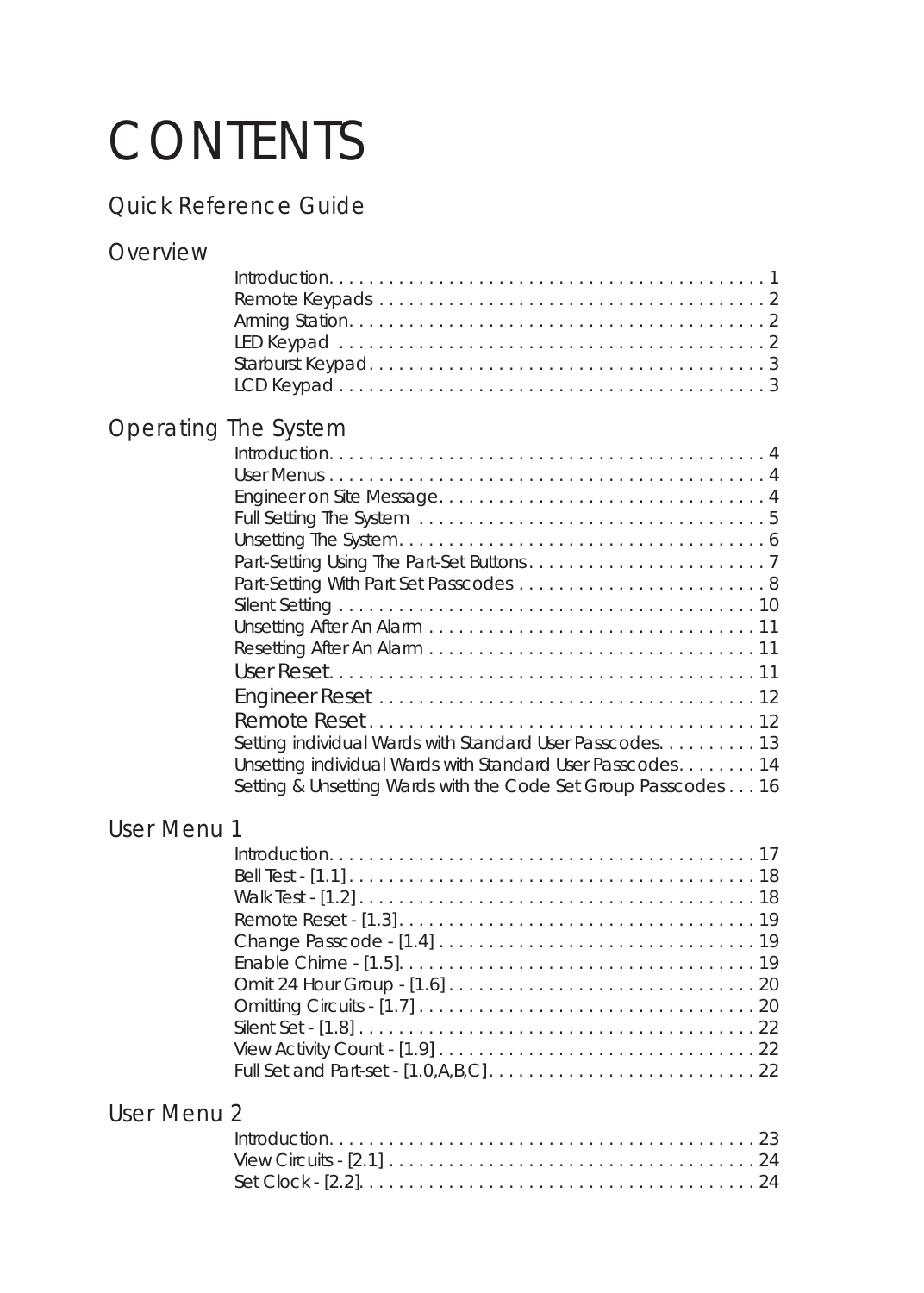|                      | Viewing the System Log with an LCD Remote Keypad - [2.9] 31<br>Viewing The Log With an LED or Starburst Remote Keypad - [2.9] 31 |  |
|----------------------|----------------------------------------------------------------------------------------------------------------------------------|--|
| User Menu 3          |                                                                                                                                  |  |
|                      |                                                                                                                                  |  |
|                      |                                                                                                                                  |  |
|                      |                                                                                                                                  |  |
|                      |                                                                                                                                  |  |
|                      |                                                                                                                                  |  |
|                      |                                                                                                                                  |  |
|                      |                                                                                                                                  |  |
|                      |                                                                                                                                  |  |
|                      |                                                                                                                                  |  |
|                      | User Names (TS900 Remote Keypads Only) - [3.4] 41                                                                                |  |
|                      | Edit Text For Part Set Groups (TS900 Remote Keypads Only) - [3.5] . 41                                                           |  |
|                      | Edit Circuit Text (TS900 Remote Keypad Only) - [3.6] 42                                                                          |  |
|                      |                                                                                                                                  |  |
|                      |                                                                                                                                  |  |
| <b>Fault Finding</b> |                                                                                                                                  |  |
|                      |                                                                                                                                  |  |
|                      |                                                                                                                                  |  |

Glossary of Terms . . . . . . . . . . . . . . . . . . . . . . . . . . . . . . . . . . . . . . 47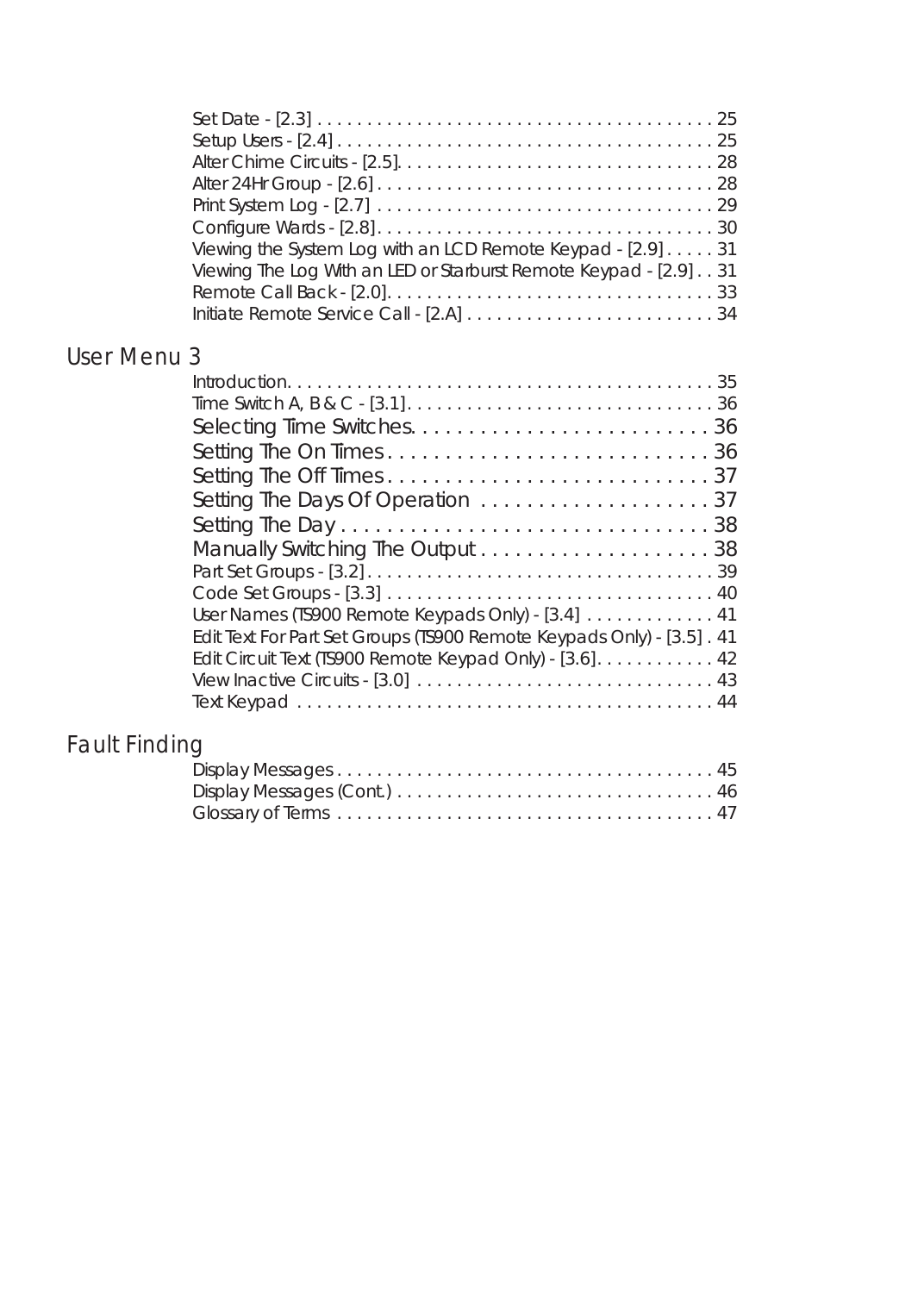### *Introduction*

The TS790 and TS900 are advanced security alarm control systems using state of the art electronics to provide comprehensive but flexible protection for both domestic and commercial premises. The system comprises of a number of components linked to a central control unit which is concealed from view but accessible for maintenance. The TS790 can monitor from 10 to 16 detection circuits whereas the TS900 can monitor a maximum of 56.

Both systems can be operated from up to four remote keypads which may be one of four types. Detection devices such as door contacts or movement sensors are allocated to detection circuits which are identified on the remote keypad displays. All detection circuits may then be allocated to the whole system or grouped into "Wards" (areas) so that access to certain areas can be controlled independently.

A modem can also be connected to the alarm system via the telephone line to allow remote interrogation, programming and resetting of alarms. This feature is known as "Downloading" and is normally performed by the installation company or central station.

Each alarm installation is specific to the site and its occupier and may differ from other TS790/TS900 installations. This manual describes in detail all the functions and procedures available to the user, however, not all these may be relevant to the way your system is set up. To avoid unnecessary operating errors please discuss the details of the alarm system with your installation company before attempting to use it. Also ensure that installation company complete the system record sheets at the back of this manual and fill in the details required within the section called *"Operating The System"*.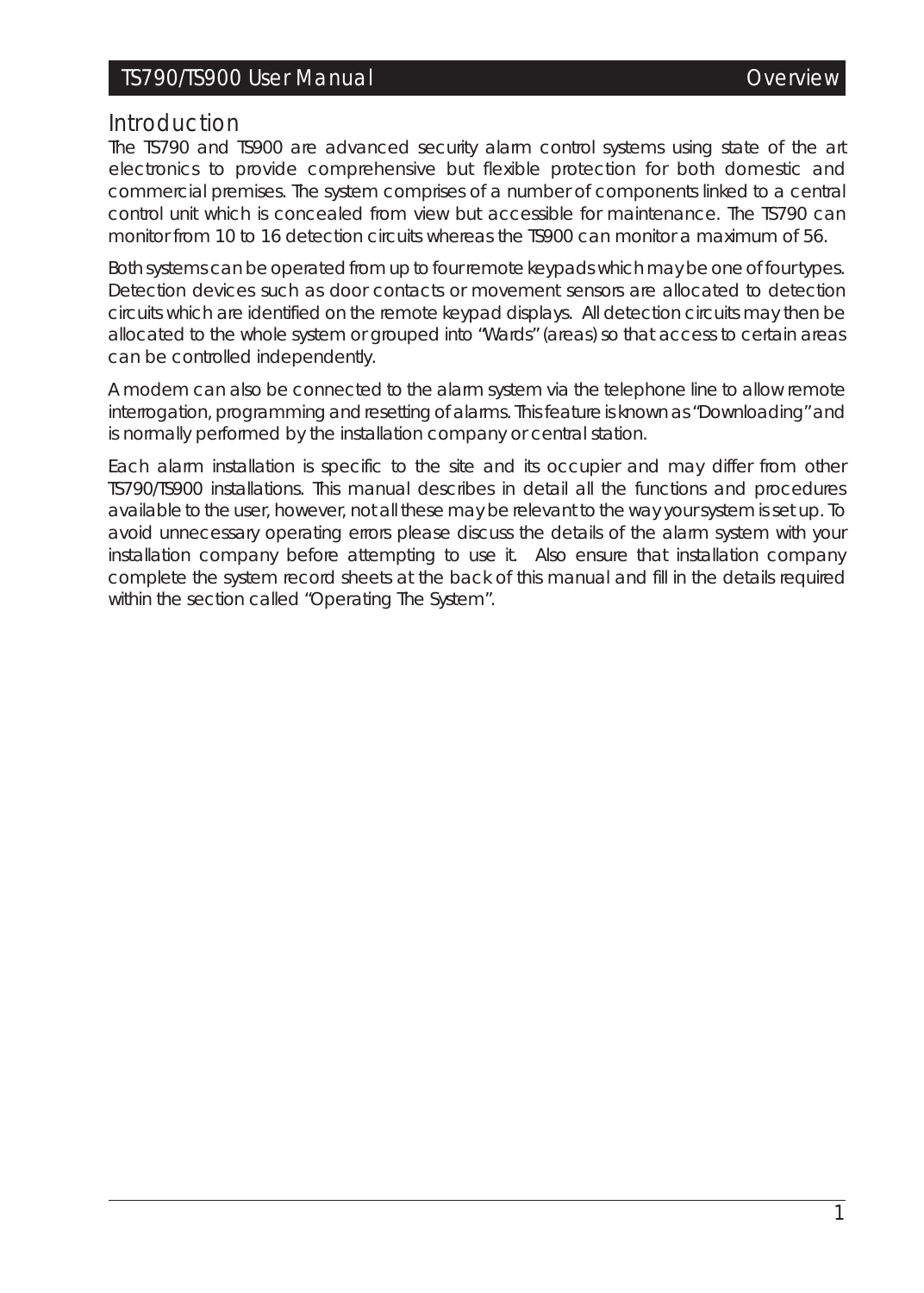## *Remote Keypads*

Your alarm system can be operated from one or more remote keypads, which will have been strategically located within the protected premises. The remote keypads may be one of four types.

# *Arming Station*

The remote arming station can only be used to full set, part set and unset your alarm system.

- **O** Green Power Indicator Flashes if no mains power is present. Steady when mains power is present.
- **Q** Red Function Indicator Can be programmed by the alarm company, to indicate a fault, set or part-set etc.
- **8** Keyboard Used for operating your alarm system.
- **O** Cover Fold-down cover with quick guide operating instructions.



# *LED Keypad*

The LED remote keypad can be used to full set, part set and unset the alarm system. It also can be used for limited programming functions.

- **O** LED Display Used to show the system time along with other system  $\bullet$ messages.
- **Q** Green Power Indicator Flashes if no mains power is present. Steady when mains power is present.
- **8** Red Function Indicator Can be programmed by the alarm company, to indicate a fault, set or part-set etc.
- $\bullet$  Keyboard Used for operating your alarm system.
- **O** Cover Fold-down cover with quick guide operating instructions.

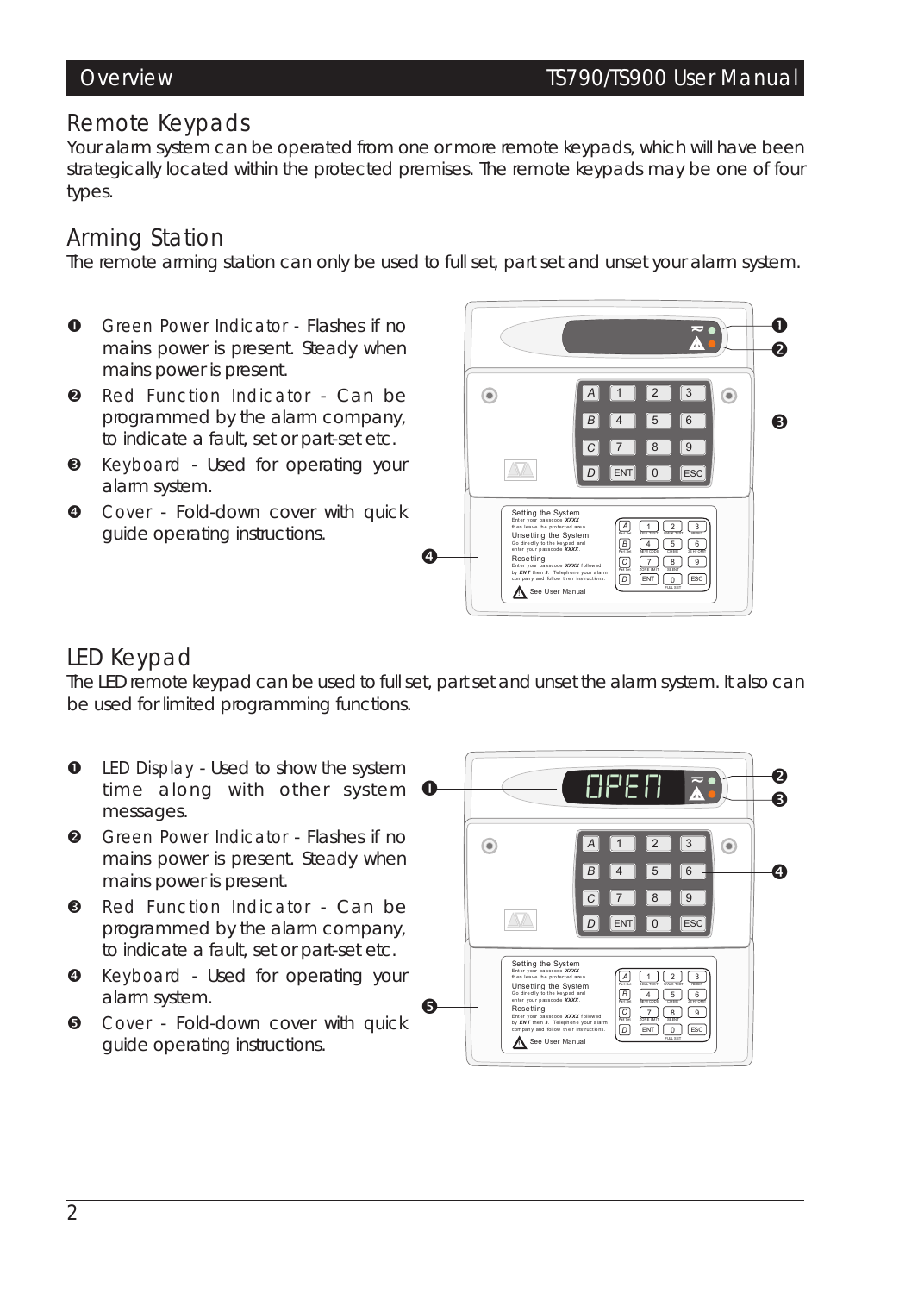Ð

❷

 $\overline{a}$ 

 $\circledcirc$ 

*OPEN* ~

 $\bullet$   $\bullet$   $\bullet$   $\bullet$   $\bullet$ 

## TS790/TS900 User Manual and Controller Controller Controller Controller Controller Controller Controller Controller

### *Starburst Keypad*

The Starburst remote keypad can be used to full set, part set and unset the alarm system. It also can be used for limited programming functions.

- **O** Starburst Display Used to show the system time along with other system messages.
- **<sup>O</sup>** Green Power Indicator Flashes if no mains power is present. Steady when mains power is present.
- **8** Red Function Indicator Can be programmed by the alarm company, to indicate a fault, set or part-set etc.
- **<sup>O</sup>** Keyboard Used for operating your alarm system.
- **6** Cover Fold-down cover with quick guide operating instructions.

#### $\circledcirc$ *A* 1 2 3  $\sqrt{4}$  5  $\sqrt{6}$ *B C* 7 8 9 ENT 0 ESC *D* Setting the System<br>Enter your passcode XXXX **A** 1 2 3 then leave the protected area.<br>Unsetting the System<br>Go directly to the keypad and<br>enter your passcode **XXXX** . *B*  $4$   $5$   $6$  $\ddot{\mathbf{e}}$ **Part Set Advices Contract Set ONE** Resetting Enter your passcode *XXXX* followed<br>by *ENT* then 3. Telephone your alarm<br>company and follow their instructions. **D ENT 0 ESC**

See User Manual

# *LCD Keypad*

The LCD remote keypad is a full function keypad and can be used to program, test, set and unset the alarm system.

- **O** LCD Display Used to show the system time along with other system messages.
- **A** Green Power Indicator Flashes if no mains power is present. Steady when mains power is present.
- **B** Red Function Indicator Can be programmed by the alarm company, to indicate a fault, set or part-set etc.
- **O** Keyboard Used for operating your **O** alarm system.
- **6** Cover Fold-down cover with quick guide operating instructions.

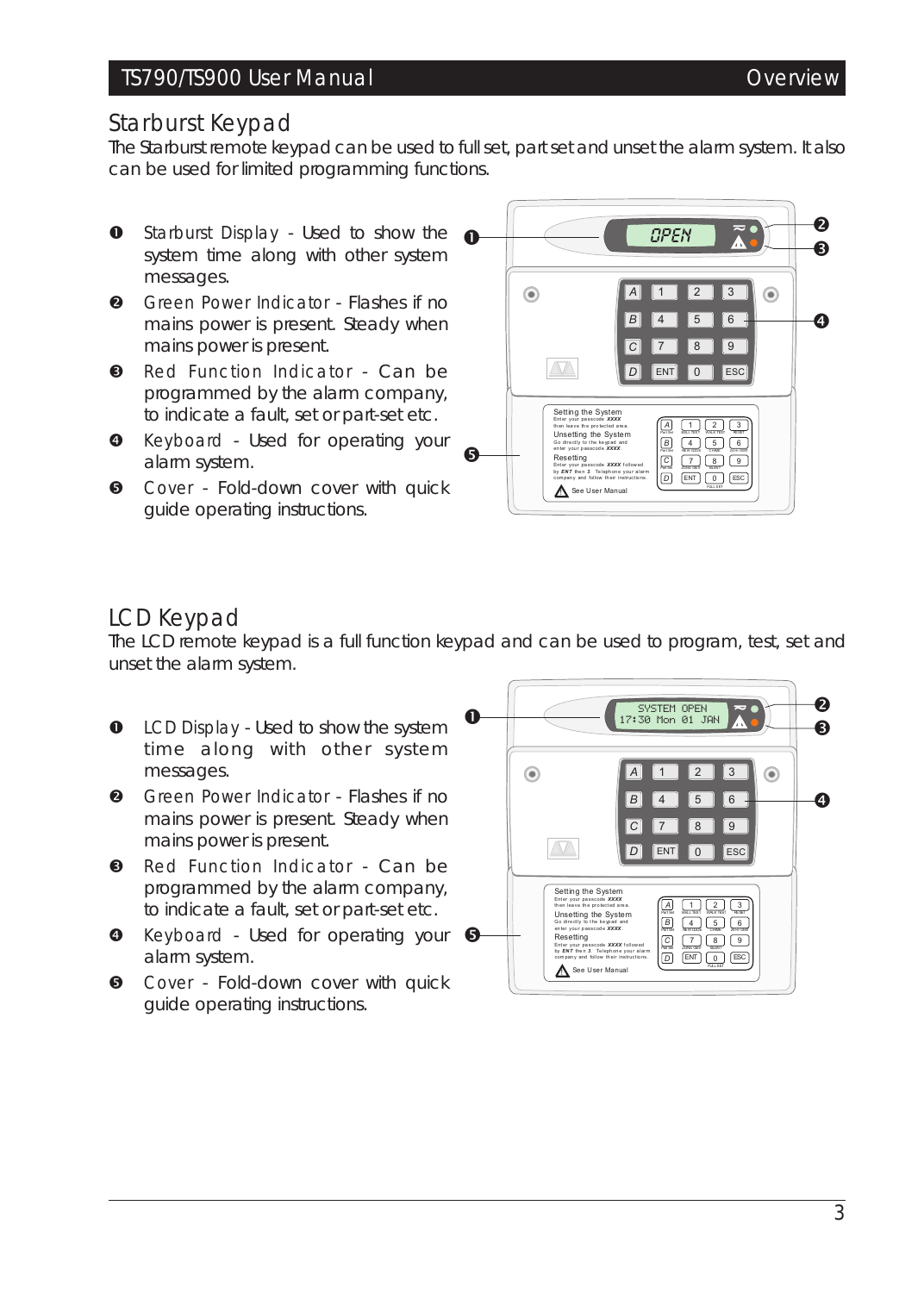# *Operating The System*

# *Introduction*

Initial access to the system is gained by entering a 4 digit passcode. Every time you wish to use the system your passcode must be entered correctly. If a passcode is repeatedly entered incorrectly a code tamper alarm will be generated.

Up to 31 separate user passcodes are available for operating the system. The master user (user 01) is the person responsible for allocating other users to the system.

Each user (02-31) may be defined for different authorisation levels. *See page 25 for full details*, the table below shows the code levels and their menu access:

| Code level        | User Menu 1      | User Menu 2                                         | User Menu 3 |
|-------------------|------------------|-----------------------------------------------------|-------------|
| <b>Master</b>     | V                | $\boldsymbol{v}^*$                                  |             |
| Standard          | V                |                                                     |             |
| Holiday           | V                |                                                     |             |
| Set Only          | ✓                |                                                     |             |
| <b>Reset Only</b> | Options 1-9 only |                                                     |             |
| PA Code           |                  |                                                     |             |
| Access            |                  | Used for access control                             |             |
| Full Set Group    |                  | Only allows setting and unsetting of selected wards |             |
| Code Set Group A  |                  |                                                     |             |
| Code Set Group B  |                  |                                                     |             |
| Code Set Group C  |                  |                                                     |             |

\* If the installation company has programmed the master user for limited access, he or she will NOT have access to *"User menu 2" options 6 and 8, and all options in "User menu 3".*

# *User Menus*

In general when ever a user passcode is entered the system will enter into a 5 second function mode, if the [button is pressed during this time "User menu 1" is selected, as a reminder, a brief description of each menu option within "User menu 1 " is printed underneath each button on the the remote keypads, e.g., button 1 selects the "Bell Test" option. If the  $\mathbb{F}$  button is not pressed within 5 seconds the system will attempt to full set.

When any of the menu options are selected the user may abandon the function by pressing the ESS button. If the ESS button is repeatedly pressed whilst one of the user menus is selected, the alarm system will return to the normal "OPEN" condition.

# *Engineer on Site Message*

When the installation engineer attends the site for routine maintenance etc. the remote keypads may show "Engineer on site" ( $E$   $\Box$  $E$   $\Box$   $E$   $E$  ), whilst this message is displayed the alarm system remains fully operational. However, before the engineer leaves the site he should ask one of the users to enter their passcode followed by <sup>[59]</sup>, this will clear the "Engineer on site" message and return the system to the normal "OPEN" condition.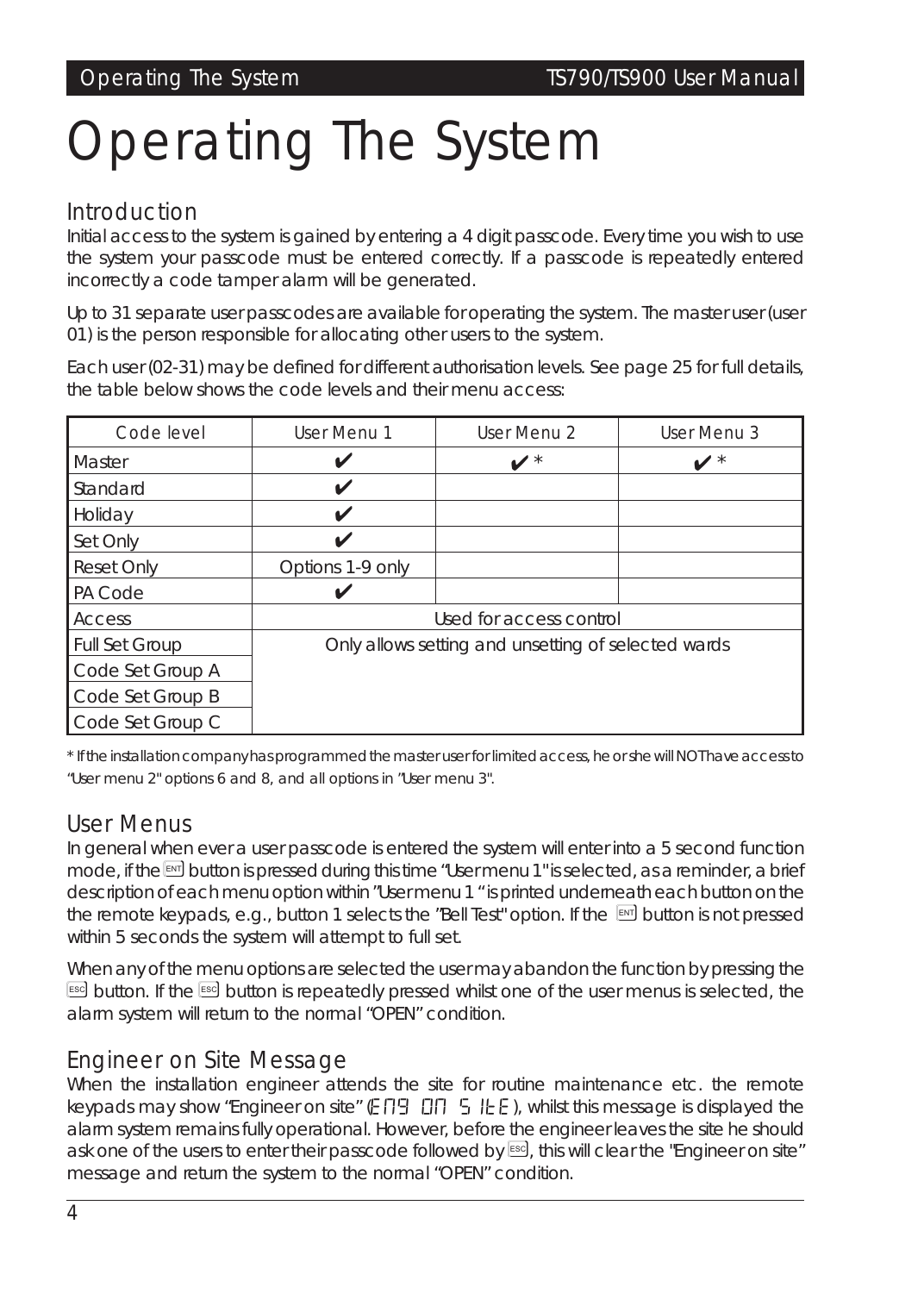## TS790 & TS900 User Manual Contract Contract Contract Operating The System

### *Full Setting The System*

The full setting procedure may be initiated from any remote keypad (if more than one is fitted). Before attempting to full set the alarm system ensure that all movement detectors are unobstructed and all doors, and windows are secure.

The installation company will have set-up your alarm system to fullset by one of the following:

| <b>Timed Exit</b>      | - After entering your passcode the alarm system will be full set after the<br>pre-programmed exit timer has expired. The display at step (2) will<br>count down the remaining exit time.                                                                                             |
|------------------------|--------------------------------------------------------------------------------------------------------------------------------------------------------------------------------------------------------------------------------------------------------------------------------------|
| <b>Final Exit</b>      | - After entering your passcode the alarm system will be full set after the<br>Final Exit door is opened and closed. The display at step (2) will show a<br>count of 9999.                                                                                                            |
| <b>Exit Terminator</b> | - After entering your passcode the alarm system will be full set after the<br>Final Exit door is opened and closed, and after pressing the Exit<br>Terminator button (a push button normally mounted outside of the<br>premises). The display at step (2) will show a count of 9999. |
| Instant                | - After entering your passcode the alarm system will be full set after 5<br>seconds.                                                                                                                                                                                                 |

If an attempt is made to full set the system whilst any circuits are active (such as a door *being open) the display at step (2) will indicate the circuit(s) that are in fault and internal sounder generates an interrupted tone. The fault must be cleared before the setting procedure can be completed. If the system is set by "Timed Exit" or "Instant", and the fault* is still present at the end of the exit time an internal alarm will be generated. If fitted, the *external strobe light will flash indicating that the system has "Failed to set". To prevent this alarm simply re-enter your passcode before the exit timer expires.*

#### » To full set the system proceed as follows:

1. Enter your passcode  $\boxed{?}$   $\boxed{?}$   $\boxed{?}$   $\boxed{?}$ . The display will show:

2. After 5 seconds the exit sounder will start and the display will show:

3. Leave via the prescribed exit route.

4. The system is set when the exit time has expired, on activation of the Final Exit circuit or pressing the Exit Terminator button, as appropriate. The exit sounder will stop and the display will show:

5. After 5 seconds the "SYSTEM SET" message will disappear and the display will show the time, (date and banner text, LCD only) e.g.,







| Setting Mode: | Timed <sub>I</sub> | Final Exit [ | Exit Terminator $\Box$ | Instant |
|---------------|--------------------|--------------|------------------------|---------|
| Exit Time:    |                    |              |                        |         |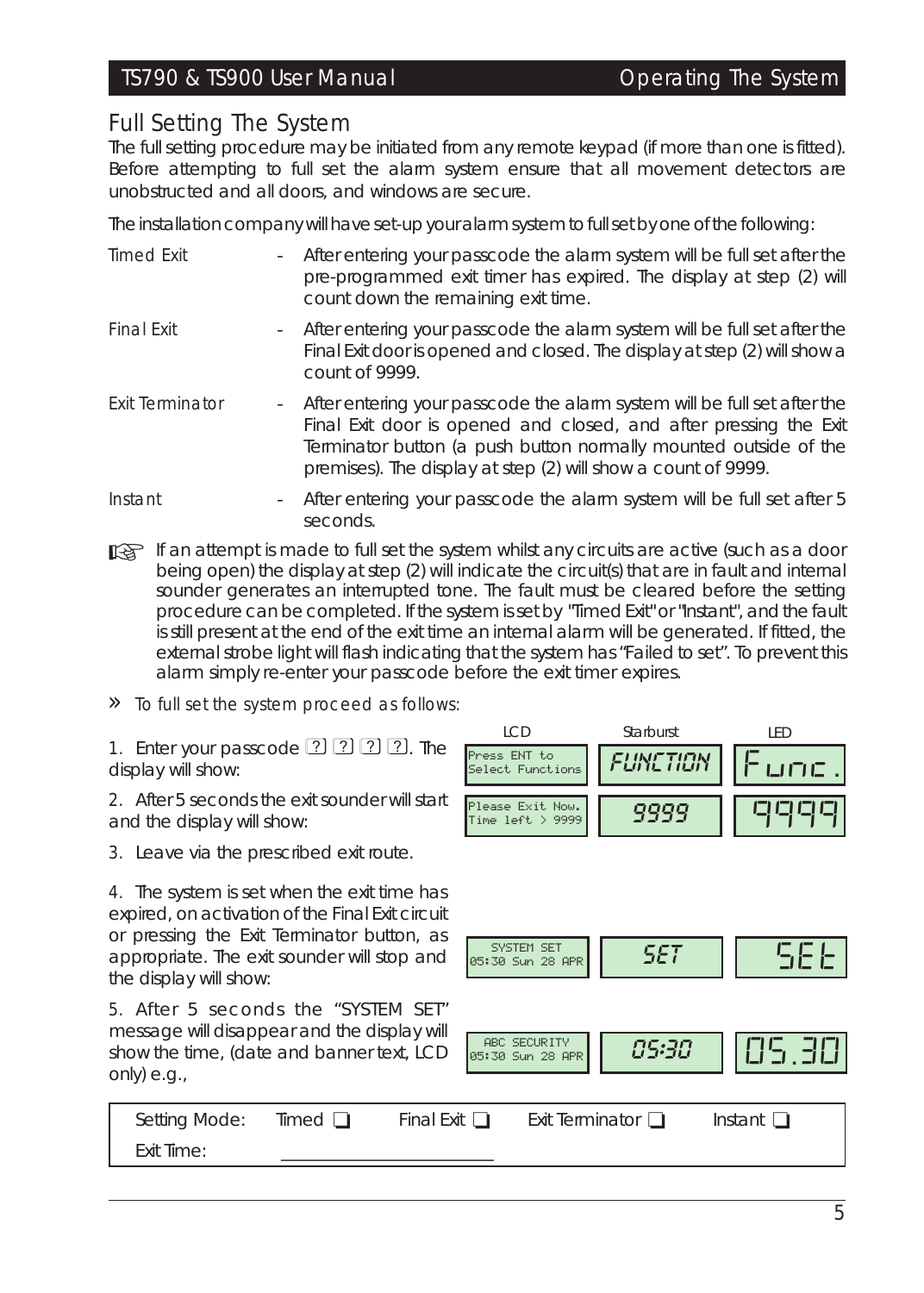### Operating The System TS790 & TS900 User Manual

# *Unsetting The System*

The unsetting of the alarm system can be performed from any remote keypad.

» To unset your alarm system, proceed as follows:

1. Enter the premises via the prescribed entry route and proceed directly to the remote keypad. The internal sounders generate an interrupted tone. The display will show the remaining entry time, e.g.,

2. Enter your passcode  $2222$  before the entry timer expires. The internal sounders will stop and the display will show:

3. After 5 seconds the "SYSTEM OPEN" message will disappear and the display will show the time, (date and banner text, LCD only) e.g.,



- ☞ *If the entry time is exceeded an alarm is generated from the internal sounders and the "Second Entry" timer is started. If at the end of the "Second Entry" timer the alarm system has not been unset a full alarm condition will occur. If the installation company has set the "Second Entry" timer to zero the full alarm will occur when the first entry timer expires.*
- ☞ *If during the entry procedure the user strays from the prescribed entry route and activates a detection circuit a full alarm will occur (internal sounders and external sounders). If the alarm system is fitted with a remote signalling device such as a digicom this will also be triggered and police action will be taken. However, the alarm system may be programmed with an "Entry Abort" feature which will allow a further preset time delay to occur if a detection circuit is accidentally triggered during the entry procedure. This will delay the triggering of the remote signalling device and allow the user time to unset the system. The delay is normally set to 90 seconds by your installation company.*

| Full Set Entry Time: |  |
|----------------------|--|
| Second Entry Time:   |  |
| Part-set Entry Time: |  |
| Entry Abort Delay:   |  |
|                      |  |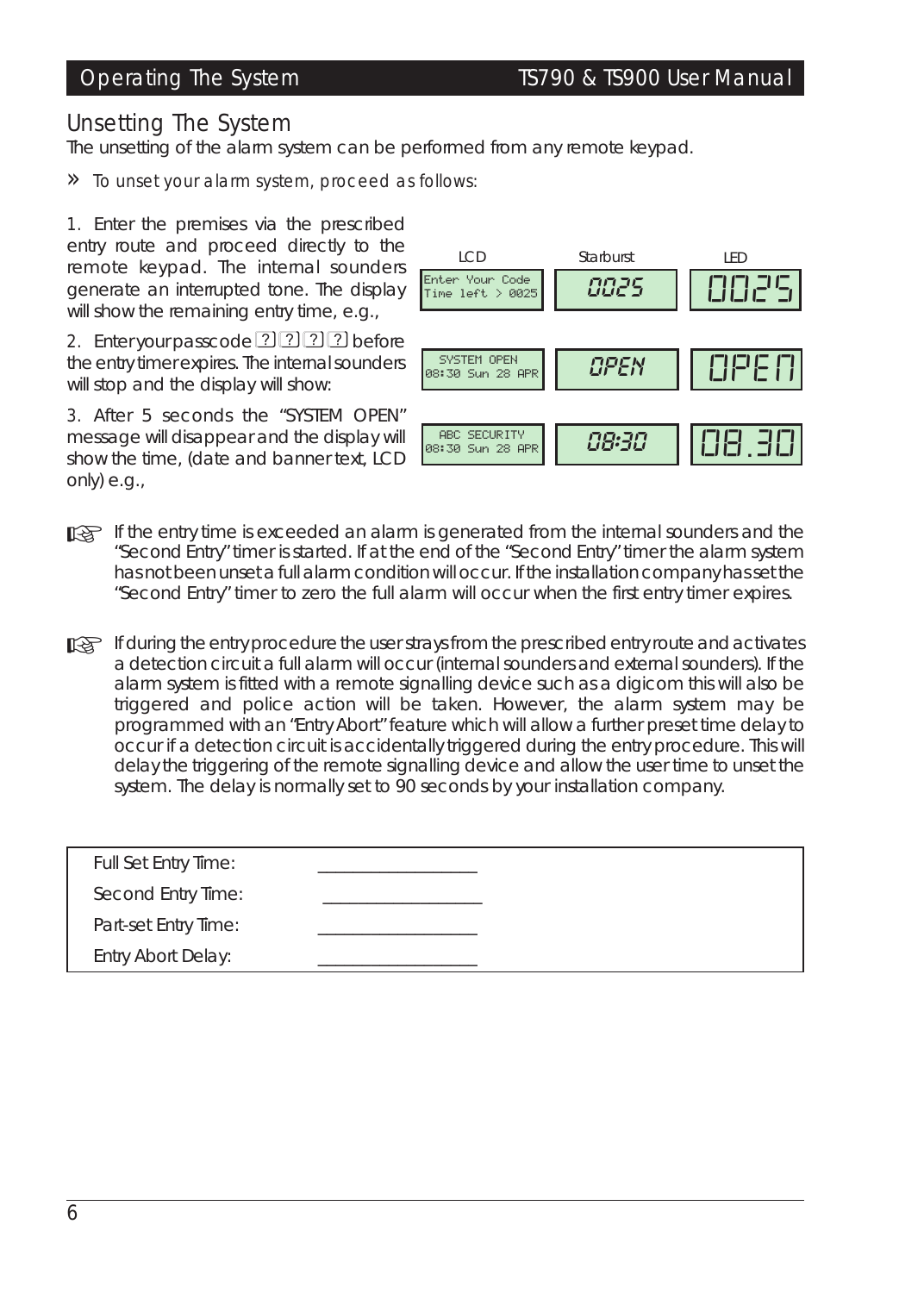### TS790 & TS900 User Manual Contract Contract Contract Operating The System

# *Part-Setting Using The Part-Set Buttons*

The TS790 & TS900 can have up to three predefined part-set configurations. Each configuration allows the alarm system to set with one or more wards isolated. Each configuration is then assigned to a part-set button A, B or C, normally this will be done by the installation company at the time of commissioning. However the master user may also configure the part-set buttons, providing the installation company has programmed the alarm system to allow this facility *(see "Part Set Groups on page 39).*

#### » To part-set the alarm system, proceed as follows:

1. Enter your passcode  $[2]$   $[2]$   $[2]$   $[2]$ . The display will show:

2. Within 5 seconds press the required part-set button  $\Box$ ,  $\Box$  or  $\Box$ , e.g., press "A" for part-set A. The display will show:

3. The exit sounder will start. If necessary leave the area via the prescribed exit route. The display will show the remaining exit time, e.g.,

4. The system will be part-set when the exit time has expired, on activation of the Final Exit circuit or by pressing the Exit Terminator button, as appropriate. When the system is part-set the display will show the wards that are set and the time, e.g.,



☞ *The text shown on the LCD remote keypads at step (2) may be programmed by the master user (see "Edit Text for Part-Set Groups" on page 41). If the text is not programmed the display will read the default "Part Set group A" for the above example.*

☞ *If the alarm system has LED remote keypads fitted, the installation company may have programmed the system so that the alternating displays shown at step (4) only show the time.*

| Part-Set A:                  |                |                   |                        |                   |
|------------------------------|----------------|-------------------|------------------------|-------------------|
| Setting Mode:                | $Timed$ $\Box$ | Final Exit $\Box$ | Exit Terminator $\Box$ | Instant $\Box$    |
| Part-Set B:<br>Setting Mode: | Timed $\Box$   | Final Exit $\Box$ | Exit Terminator $\Box$ | Instant $\square$ |
|                              |                |                   |                        |                   |
| Part-Set C:                  |                |                   |                        |                   |
| Setting Mode:                | Timed $\Box$   | Final Exit $\Box$ | Exit Terminator $\Box$ | Instant $\Box$    |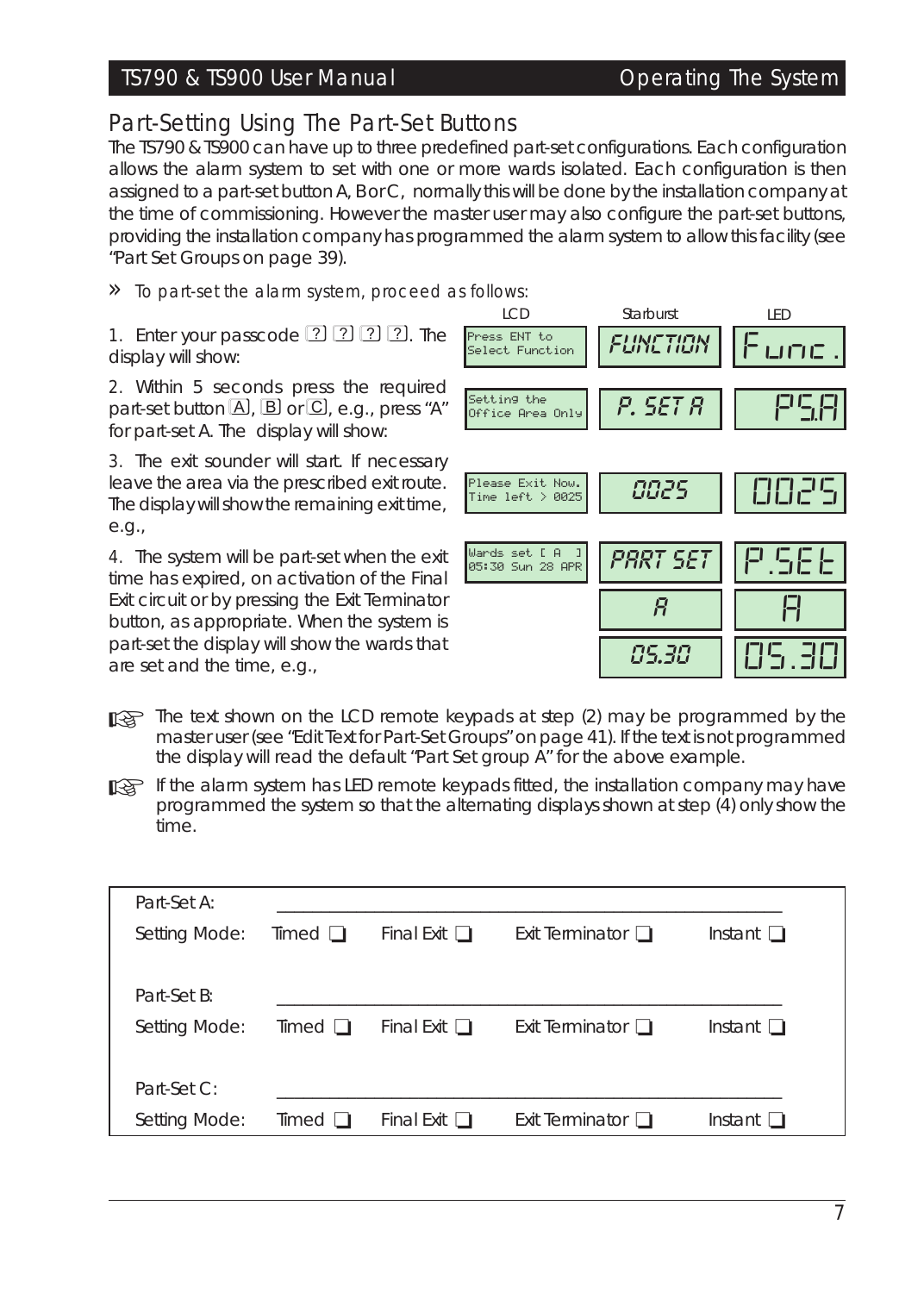# *Part-Setting With Part Set Passcodes*

Passcode types "Code Set Group A", "Code Set Group B", "Code Set Group C", and the "Full Set Group" enable the user to set and unset only the wards assigned to their "Code Set Group". The "Code Set Groups" are configured by the master user or installation company (see "Code Set Groups" on page 40).

The following example shows how to set and unset wards A and B using the passcode type "Code Set Group A". The example first assumes that the alarm system is initially unset.

» To set your area(s) using <sup>a</sup> "Code Set Group" passcode, proceed as follows:

1. Enter your "Code Set Group" passcode  $[2]$   $[2]$   $[2]$   $[2]$ . The exit sounder will start. If necessary leave the area via the prescribed exit route. The display will show the remaining exit time, e.g.,

2. The system is part-set when the exit time has expired, on activation of the Final Exit circuit or by pressing the Exit Terminator button, as appropriate. When the system has part-set the display will show the wards that are set and the time e.g.,

#### » To unset your area(s), proceed as follows:

1. Enter the area or premises via the prescribed entry route and proceed directly to the remote keypad. The internalsounders generate an interrupted tone. The display will show the remaining entry time, e.g.,

2. Enter your "Code Set Group" passcode  $[2]$   $[2]$   $[2]$   $[3]$  within the entry time. The internal sounders will stop and the display will show:

3. After 5 seconds the "SYSTEM OPEN" message will disappear and the display will show the time, (date and banner text, LCD only) e.g.,

The "Code Set Group" passcodes may be used when the system is fully set. When the passcode is entered only those wards assigned to the "Code Set Group" will be unset.

The following example shows how to unset wards A and B using the passcode type "Code Set Group A". The example first assumes that the alarm system is initially full set.



| Wards set [ AB ]<br>05:30 Sun 28 APR | '5E1<br>-821 |  |
|--------------------------------------|--------------|--|
|                                      |              |  |
|                                      | $\mathbf{H}$ |  |

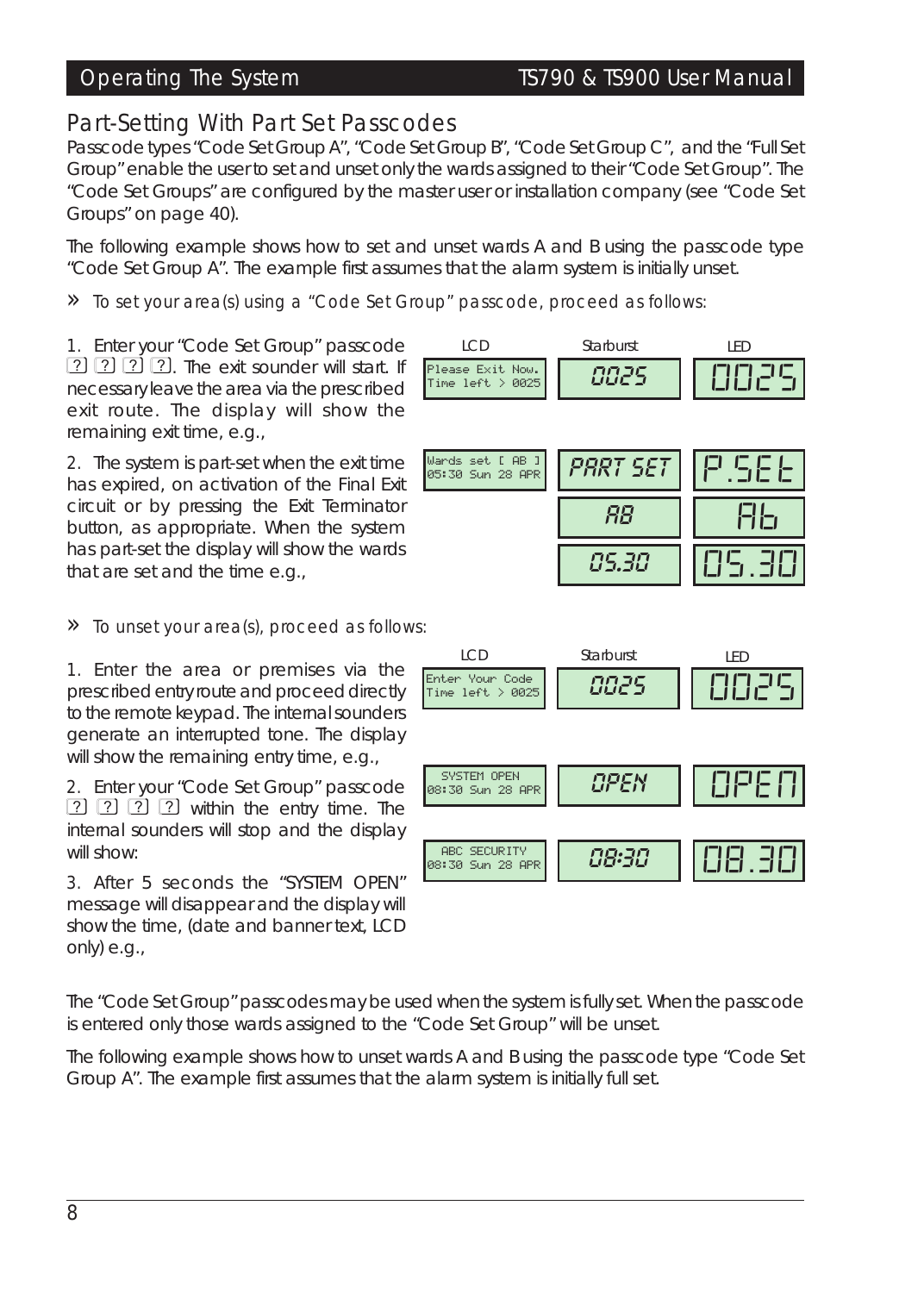# Part-Setting With Part Set Passcodes (Cont.)

# » To unset your area(s), proceed as follows:

1. Enter the area or premises via the prescribed entry route and proceed directly to the remote keypad. The internalsounders generate an interrupted tone. The display will show how much time you have left e.g.,

2. Enter your "Code Set Group" passcode  $[2]$   $[2]$   $[2]$   $[2]$  within the entry time. The internal sounders will stop and the display will show the wards that have remained set and the time, e.g.,

| LCD                                  | Starburst | I FD        |
|--------------------------------------|-----------|-------------|
| Enter Your Code<br>Time left $>0025$ | 9025      | <b>OOZS</b> |
|                                      |           |             |
|                                      |           |             |
| Wards set [S C]<br>09:30 Sun 28 APR  | PART SET  | P.SEET      |
|                                      |           |             |
|                                      |           |             |
|                                      | 89.38     |             |

The system may be returned to the full set condition by re-entering the "Code Set Group" passcode and leaving the area or premises via the prescribed exit route. The system may also be fully unset at any time by entering a valid passcode (Master, Standard or Holiday).

| Code Set Group A: | Sets/unsets wards $S: \Box A: \Box B: \Box C: \Box$ |
|-------------------|-----------------------------------------------------|
| Code Set Group B: | Sets/unsets wards $S: \Box A: \Box B: \Box C: \Box$ |
| Code Set Group C: | Sets/unsets wards $S: \Box A: \Box B: \Box C: \Box$ |
| Full Set Group:   | Sets/unsets wards $S: \Box A: \Box B: \Box C: \Box$ |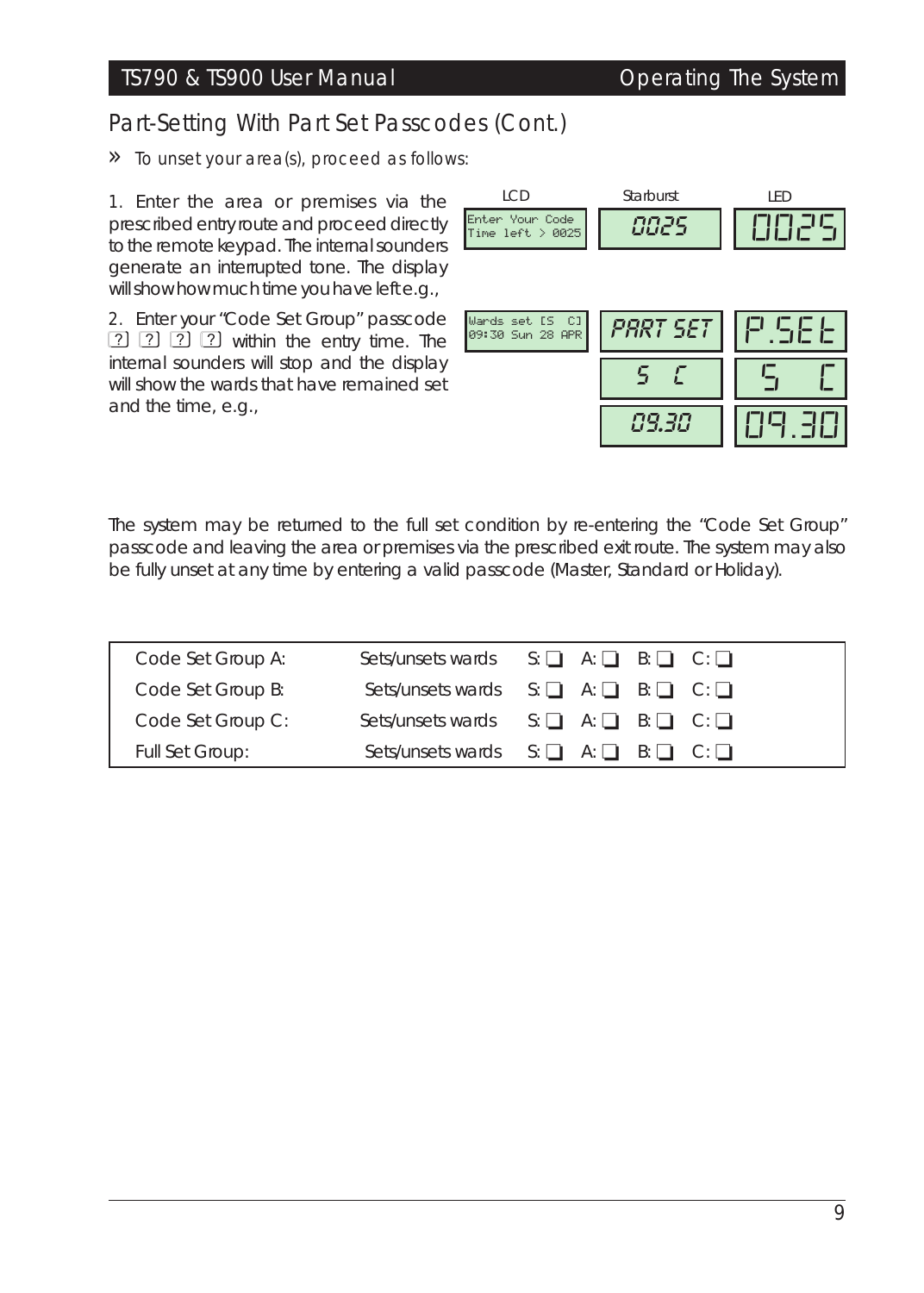## *Silent Setting*

The alarm system may be full or part-set such that the internal sounders are switched off during the exit procedure. However the system will give a short tone at the end of the exit procedure to indicate that the system has successfully set.

#### » To full set the alarm system silently, proceed as follows:

1. Enter your passcode  $\boxed{?}$   $\boxed{?}$   $\boxed{?}$   $\boxed{?}$ . The display will show:

2. Within 5 seconds press  $\boxed{8}$ . The display will show:

3. Leave via the prescribed exit route.

4. The system is full set when the exit time has expired, on activation of the Final Exit circuit or by pressing the Exit Terminator button, as appropriate.

### » To part-set the alarm system silently, proceed as follows:

1. Enter your passcode  $\boxed{?}$   $\boxed{?}$   $\boxed{?}$   $\boxed{?}$ . The display will show:

2. Within 5 seconds press the required part-set button  $\boxed{A}$ ,  $\boxed{B}$  or  $\boxed{C}$ , e.g., press "A" for part-set A then press  $\boxed{8}$ . The display will show:

3. Leave the area or premises via the prescribed exit route.

4. The system is part-set when the exit time has expired, on activation of the Final Exit circuit or by pressing the Exit Terminator button, as appropriate.



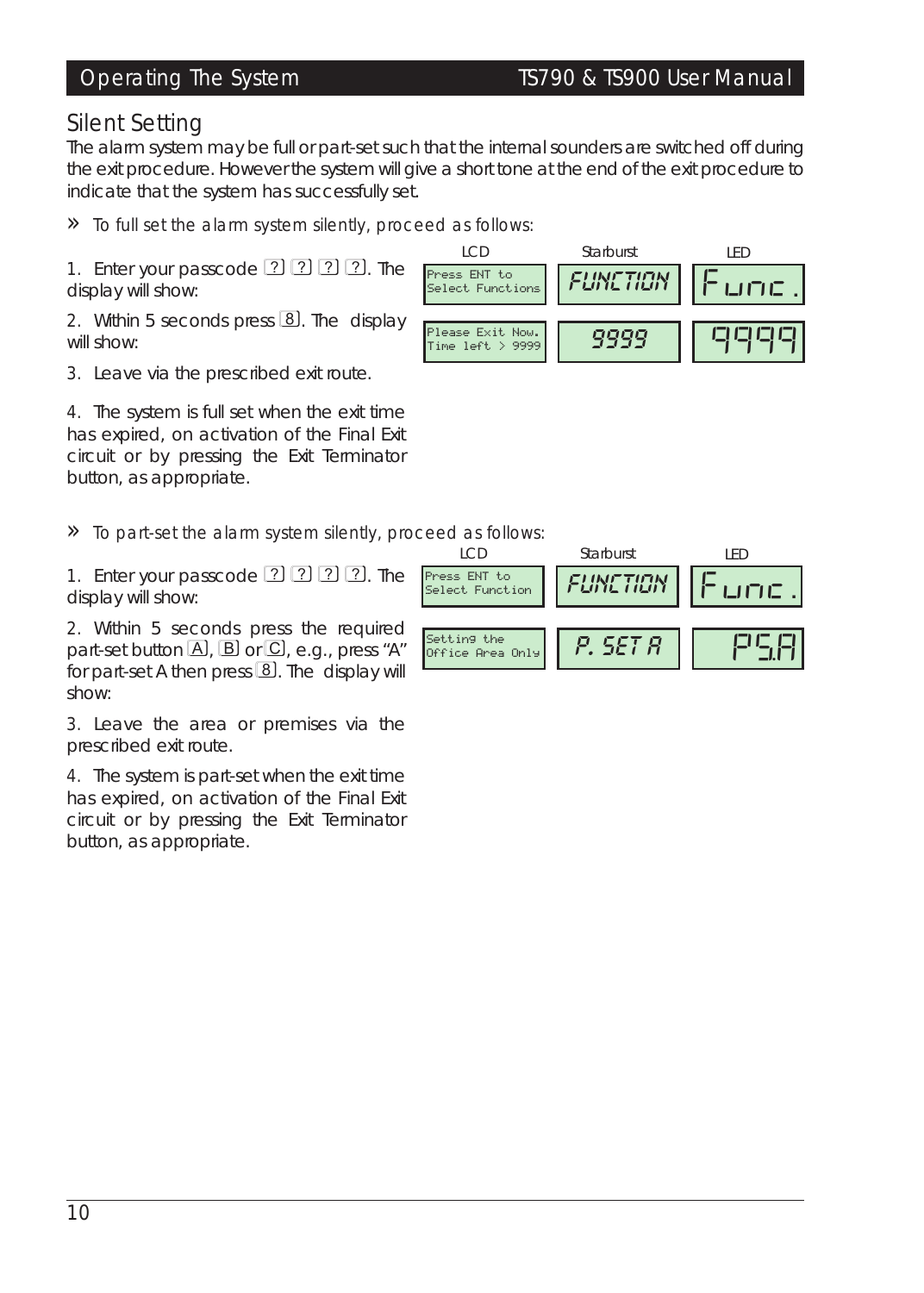# TS790 & TS900 User Manual Operating The System

# *Unsetting After An Alarm*

If an alarm has occurred whilst the alarm system is full or part-set, the display will indicate the detection circuit that was triggered when the system is unset. Once the cause of the alarm has been established the system must be reset (*see "Resetting after an alarm"*).

1. Enter the premises or area via the prescribed entry route and proceed directly to the remote keypad. The internal sounders will generate an interrupted tone. The display will show how much time you have left, e.g.,

2. Enter your passcode  $\boxed{2}$   $\boxed{2}$   $\boxed{2}$   $\boxed{2}$  within the entry time. The internal sounders will stop and the display will show the detection circuit that caused the alarm, e.g.,

3. Refer to *"Resetting after an Alarm"*



☞ *If "Circuit Text" has been programmed then the display on the LCD and Starburst remote keypads will alternate between the "Circuit number" and the "Circuit Text" at step (2).*

# *Resetting After An Alarm*

The installation company will have programmed the system to be either *"User Reset"*, *"Engineer Reset"* or *"Remote Reset"*, consult your installation company if you are not sure.

# *User Reset*

From step (3) of *"Unsetting After An Alarm"* proceed follows:

1. Enter your passcode  $\boxed{?}$   $\boxed{?}$   $\boxed{?}$   $\boxed{?}$ . The display will show:

2. Within 5 seconds press  $\epsilon$  and The display will show:

3. After 5 seconds the "SYSTEM OPEN" message will disappear and the display will show the time, (date and banner text, LCD only) e.g.,



(Continued Over)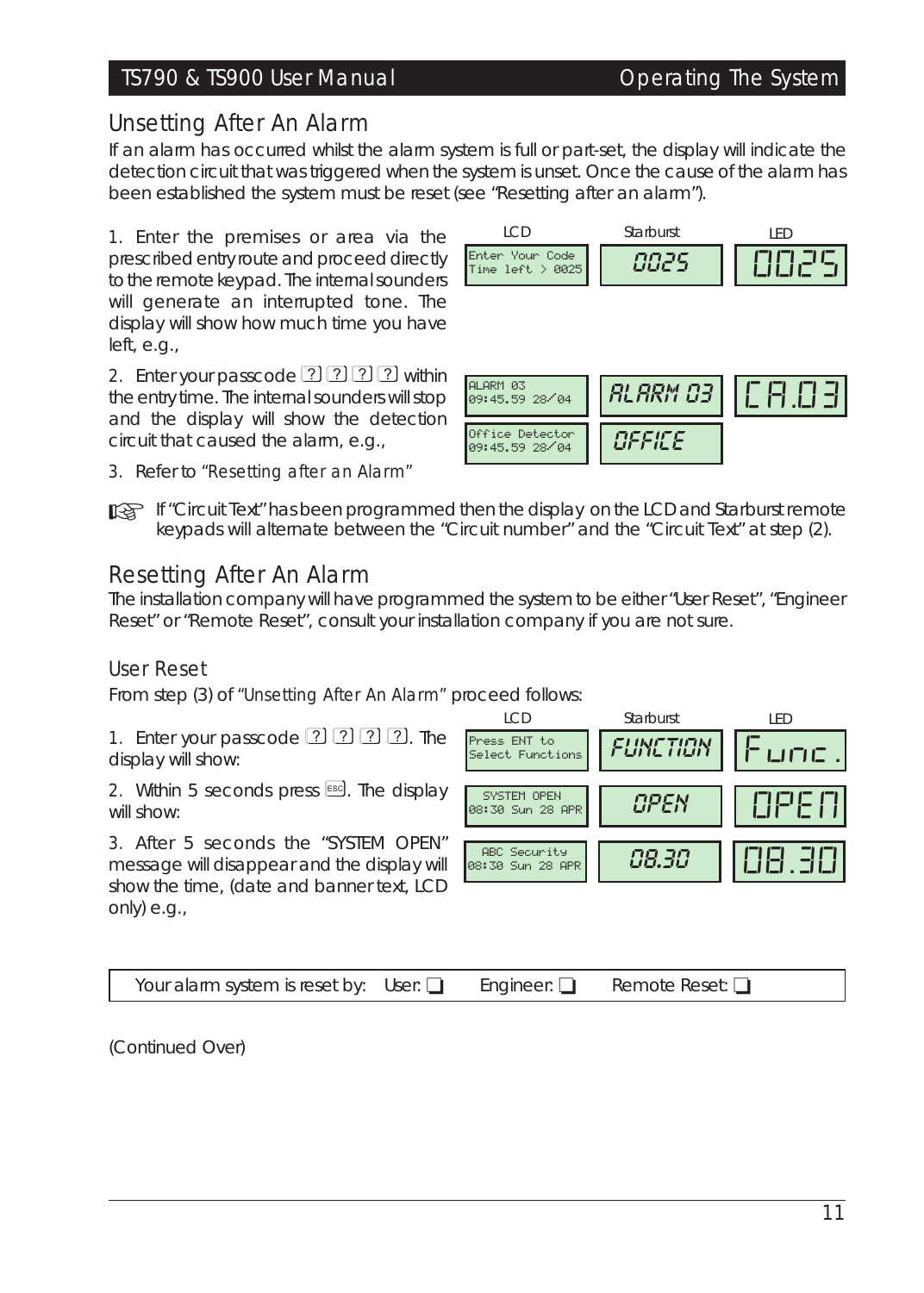#### *Engineer Reset*

From step (3) of *"Unsetting After An Alarm"* proceed as follows:

1. The display will cycle between the detection circuit that caused the alarm and the "CALL ENGINEER TO RESET SYSTEM". The system will also "beep" every minute to indicate the system requires an engineer to reset the system. To silence the "beeps" simply enter your passcode  $[2]$   $[2]$   $[2]$   $[2]$ .

2. Call the installation company to attend and reset your system.

Tel No.



☞ *The display shown at step <sup>2</sup> is programmable and may show something different.*

### *Remote Reset*

From step (3) of *"Unsetting After An Alarm"* proceed as follows:

1. Follow Step (1) of the *"Engineer Reset"* procedure.

2. Enter your passcode  $[2]$   $[2]$   $[2]$   $[2]$ . The display will show:

3. Within 5 seconds press [NT]. "User Menu 1" is selected, the display will show:

4. Press 3 to select the Remote Reset option. The display will show a random four digit *"Seed Code"* e.g.,

5. Write down the *"Seed Code"*. Telephone your central station and quote the *"Seed Code"*. You will be asked to report the circumstances of the alarm. If an engineer is not required to attend site you will be given a unique four digit "Remote Reset" code.

6. Enter the four digit "Remote Reset" code ????? then press [87]. A muti-tone beep will confirm acceptance and the display will return to "User Menu 1":

7. Press Esd to return to the Unset condition, the display will show:

8. After 5 seconds the "SYSTEM OPEN" message will disappear and the display will show the time, (date and banner text, LCD only) e.g.,



Tel No.

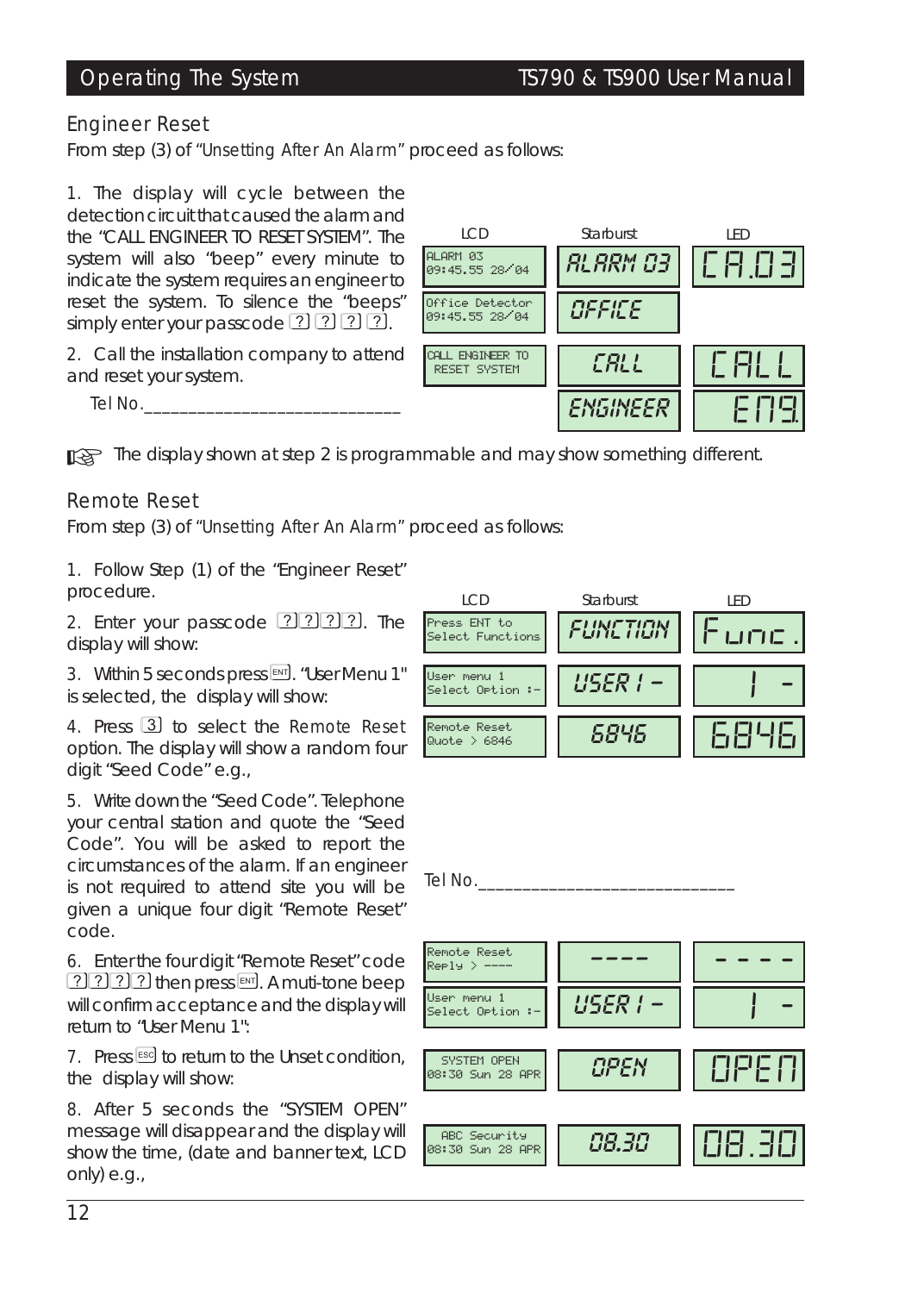### TS790 & TS900 User Manual Contract Contract Contract Operating The System

# *Setting individual Wards with Standard User Passcodes*

The installation company can enable certain standard users to have access to the "Ward Selection Menu". This feature allows the user to select the wards that they require to set at the time of setting the alarm system.

#### » The following example shows how to set wards <sup>B</sup> and C.

1. Enter your passcode  $[2]$   $[2]$   $[2]$   $[2]$ . The display will show:

- 2. Select the setting option as follows:
	- A Part-set A
	- **B** Part-set B
	- C Part-set C
	- 0 Ward Selection Menu

*NOTE: If an option is not selected after 5 seconds the system will attempt to full set.*

3. Press 0 to select the "Ward Selection Menu". The display will show:

- 4. Select / deselect the wards by pressing:
	- A for "Ward A"
	- $\boxed{B}$  for "Ward B"
	- $\overline{C}$  for "Ward  $C$ "
	- $\boxed{0}$  for "Ward S"

e.g., to set wards B and C, deselect wards S and A. The display will show:

5. When the display shows the required wards, press  $[III]$ . The exit sounder will start, if required leave via the prescribed exit route. The display will show the remaining exit time:

6. When exit tone stopsthe display willshow the wards that are set and the e.g.,



☞ *The "Ward Selection Menu" is displayed for <sup>a</sup> pre-programmed amount of time, which is programmed by the installation company. If no wards are deselected at the end of the pre-programmed time the alarm system will attempt to full set.*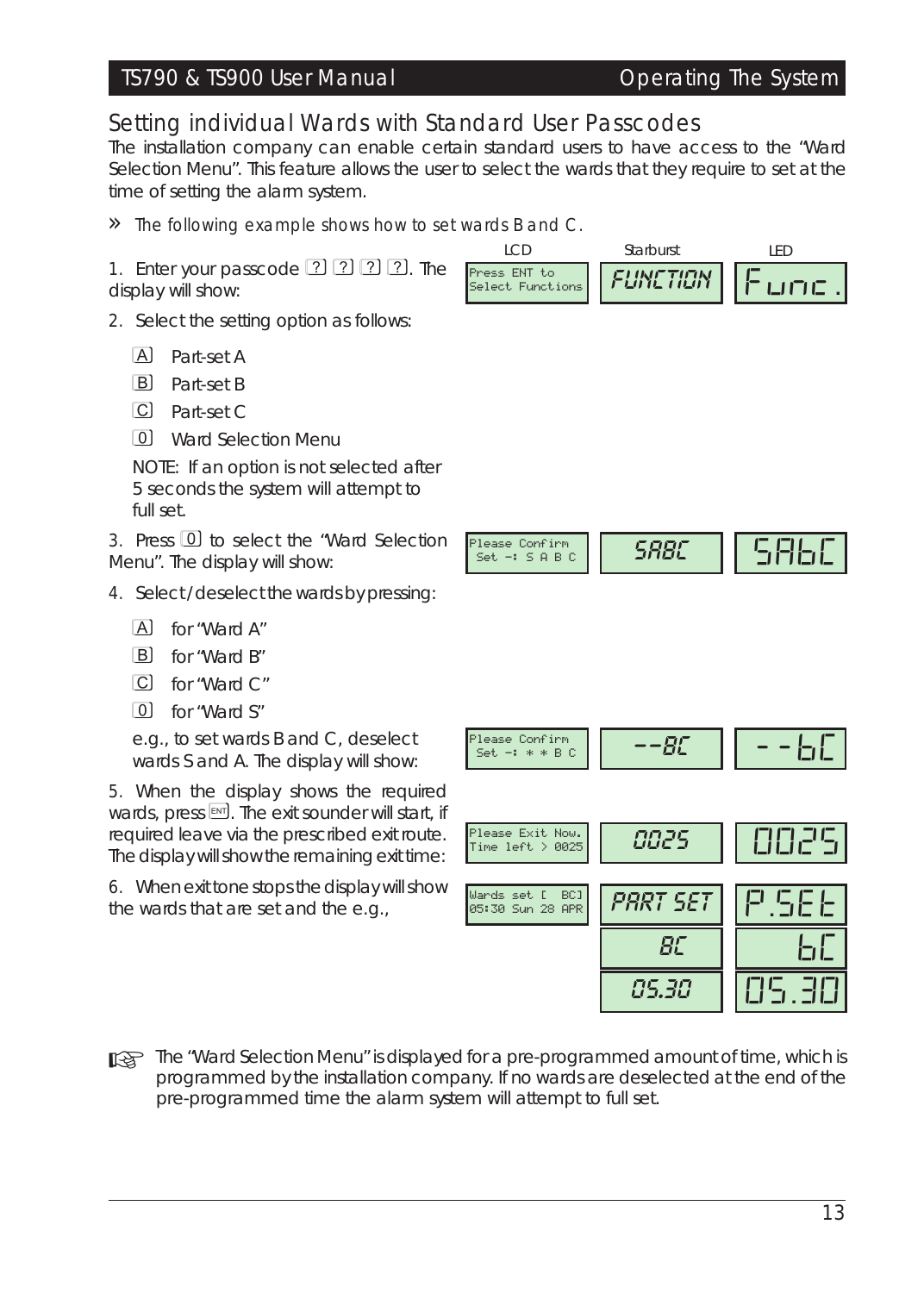# *Unsetting individual Wards with Standard User Passcodes*

If the installation company has configured the alarm system as described on the previous page the standard and master users will be given access to the "Ward Selection Menu" when unsetting the alarm system.

#### » The following example shows how to unset wards <sup>A</sup> and B.

1. Enter the premises via the prescribed entry route and proceed directly to the remote keypad. The internal sounders generate an interrupted tone. The display will show the remaining entry time:

2. Enter your passcode  $[2]$   $[2]$   $[2]$  before the entry timer expires. The display willshow:

- 3. Deselect the wards by pressing:
	- $[A]$  for "Ward A"
	- B for "Ward B"
	- $\overline{C}$  for "Ward  $\overline{C}$ "
	- $\boxed{0}$  for "Ward S"

e.g., to unset wards A and B, deselect wards S and C. The display will show:

4. When the display shows the required wards, press  $[III]$ . The entry sounder will stop and the display will show the wards that are set:

### » To unset further wards (assuming wards <sup>S</sup> and <sup>C</sup> are set)

1. To unset another ward enter your passcode  $[2]$   $[2]$   $[2]$   $[2]$ . The display will show:

2. Select the ward(s) you require to unset, e.g., to unset ward C, deselect ward S. The display will show:

3. When the display shows the required ward(s) press  $[III]$ . The display will show the wards that are set:





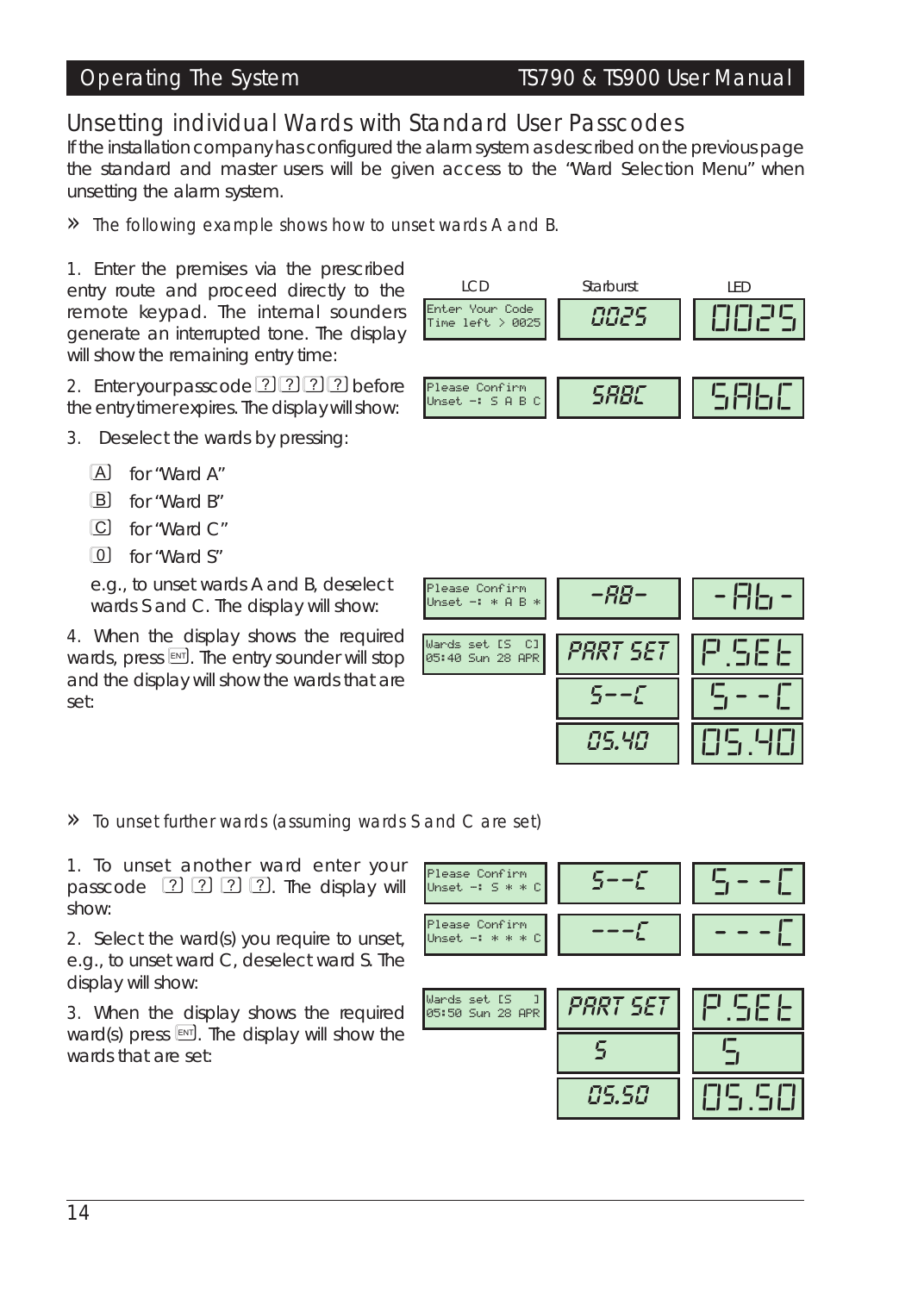### TS790 & TS900 User Manual Operating The System

» *To Set further Wards (assuming ward <sup>A</sup> is set)*

1. To set other wards enter your passcode  $[2]$   $[2]$   $[2]$   $[2]$ . The display will show:

2. Deselect all wards so that the display shows:

3. Press  $[III]$  and the display will show:

*NOTE: Ward A is not displayed as it is already set.*

4. Select the ward(s) you require to set, e.g., to set wards B and C, press 0 to deselect ward S. The display will show:

5. When the display shows the required wards, press  $[III]$ . The exit sounder will start, if required leave via the prescribed exit route. The display will show the remaining exit time:

6. When the system has set the display will show the wards that are set and the time:

| <b>LCD</b>                             | Starburst        | <b>IFD</b> |
|----------------------------------------|------------------|------------|
| Please Confirm<br>Unset $-1$ * A * *   | -8--             |            |
| Please Confirm<br>Unset $-1$ * * * *   |                  |            |
| Please Confirm<br>$Set -: S * B C$     | $5 - BC$         | $5 - 60$   |
|                                        |                  |            |
| Please Confirm<br>$Set -: * * B C$     | $--B\mathcal{L}$ | - - 50     |
| Please Exit Now.<br>Time left $> 0025$ | 0025             | 10025      |
| Wards set [ ABC]<br>06:00 Sun 28 APR   | PART SET         | PISEE      |
|                                        | RBC              | 86C        |
|                                        | 86.88            | 06.001     |

☞ *If the system is part-set, entry of <sup>a</sup> valid passcode is assumed to unset rather than set further wards. To set further wards, it is necessary to unset nothing, the system will then assume that you require to set further wards.*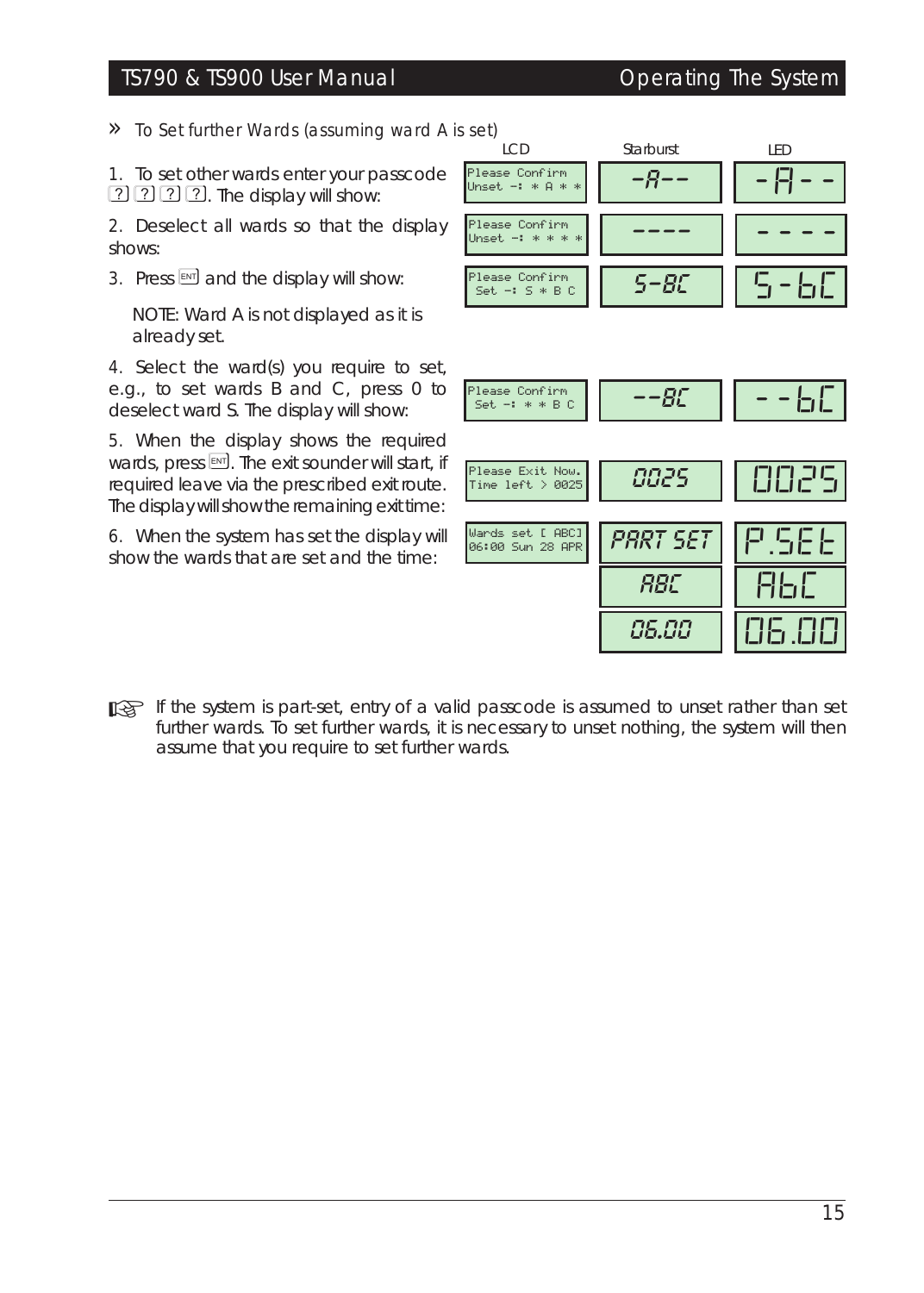## Operating The System TS790 & TS900 User Manual

# *Setting & Unsetting Wards with the Code Set Group Passcodes*

If the installation company has enabled the "Ward Selection Menu" for your alarm system, all users defined as "Code Set Group" users will also have access to the "Ward Selection Menu". However the users can only select or deselect the wards that have been assigned to their "Code Set Group", e.g., if "Code Set Group A" is configured to have accessto wards A and B, then when the "Ward Selection Menu" is displayed the user can only select or de-select wards A and B.

The following example uses "Code Set Group A" which is configured to have access to wards A and B.

#### » Setting ward <sup>B</sup> with "Code Set Group A" passcode (system initially unset)

1. Enter your passcode  $\boxed{?}$   $\boxed{?}$   $\boxed{?}$   $\boxed{?}$  the display will show:

2. Select the wards you require to set, e.g., to set ward B, deselect ward A:

3. When the display shows the required ward(s) press  $[III]$ . The exit sounder will start, if required leave via the prescribed exit route. The display will show the remaining exit time:

4. When the system has set the display will show the wards that are set and the time:



1. Enter the premises via the prescribed entry route and proceed directly to the remote keypad. The internal sounders generate an interrupted tone. The display will show the remaining entry time:

2. Enter your passcode ? ? ? ? ? before the entry timer expires. The display willshow:

3. Select the wards you require to unset, e.g., to unset ward B, deselect ward A:

4. When the display shows the required wards, press [N]. The entry sounder will stop and the display will show the wards that are set:

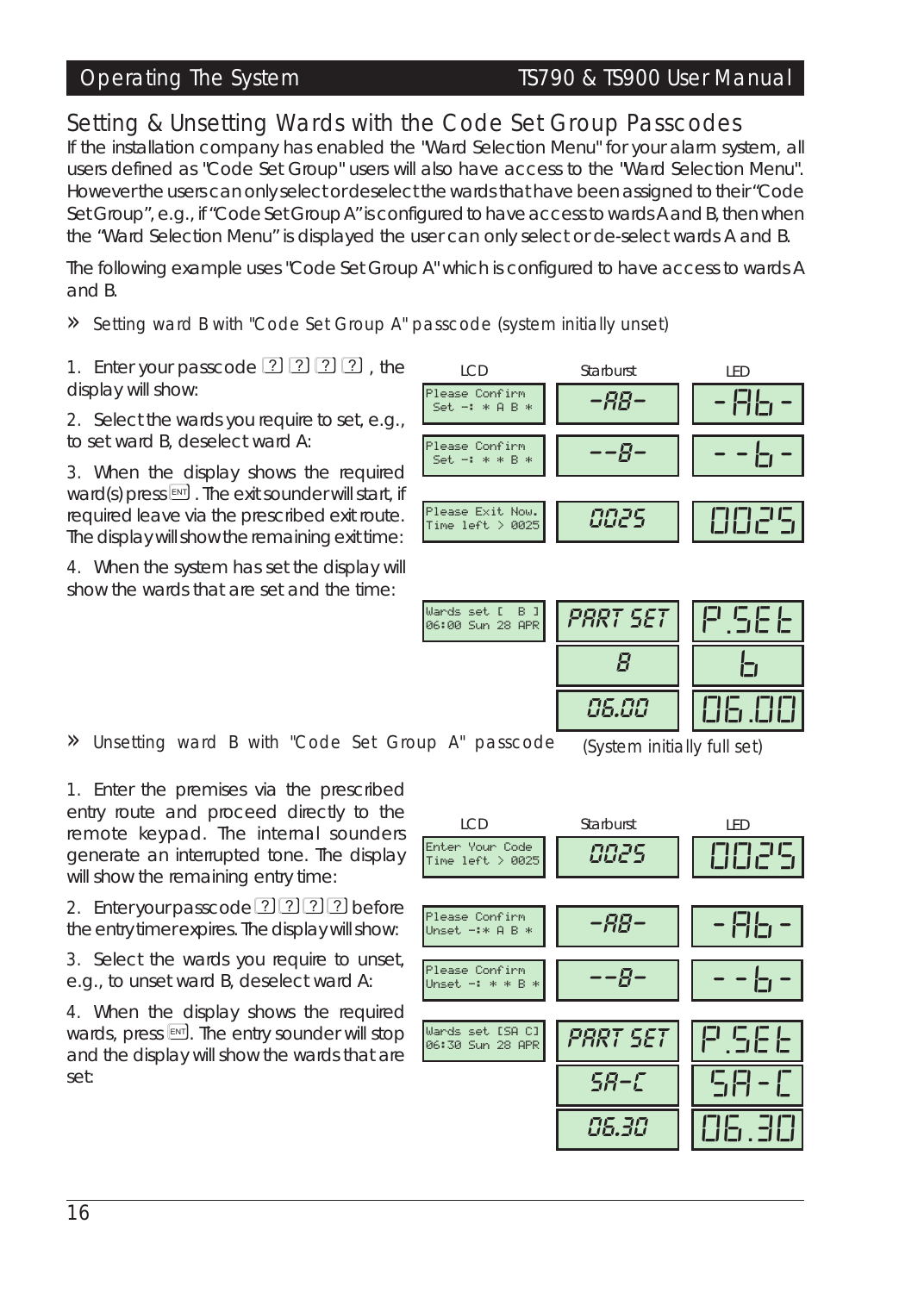# *User Menu 1*

### *Introduction*

"User menu 1" is only available to selected users, the menu is selected by entering your passcode and pressing the [ENT] button within 5 seconds. There are thirteen menu options which can be selected in any order. To leave "User menu 1" and return to the system to the normal unset condition simply press the [ESC] button.

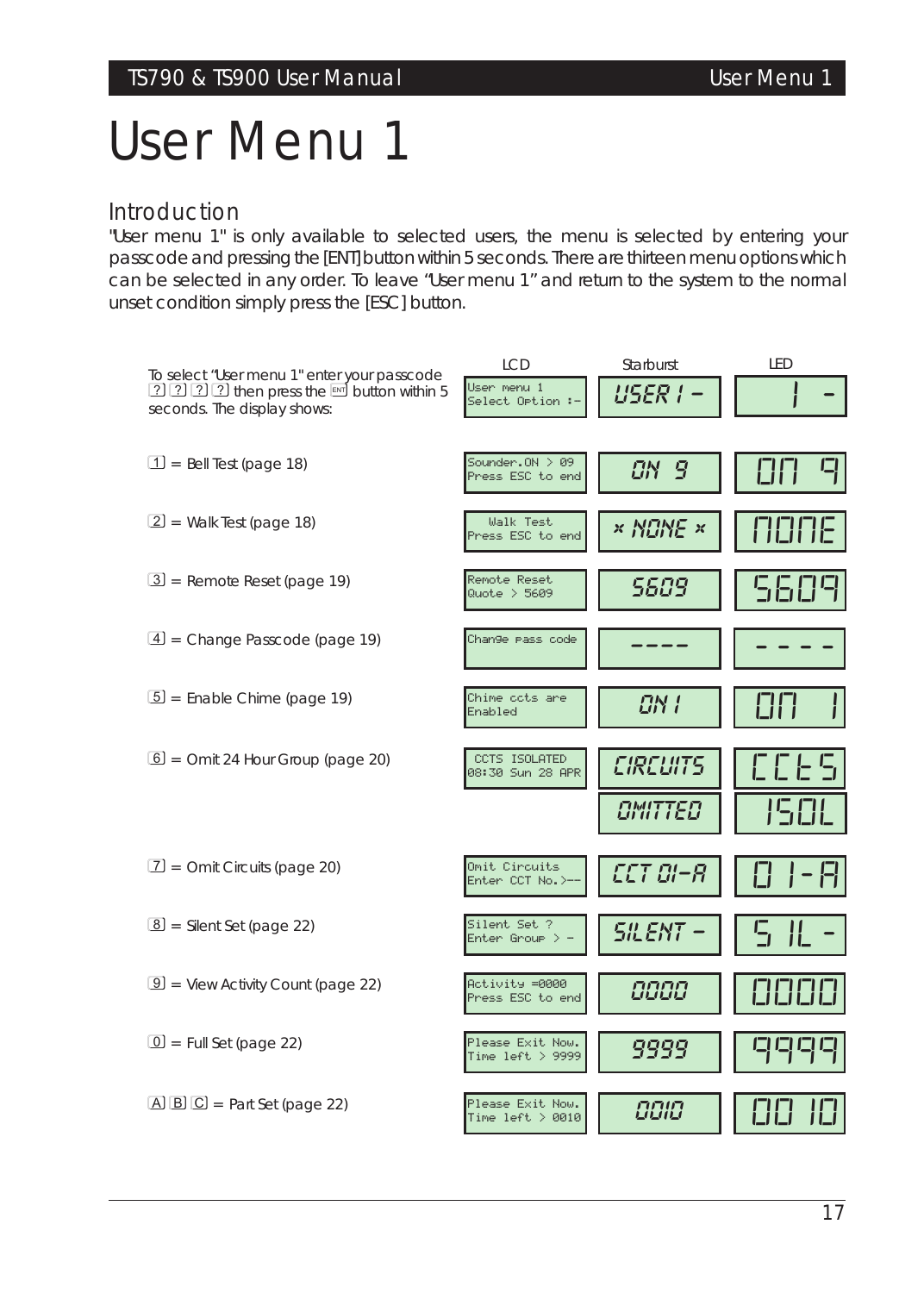# *Bell Test - [1.1]*

This option allows the internal sounders, external bells and external strobe lights to be tested by the user. When selected each device will operate in sequence for nine seconds.

1. Ensure that "User menu 1" is selected. Press 1 to select the Bell Test option.

2. The internal sounder(s) will operate for 9 seconds, press  $\boxed{\text{EM}}$  to advance to the next test or **ESC** to end the test. The display will count down the remaining time e.g.,

3. The external bell(s) will operate for 9 seconds, press  $[10]$  to advance to the next test or **[ESC** to end the test. The display will show the remaining on time e.g.,

4. The external strobe(s) will operate for 9 seconds, press <sup>[55C]</sup> to end the test. The display will show the remaining on time e.g.,

5. The display will automatically return to "User menu 1" when all three tests are completed.



# *Walk Test - [1.2]*

This option allows the user to test the function of individual detection circuits without causing an alarm. As each circuit is activated the circuit number and status are displayed and the internal sounders generate a two tone "Chime" sound. Once the test has been completed the tested circuits can be reviewed in numerical order.

1. Ensure that "User menu 1" is selected. Press  $[2]$  to select the Walk Test option. The display will show:

2. Activate detection circuits in turn by opening doors with alarm contacts and walking in front of movement detectors, e.g., activate circuit 05 then circuit 03:

3. When the test has been completed, press  $[58]$ , he display will show:

4. The display will now automatically scroll through the circuits that were tested in numerical order. The current status of the circuit is also displayed. The  $[$ <sup>ENT</sup> button can be used to scroll through the tested circuits more quickly, if desired.

5. Press  $\epsilon$ sso to leave the Walk Test option and return to "User menu 1".

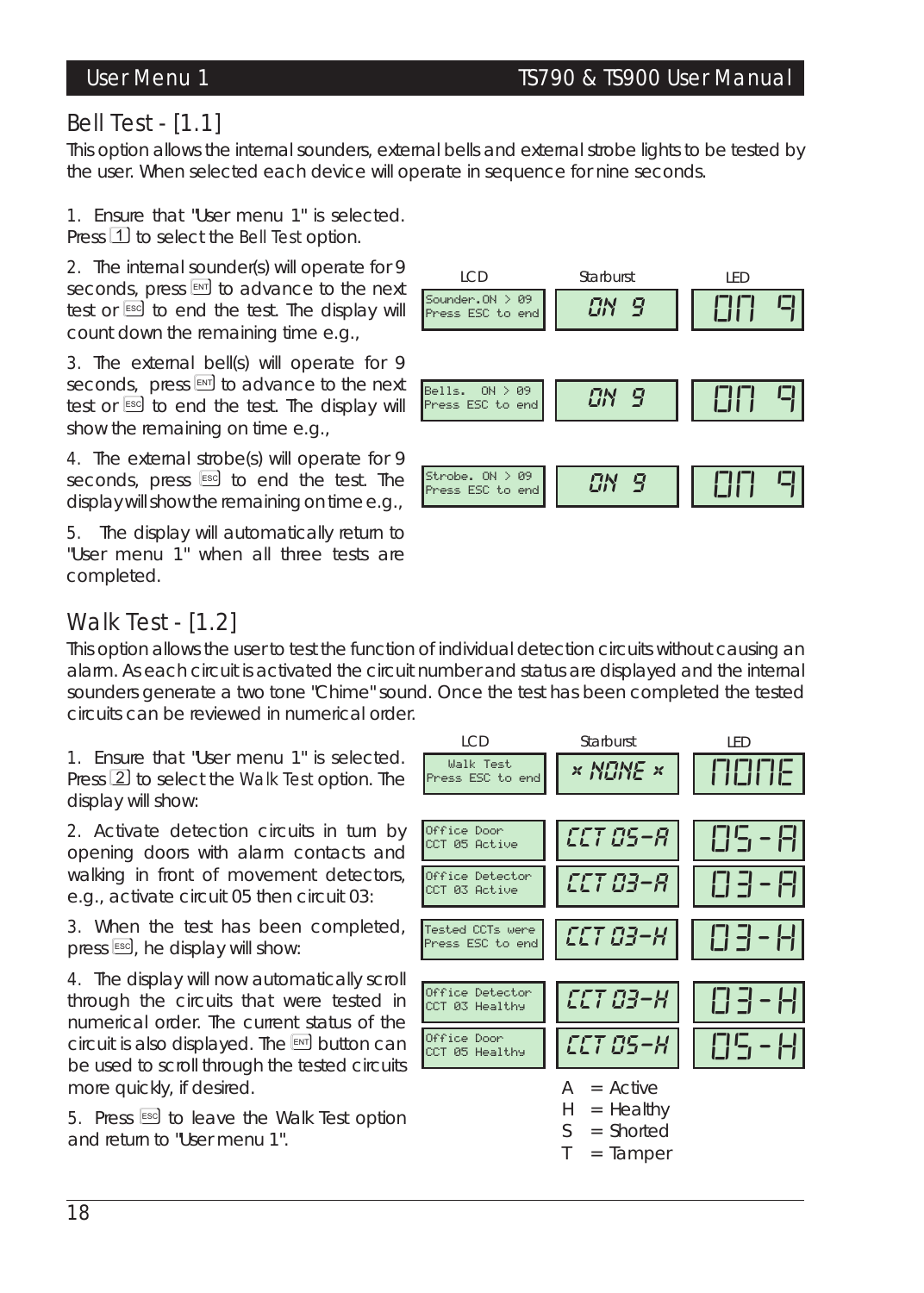### TS790 & TS900 User Manual User Menu 1

## *Remote Reset - [1.3]*

This option allows the user to Reset the system after an alarm by using a "Remote Reset" code. The full procedure is explained in "Resetting After an Alarm" on page 12.

# *Change Passcode - [1.4]*

This option allows all users that have access to "User menu 1" to change their own passcode. The master users can also add and delete user passcodes, see "Setup Users" on page 25.

1. Ensure that "User menu 1" is selected. Press 4 to select the Change Passcode option. The display will show:

2. Enter your new passcode (e.g., 1212) the display will show:

3. Press  $[III]$  to accept the new passcode, a multi-tone indicates that the new passcode has been accepted and the display will automatically return to "User menu 1". A low tone indicates that the passcode is not available. Repeat again from (1) trying a different four digit number.

# *Enable Chime - [1.5]*

Detection circuits that have been programmed as "Chime" by the installation company or the master user will generate a two-tone sound if activated. This menu option allows the user to select one of the five "Chime" options:

| Disabled         |                          | - All detection circuits programmed as "Chime" will not generate a<br>"Chime" tone when activated.                                                                                                                                                                                                                                                                                                         |
|------------------|--------------------------|------------------------------------------------------------------------------------------------------------------------------------------------------------------------------------------------------------------------------------------------------------------------------------------------------------------------------------------------------------------------------------------------------------|
| Enabled          |                          | - All detection circuits programmed as "Chime" will generate a "Chime"<br>tone when activated.                                                                                                                                                                                                                                                                                                             |
| Enabled in P.Set | $\sim$                   | All detection circuits programmed as "Chime" will generate a "Chime"<br>tone when activated during the part-set condition.                                                                                                                                                                                                                                                                                 |
| Enabled in Unset |                          | - All detection circuits programmed as "Chime" will generate a "Chime"<br>tone when activated during the unset condition.                                                                                                                                                                                                                                                                                  |
| Enabled o/p A On | $\overline{\phantom{a}}$ | All detection circuits programmed as "Chime" will generate a "Chime"<br>tone only when "Custom O/P A" is active. "Custom O/P A" is configured<br>by the installation company and may be programmed to go active<br>only when certain condition are true, e.g., the output could be<br>programmed to follow one of the "Time Switch" outputs thus allowing<br>the chime to be enabled during a time window. |

(continued over)

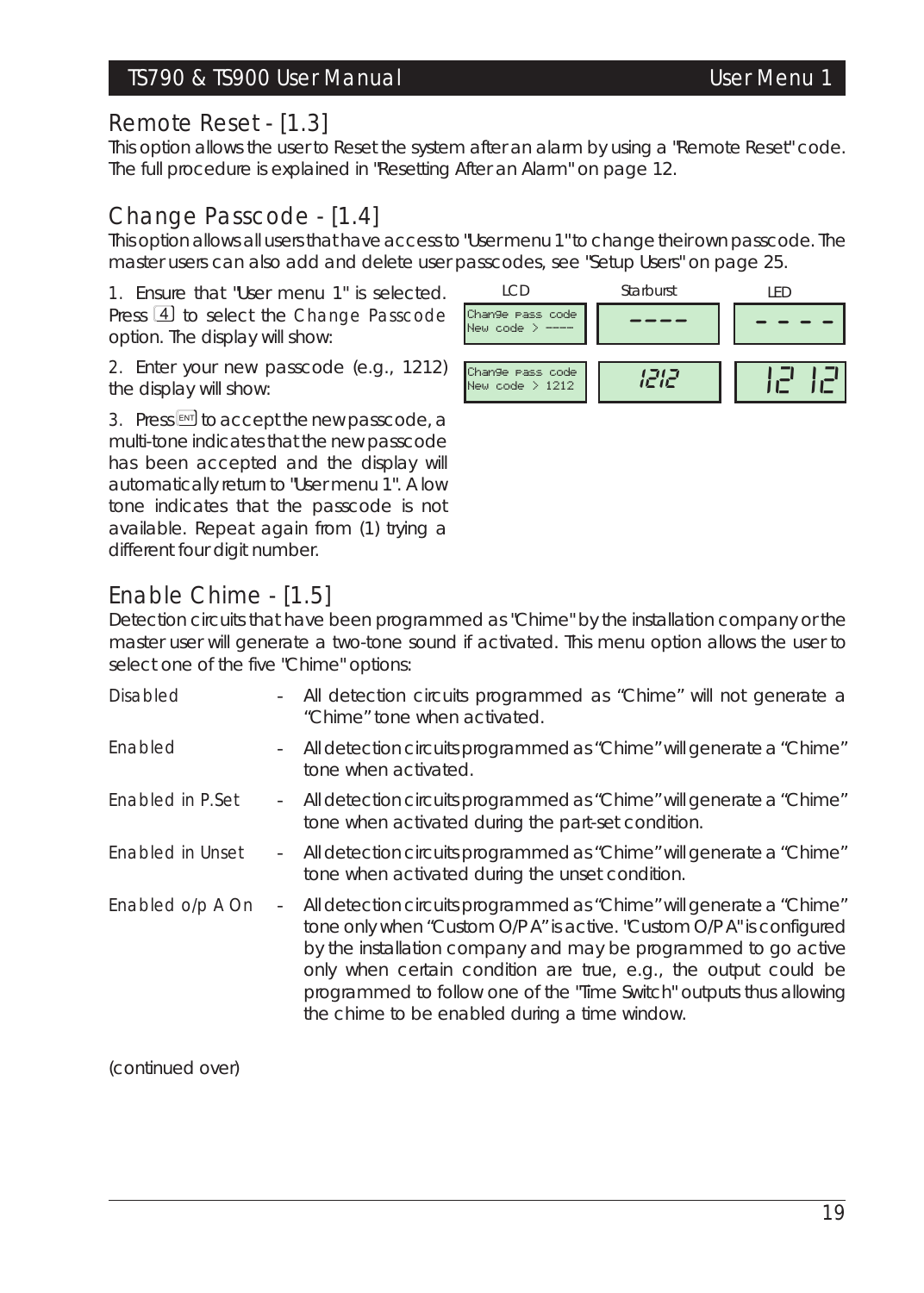User Menu 1 TS790 & TS900 User Manual

1. Ensure that "User menu 1" is selected. Press [5] to select the Enable Chime option. The display will show:



Chime ccts are Disabled *OFF* OFF

- 2. Select the chime option by pressing:
	- 0 Enabled/Disabled
	- 1 Disabled (OFF)
	- 2 Enabled (ON 1)
	- 3 Enabled in P.Set (ON 2)
	- 4 Enabled in Unset (ON 3)
	- 5 Enabled o/p A On (ON 4)
	- B Toggles between options 1 5
	- e.g., to disable the "Chime" feature press "1", the display will show:

3. When the display shows the required setting press  $\boxed{\mathbb{M}}$  to accept. The display will automatically return to "User menu 1".

# *Omit 24 Hour Group - [1.6]*

The installation company or master user may group together detection circuit types 24 Hour and Auxiliary so that they can be omitted when the system is unset. This menu option allows the user to temporarily omit the circuits that have been assigned in the 24 Hour group. This will allow them access to the areas that are protected by 24Hr and Auxiliary type detection circuits, e.g.,

Loading bay doors, Fire Doors, etc.

1. Ensure that "User menu 1" is selected. Press  $\boxed{6}$  to select the Omit 24 Hour Group option. The system remains unset and the display will show:

2. To re-reinstate the 24 hour Group repeat step (1). The display show the "SYSTEM OPEN" message.

☞ *If <sup>a</sup> low tone is generated when this menu option is selected then no detection circuits have been assigned to the "24 Hour Group"*

# *Omitting Circuits - [1.7]*

Sometimes it may be necessary to omit detection circuits when setting or part-setting the system. This allows the user access to the omitted area(s) when the system is set or part-set. It is also possible to omit 24hr or Auxiliary circuits so that access to these areas can be obtained when the system is unset.

When the alarm system is unset or when a user passcode is entered, "Night" detection circuits that were selected as omitted are automatically re-reinstated. Only detection circuits that have been programmed by the installation company as "Omit" may be selected when using this menu option.

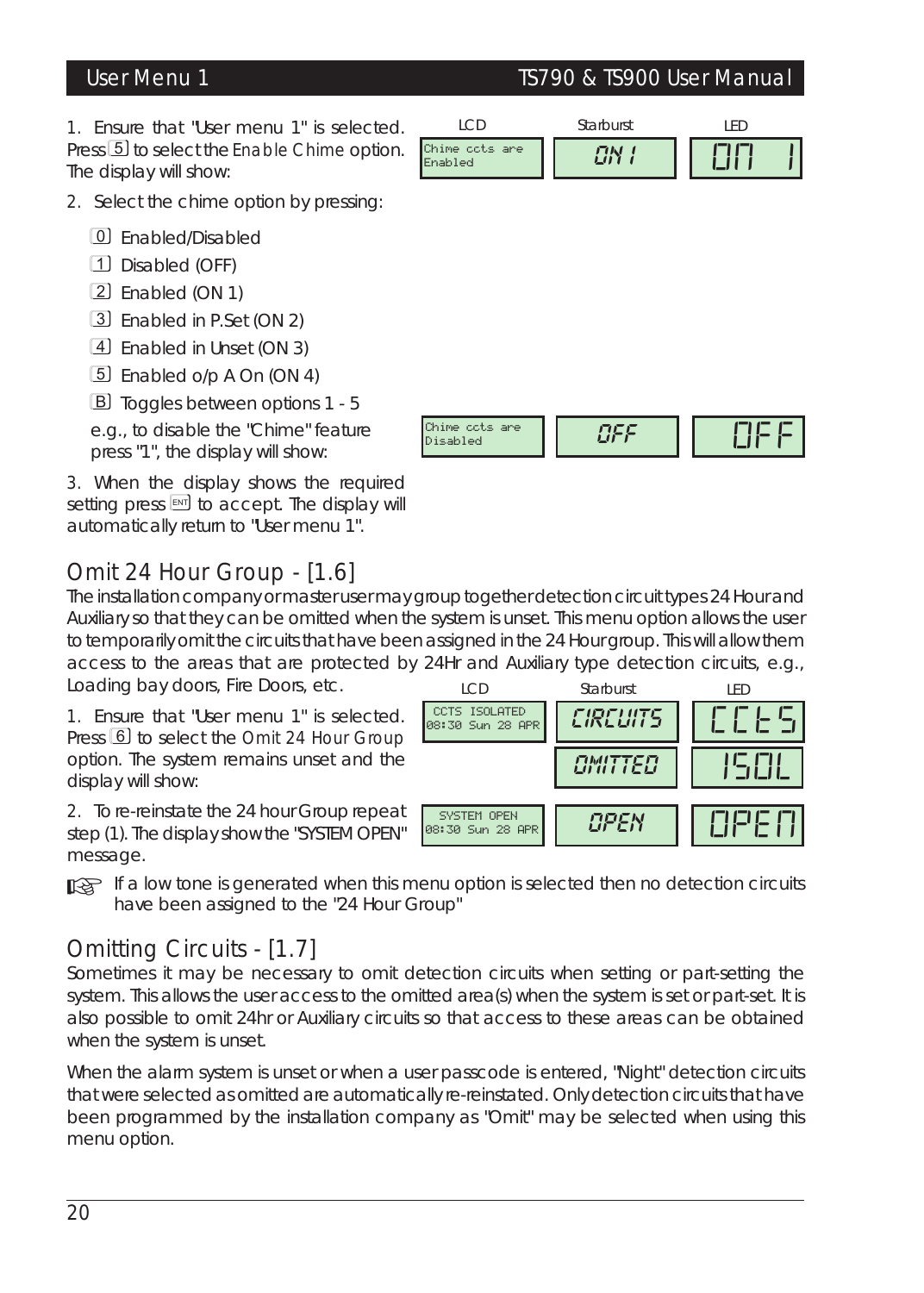### TS790 & TS900 User Manual User Menu 1

1. Ensure that "User menu 1" is selected. Press [7] to select the Omit Circuits option. The display will show:

2. Select the circuit by entering its number or by pressing:

A To scroll up one circuit

C To scroll down one circuit

e.g., for circuit 03 enter "03". The top line of the display will show the circuit text (if programmed) and the bottom line shows whether the circuit is "Armed" or "Omitted" e.g.:

3. Press **B** to toggle between "Armed" or "Omitted". If a low tone is generated when pressing "B" then the selected circuit cannot be omitted.

4. When the display shows the required setting, press  $\mathbb{F}$  to accept. The display will show the next circuit:

5. If required repeat from step (2) for other circuits. When finished press [ssc]. If 24hr or Auxiliary circuits were selected the system will return to the unset condition and the display will show:

6. If Night circuits were selected the system will return to the "User menu 1" and the display will show:

7. The system can now be full or part-set with the selected Night circuits omitted by pressing:

- 0 for full set
- A for part-set A
- B for part-set B
- C for part-set C

e.g., To full set the system, press "0" and leave via the prescribed exit route. The display will show:







☞ *If Night circuits have been selected as omitted, the alarm system MUST be set or part-set from "User menu 1" in order to invoke the omitted circuits.*

# LED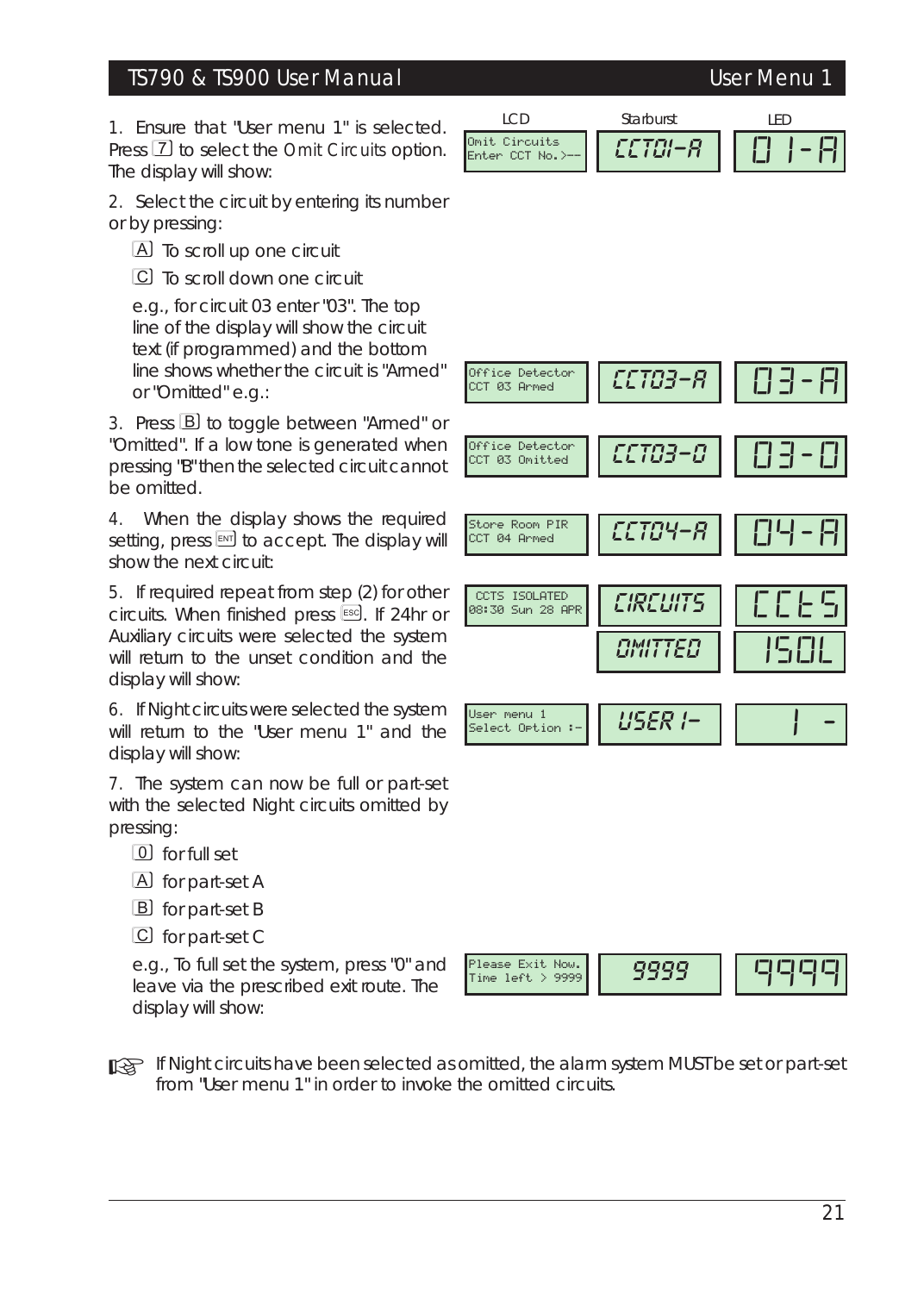# *Silent Set - [1.8]*

This menu option allows the user to full set or part-set the system silently whilst "User menu 1" is selected. This is an alternative procedure to the one described on page 10.

1. Ensure that "User menu 1" is selected. Press **8** to select the **Silent Set option**. The display will show:

2. The system can now be full or part-set silently by pressing:

- 0 for full set
- A for part-set A
- B for part-set B
- C for part-set C

e.g., To full set the system, press "0" and leave via the prescribed exit route. The display will show:

# *View Activity Count - [1.9]*

Detection circuits that have been programmed by the installation company as "Flagged" will increase the activity counter by one each time the circuit is activated when the system is unset. The counter is automatically reset to zero when the system is full or part-set and the counter is restarted when the system is unset. This counter could be used to count the number of persons entering in to a particular area, e.g. shop entrance door. To view the counter proceed as follows:

1. Ensure that "User menu 1" is selected. Press **9** to select the View Activity Count option. The display shows the count value e.g.,

2. Press  $\epsilon$  to abandon this option and return to "User menu 1".

# *Full Set and Part-set - [1.0,A,B,C]*

This menu option allows the user to full or part-set the system from "User menu 1" as follows:

1. Ensure that "User menu 1" is selected. The system can now be full or part-set by pressing:

- 0 for full set
- A for part-set A
- B for part-set B
- C for part-set C

e.g., To full set the system, press "0" and leave via the prescribed exit route. The display will show:





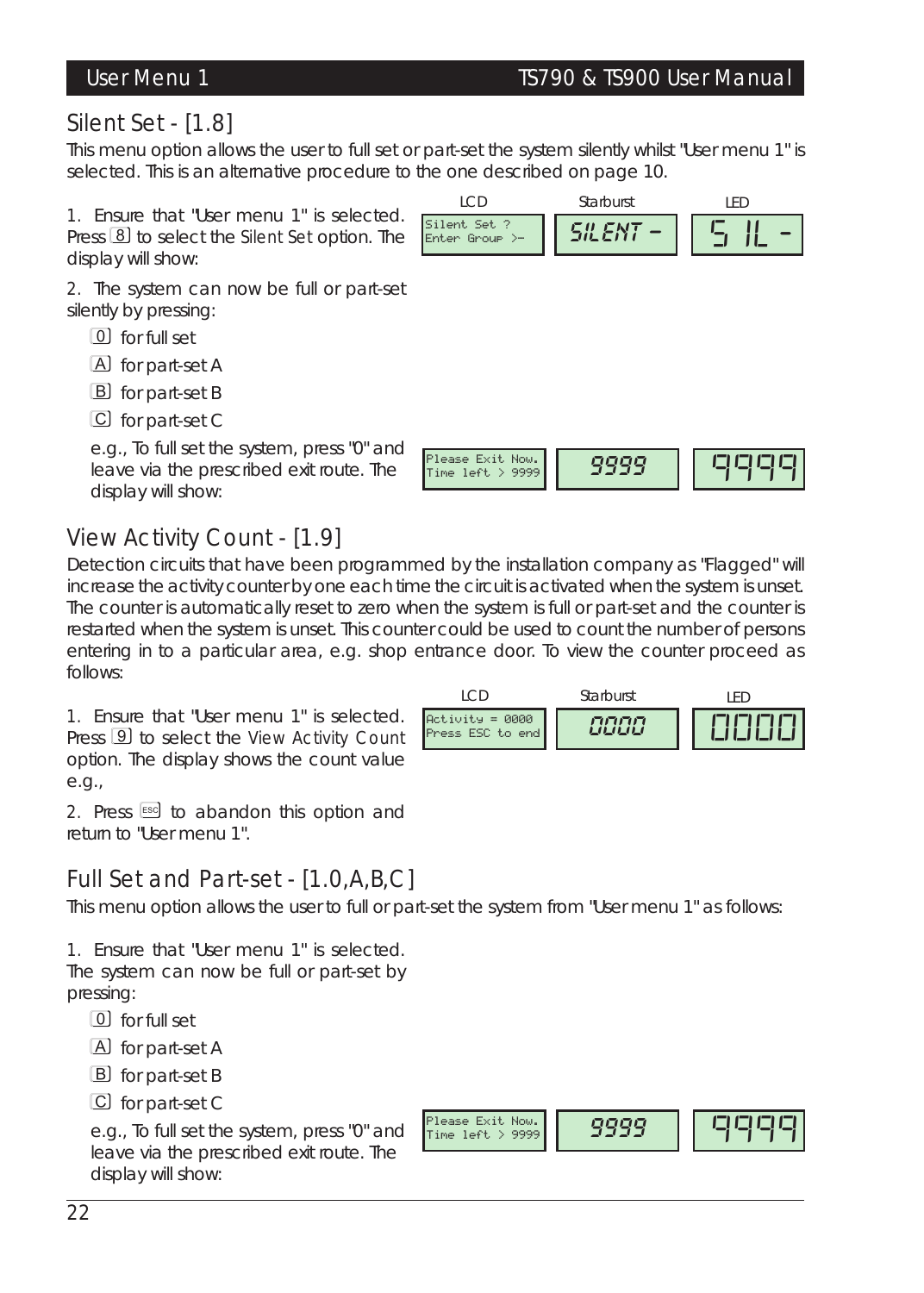# *User Menu 2*

### *Introduction*

This menu is only available to master users and is selected by pressing the [ENT] button whilst "User menu 1" is selected. There are eleven menu options within this menu, which may be selected in any order. The master user may leave this menu and return to "User menu 1" by pressing [ESC] button, or advance to "User menu 3" by pressing the [ENT] button.



☞ *Menu options <sup>6</sup> and <sup>8</sup> are only available if the installation company has programmed the master users for full access.*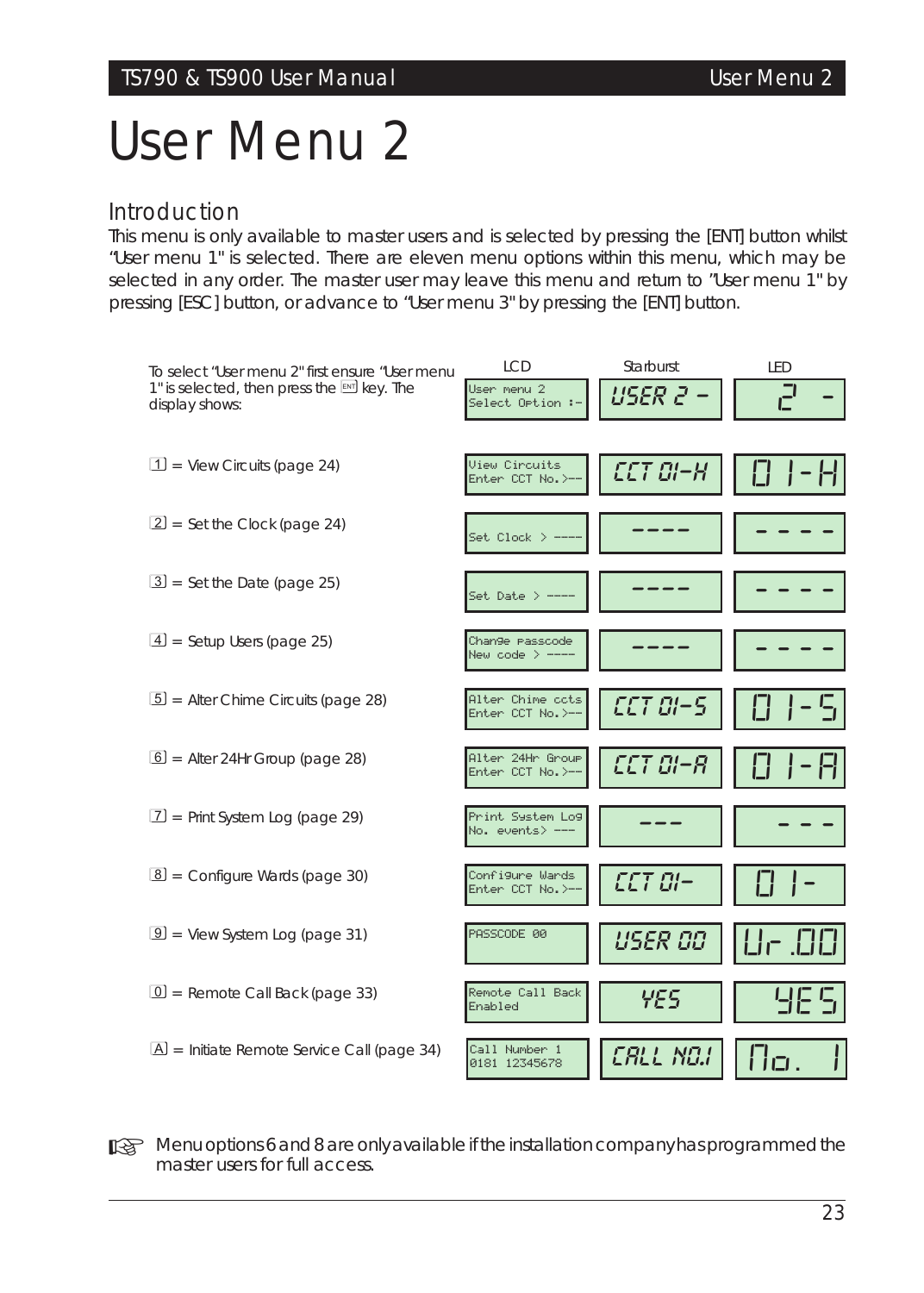### User Menu 2 TS790 & TS900 User Manual

# *View Circuits - [2.1]*

Each detection circuit may be viewed to ascertain its status. The circuit status conditions are:

- Healthy (H) The normal status of an alarm circuit.
- Active (A)  $\qquad \qquad$  The status of an activated alarm circuit

Tamper (T) The status of a tampered circuit (open circuit).

Shorted (S)  $\qquad \qquad$  - status of circuit which is shorted. A shorted status is generated when a normally open device such as pressure pad or Exit Terminator is activated.

1. Ensure that "User menu 2" is selected. Press  $\mathbb{I}$  to select the View Circuits option. The display will show:



2. Select the circuit by entering its number or by pressing:

A To move up one circuit

**B** To move up ten circuits

C To move down one circuit

e.g., to view circuit 10, enter "10", the top line of the display shows the circuit text (if programmed) and the bottom line shows the status of the circuit e.g.:

3. Press [ESC] to leave this option and return to "User menu 2".

# *Set Clock - [2.2]*

The system clock uses the 24hr format and provides event times for the system log as well as displaying the current time when the system is set or unset. The clock is set as follows:

Front Door

CCT <sup>10</sup> Healthy *CCT 10-H* 10-H

1. Ensure that "User menu 2" is selected. Press  $[2]$  to select the Set Clock option. The display will show:

2. Enter the time using the number keys, e.g., enter "1700" for 5.00 PM. The display will show:

3. Press  $\mathbb{R}$  to update with new time setting or press <sup>[56]</sup> abandon this option and return to "User menu 2".

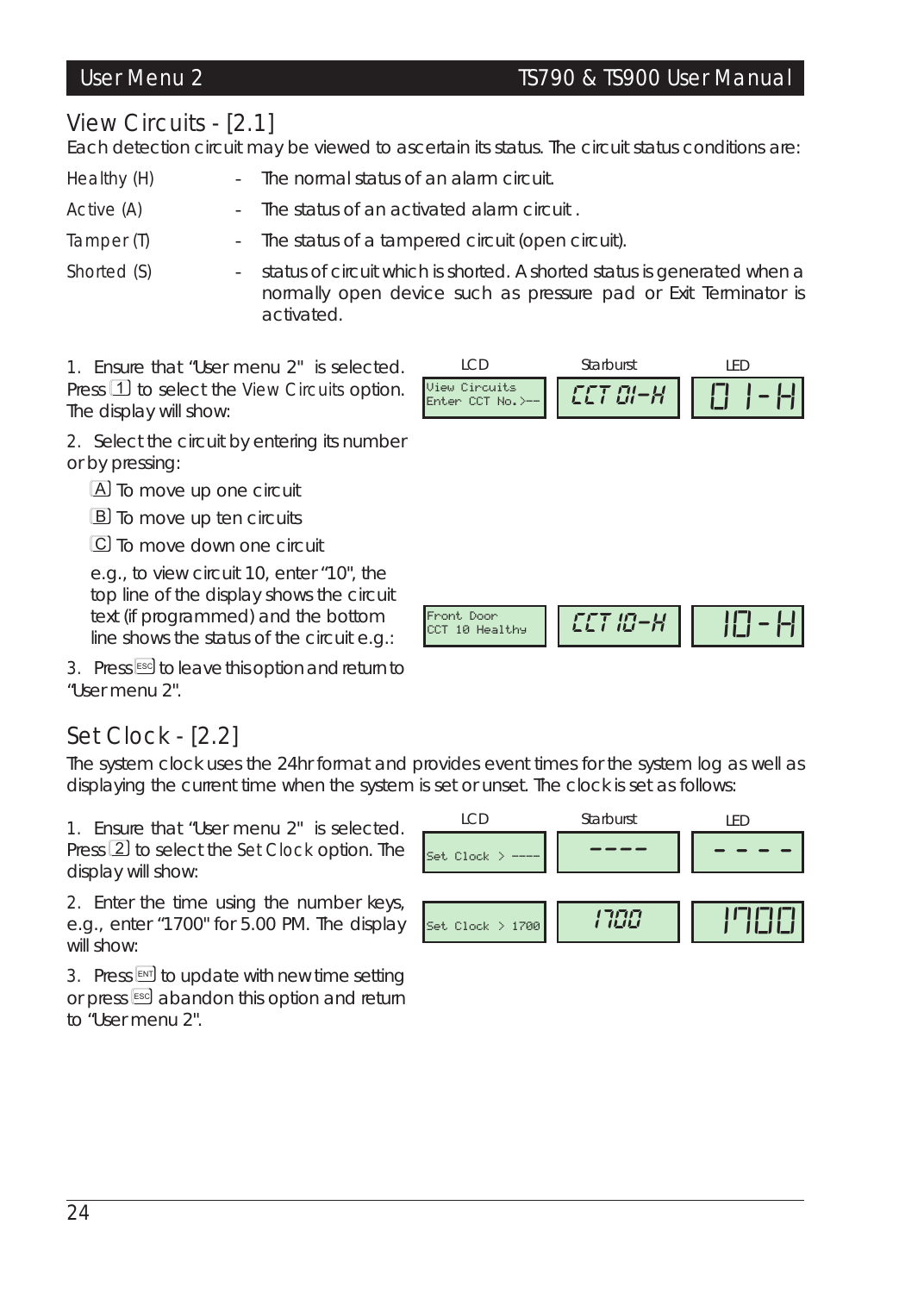## TS790 & TS900 User Manual User Menu 2

# *Set Date - [2.3]*

The system date is shown in day/month format, it is used to provide event dates in the system log and is normally displayed (LCD only) when the system isset or unset. The date isset asfollows:

1. Ensure that "User menu 2" is selected. Press 3 to select the Set Date option. The display will show:

2. Enter the date using the number keys, e.g., enter "2804" for the date 28 APRil. The display will show:

- 3. Press  $\mathbb{R}$  and the display will show:
- 4. Select the day by pressing:
	- 1 for Sunday 5 for Thursday 2 for Monday 6 for Friday 3 for Tuesday 7 for Saturday 4 for Wednesday

e.g., to select Wednesday press "4" the display will show:

5. Press  $\boxed{\mathbb{N}^n}$  to update with new date setting or press  $\epsilon$  to abandon this option and return to "User menu 2".

# *Setup Users - [2.4]*

There are 31 user codes which may be assigned to one of the user types shown below. User 01 is designated as the master user and is programmed as 5678 at the factory. Although user 01 can change their passcode the user type cannot be changed. Once the master user has assigned a user to the system, they may also change their passcode but they cannot change their user type.

Today is :-

| Master   | $\sim$ | User 02-31 can be programmed as the type "Master". If the installation<br>company has programmed the master user for full access, he or she<br>will have access to all user menus and options. If the installation<br>company has programmed the master user for limited access, he or<br>she will NOT have access to "User menu 2" options 6 and 8, and all of<br>"User menu 3".                               |
|----------|--------|-----------------------------------------------------------------------------------------------------------------------------------------------------------------------------------------------------------------------------------------------------------------------------------------------------------------------------------------------------------------------------------------------------------------|
| Standard |        | - Users 02-31 can be programmed as the type "Standard". This user type<br>can only access "User menu 1".                                                                                                                                                                                                                                                                                                        |
| Holiday  |        | - Users 02-31 can be programmed as the type "Holiday". This user type<br>allows the alarm system to be set and unset, and access to `User<br>menu 1'. However, the passcode is automatically deleted from the<br>system when a master user passcode is used to unset the alarm<br>system. Normally the master user would assign this passcode type a<br>temporary user whilst the they are away on holiday etc. |



......We...... *DAY WED* DAY.4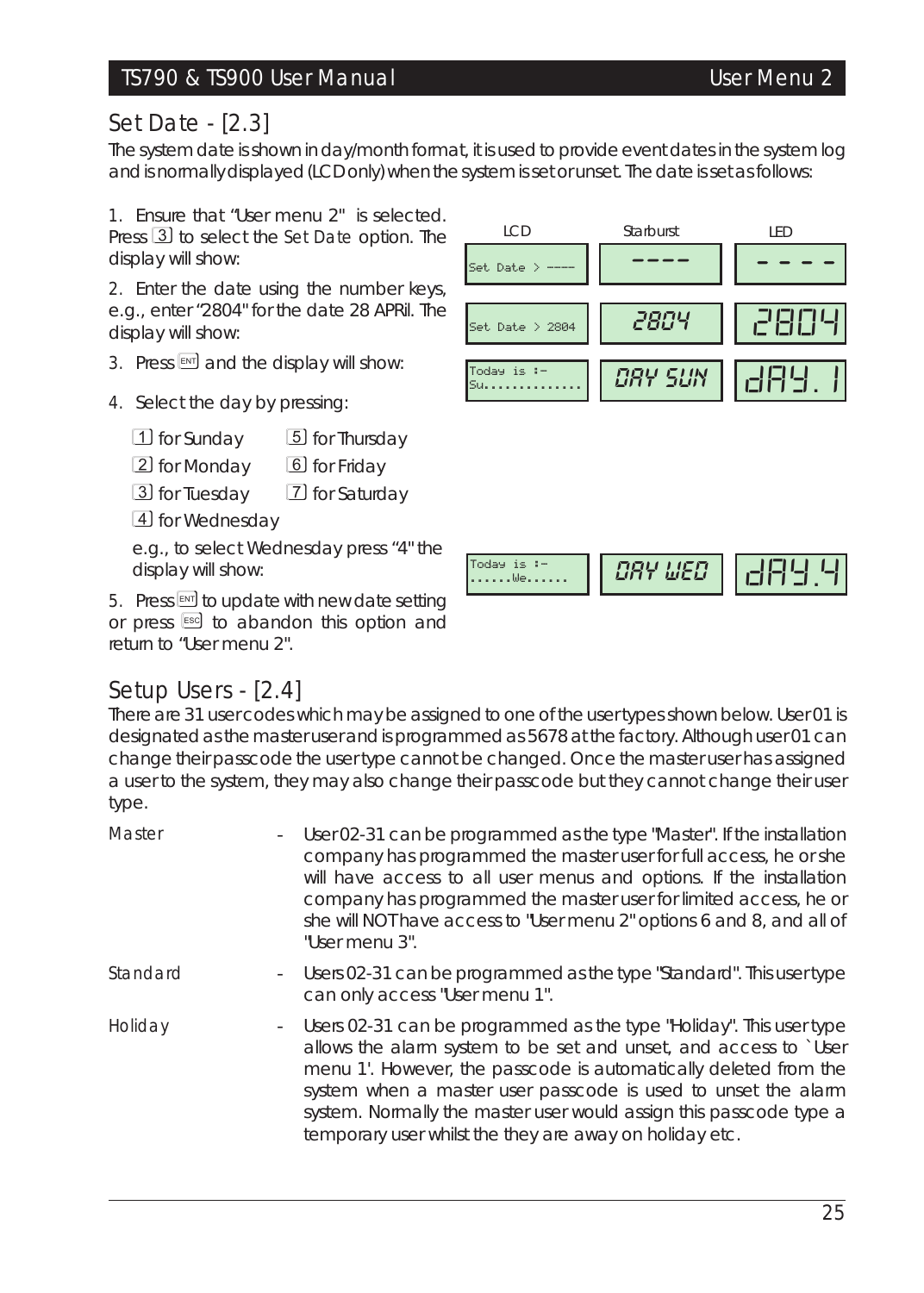### Setup Users (Cont.) Set Only **-** Users 02-31 may be programmed as "Set Only". This user type allows the alarm system to be set and access to "User menu 1". Reset Only - Users 02-31 may be programmed as "Reset Only". This user type allows 24hr alarms to be reset and access to "User menu 1" option 1 to 9. Duress - Users 02-31 can be programmed as "Duress". When this user type is entered a silent "Panic Alarm" (i.e., Bell and sounders not triggered) is transmitted to the central station via the telephone line and remote signalling device (if fitted). The user will still be able to set and unset the alarm system and access "User menu 1". *Note:* All other user code types will generate a "Duress" alarm if the passcode is entered with the first two digits reversed (e.g., for a standard passcode of 2580 enter 5280 to generate a "Duress" alarm). If required, this feature can be disabled by the installation company or by making the first two digits of the passcode the same. PA Code  $\sim$  Users 02-31 can be programmed as "PA Code". When this user type is entered a "Panic Alarm"' is transmitted to the central station via the telephone line and remote signalling device (if fitted). The external sounder(s) and strobe light(s) are also activated. Access - Users 02-31 can be programmed as "Access". When this user type is entered any output that is programmed as `Access' will activate for a pre-set time. Normally this user type is used in conjunction with an electric door strike connected to the alarm system so that when the passcode is entered the door strike is operated to allow the user access into that area. Full Set Group - Users 02-31 may be programmed as "Full Set Group". This user type only allows the wards assigned by the installation company or master user to be set and unset. This user type does not have access to any user menus. Code Set Group A - Users 02-31 can be programmed as "Code Set Group A". This user type only allows the wards assigned by the installation company or master user to be set and unset. This user type does not have access to any user menus. Code Set Group B - Users 02-31 can be programmed as "Code Set Group B". This user type only allows the wards assigned by the installation company or master user to be set and unset. This user type does not have access to any user menus. Code Set Group C - Users 02-31 can be programmed as"Code Set Group C". This user type only allows the wards assigned by the installation company or master user to be set and unset. This user type does not have access to any user menus. User Menu 2 TS790 & TS900 User Manual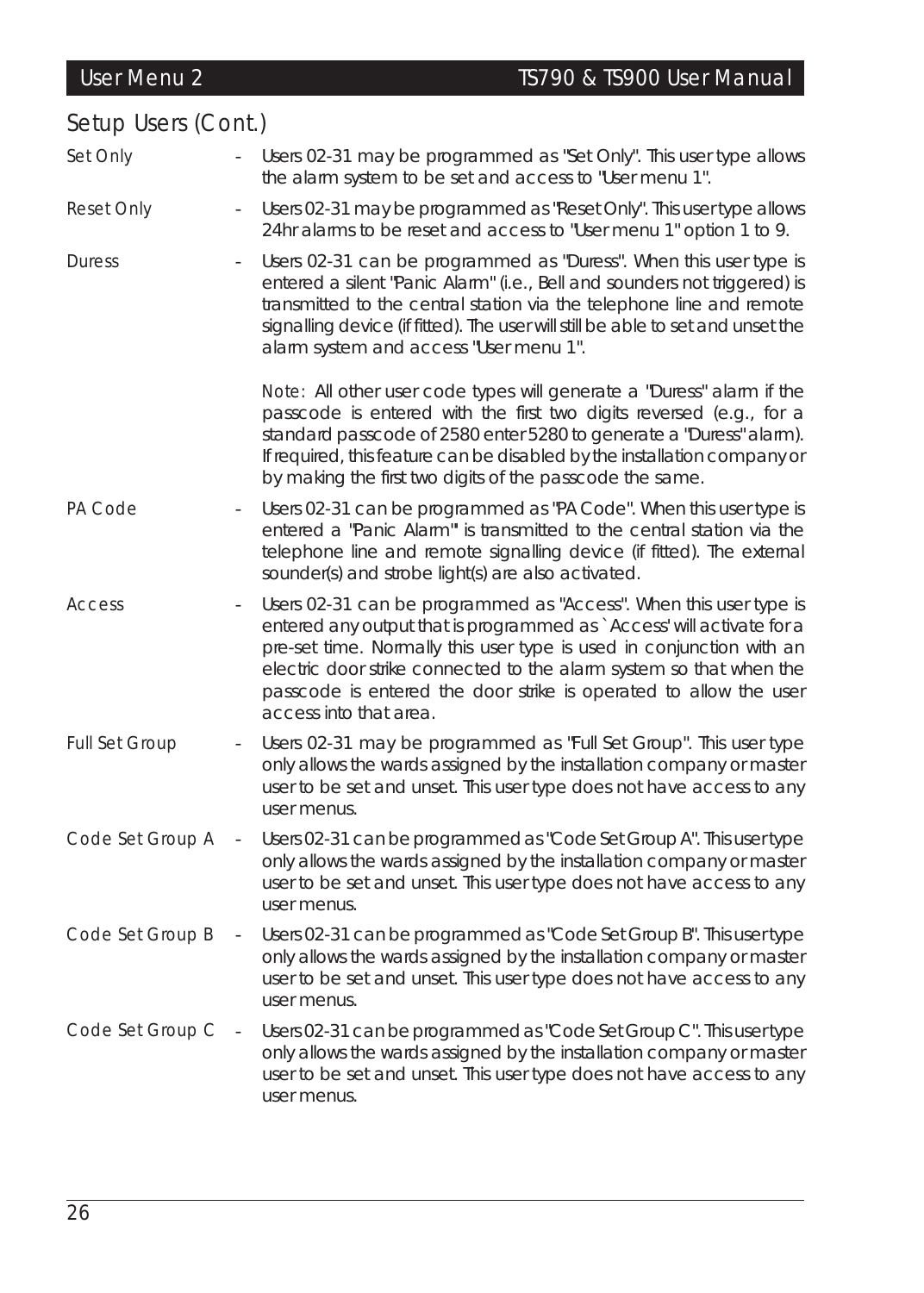# Setup Users (Cont.)

To setup users proceed as follows:

1. Ensure that "User menu 2" is selected. Press  $\overline{4}$  to select the Setup users option. The display will show:

2. Enter the user number (02-31) that is required to be setup, e.g., to setup user 12 enter "12" followed by  $EMT$ . The display will show the current user type (Note: If the code is currently unassigned, the display will show "Not in use":

- 3. Select a new user type by pressing:
	- 1 Master 7 PA Code
	- 2 Standard 8 Access
	- 3 Holiday 9 Full set group
	- 4 Set Only A Code set grp A
	- 5 Reset Only **B** Code set grp B
	- 6 Duress C Code set grp C

e.g., to select user type "Standard" press "2". The display will show:

4. When the display shows the required user type press  $\text{EM}$  to accept. The display will show:

5. Enter a 4 digit passcode for the selected user, e.g., enter "2580". The display will show:

6. Press  $\mathbb{F}$  to update with new passcode, a multi-tone will indicate that the passcode has been accepted and the display will return to step 1. A low tone indicates that the passcode is not available. Re-enter, trying a different 4 digit passcode.

7. Repeat from step 1 for other users or press  $^{\text{[ES]}}$  to return to "User menu 2".

☞ *To delete user passcodes 02-31 from the system, select the user number you wish to delete at step 2, then enter your own passcode at step 5.*



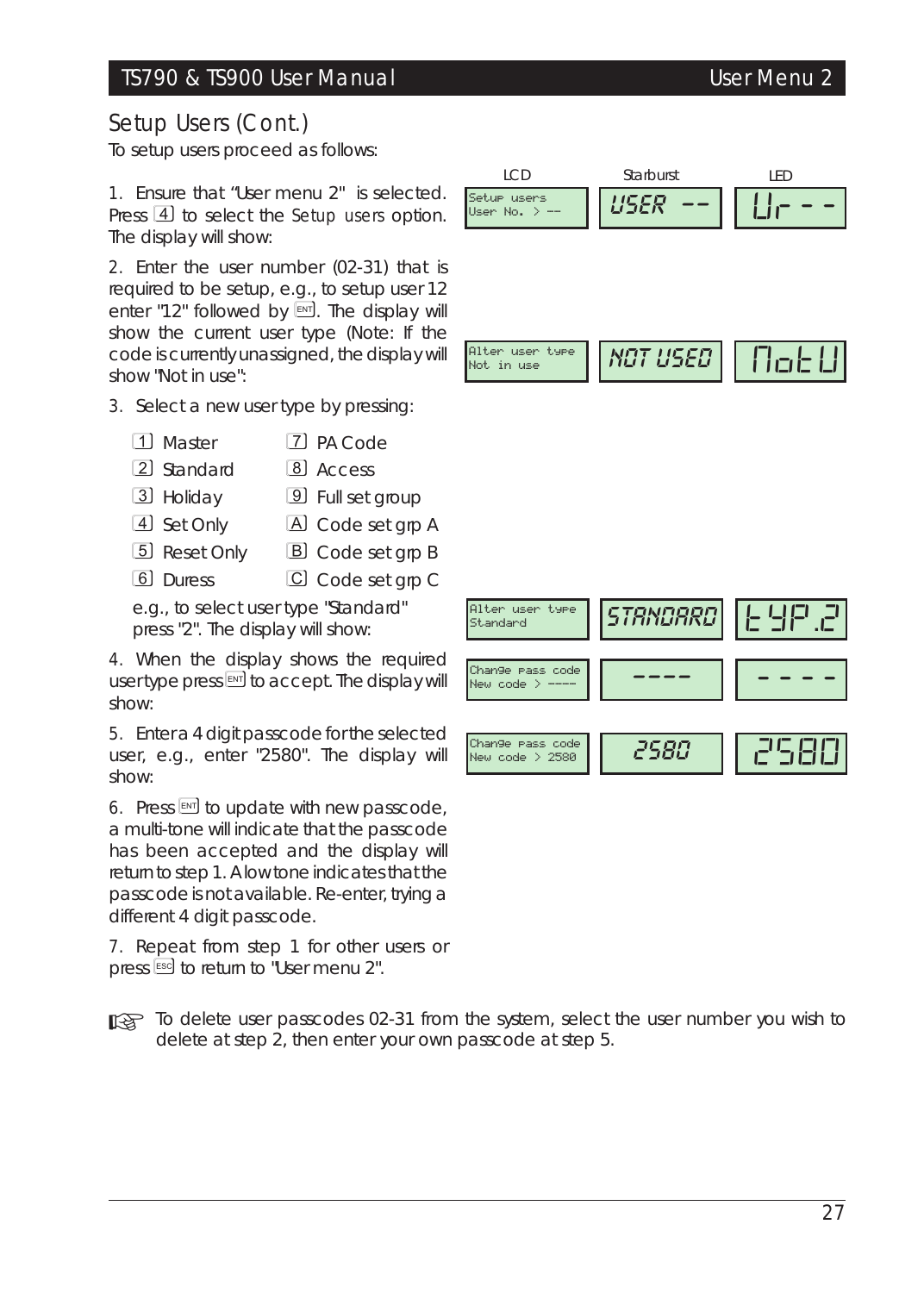LED

# *Alter Chime Circuits - [2.5]*

This menu option allows the master users to select which detection circuits are designated as "Chime". Once programmed as "Chime" all users that have access to "User menu 1" can select one of the six "Chime" options. *See "Enable Chime" on page 19.*

LCD

1. Ensure that "User menu 2" is selected. Press [5] to select the Alter Chime Circuits option. The display will show:

2. Select the circuit by entering its number or by pressing:

A To move up one circuit

C To move down one circuit

3. e.g., for circuit 07 enter "07", the top line of the display shows the circuit text (if programmed) and the bottom line shows whether the circuit is selected as "Chime" or "Silent" e.g.:

4. Press **B** to toggle between "Chime" and "Silent". If a low tone is generated when pressing "B" then the selected circuit cannot be programmed as "Chime".

5. Repeat from step 2 for other circuits, when finished press  $[58]$  to abandon this option and return "User menu 2".

# *Alter 24Hr Group - [2.6]*

Detection circuits types "24Hr" and "Auxiliary" can be grouped together so that if required the users can omit the group when the system is unset.

1. Ensure that "User menu 2" is selected. Press [6] to select the Alter 24hr Group option. The display will show:

2. Select the circuit by entering its number or by pressing:

A To move up one circuit

C To move down one circuit

e.g., for circuit 10 enter "10", the top line of the display shows the circuit text (if programmed) and the bottom line shows whether the circuit is selected as "Armed" or "Omitted", e.g.:





Starburst



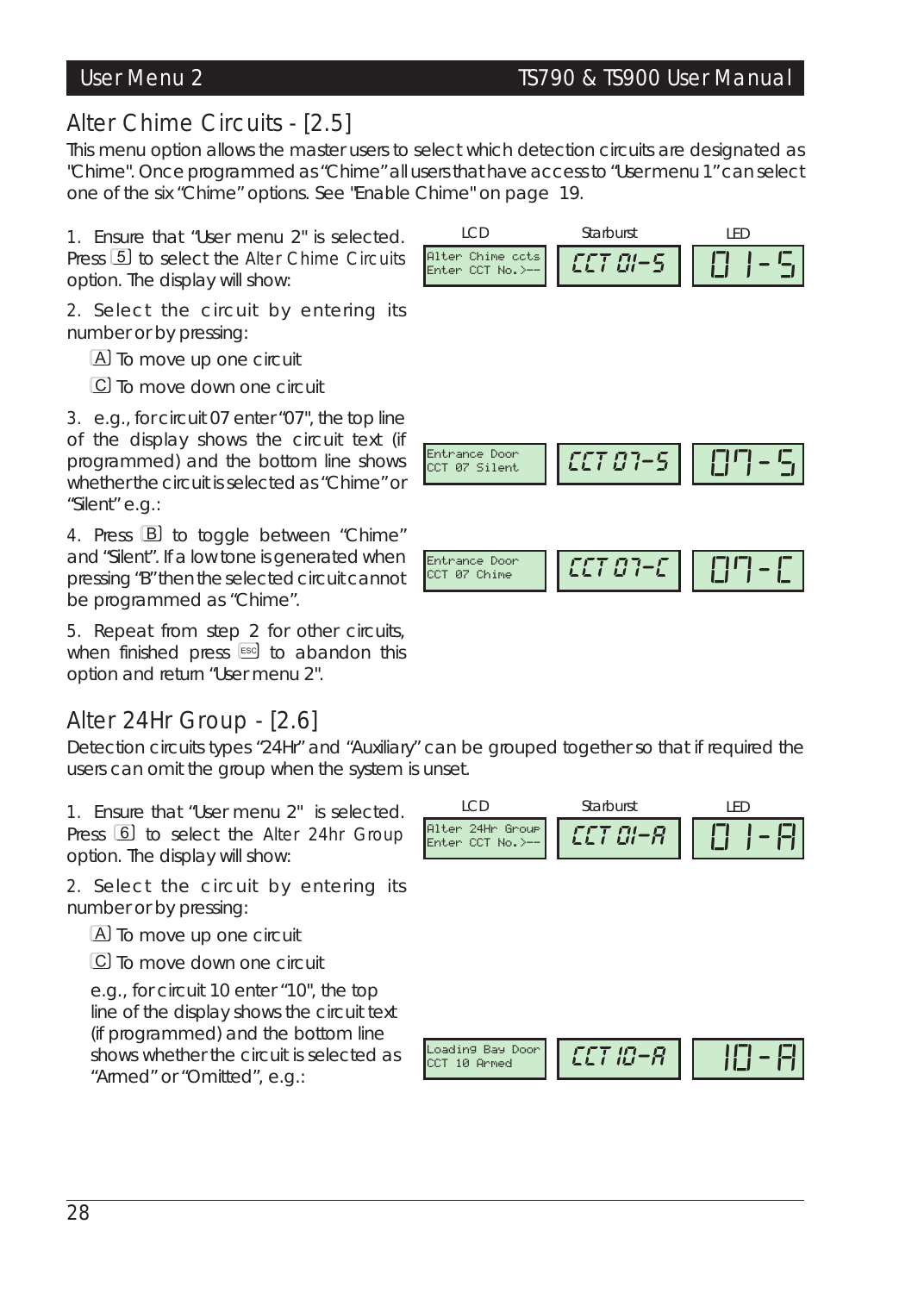# TS790 & TS900 User Manual User Menu 2

3. Press **B** to toggle between "Armed" and "Omitted". If a low tone is generated when pressing "B" then the selected circuit cannot be programmed into the 24Hr group.

4. Repeat from step 2 for other circuits, when finished press  $[Fe]$  to abandon this option and return "User menu 2".

# *Print System Log - [2.7]*

The system log stores 700 events (1800 when expanded), if a printer is connected to the system it is possible to print a selected number of events. Once the printout has been started it can only be stopped by selecting this option again and entering "000" for the number of events.

1. Ensure that "User menu 2" is selected. Press  $\boxed{7}$  to select the Print System Log option. The display will show:

2. Enter the number of events to be printed 000-699 (0000-1799 if expanded), e.g., enter "150" for the last 150 events, starting with the most recent event. The display will show:

3. Press  $\boxed{\mathrm{m}}$  to start printing, the display will automatically return to "User menu 2". To Cancel printing repeat from step 1 and select "000" ("0000" if expanded) events at step 2.

☞ *If the printer is left connected to the system it will printout system events as and when they occur (real time printout).*



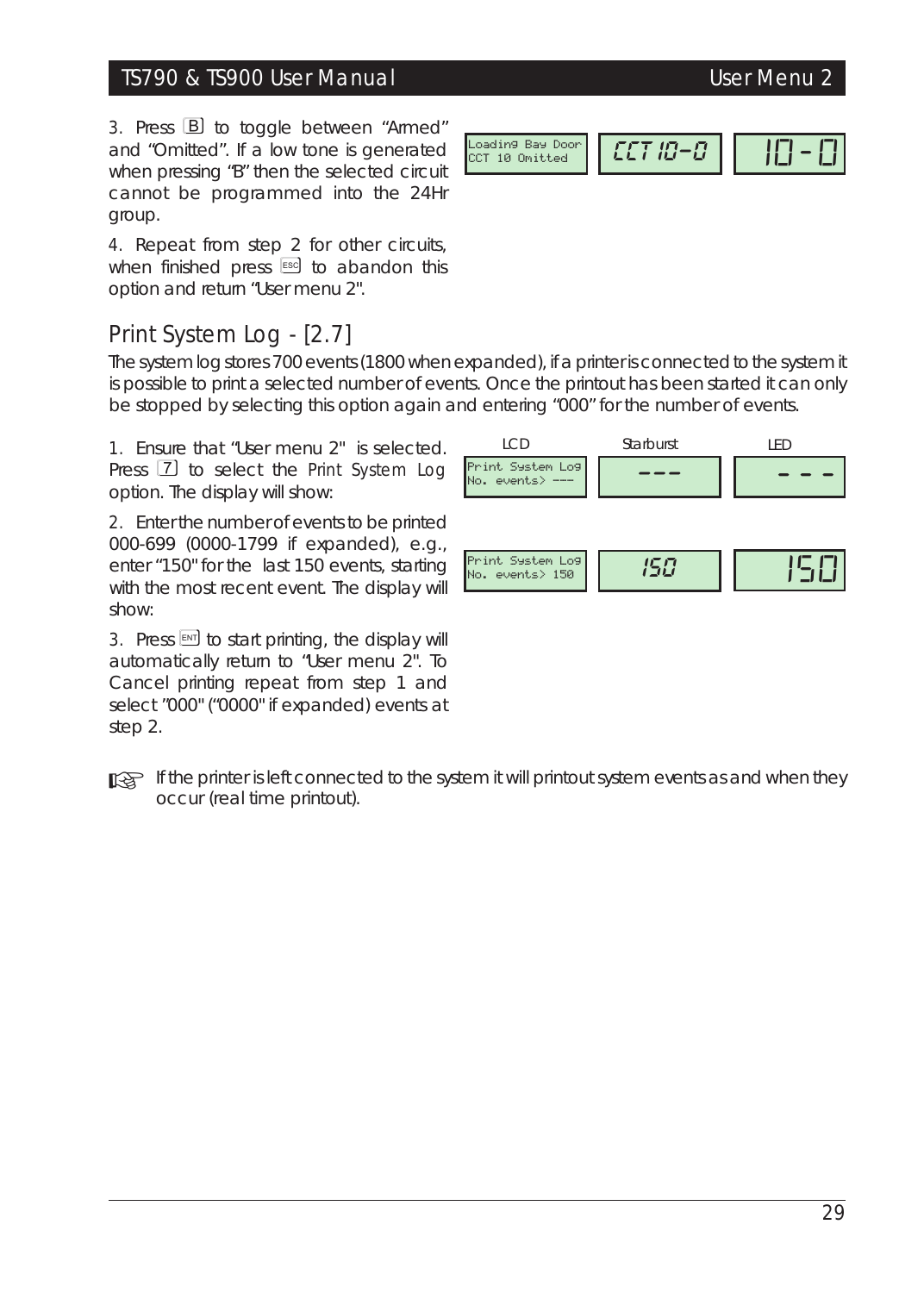# *Configure Wards - [2.8]*

The TS790 & TS900 can be split into four wards:

- » System Ward (S)
- » Ward A
- » Ward B
- » Ward C

Each ward can then be assigned to a passcode or part-set button to allow flexible part-set arrangements. *See "Part Set Groups" on page 39 and "Code Set Groups" on page 40.*

Only "Night", "Final Exit" and "Exit terminator" circuit types can be assigned to wards A, B and C. Circuits can be assigned to more than one ward (A,B or C) thus creating overlapping areas. Circuits that are assigned to more than one ward will only be armed when both or all wards are set.

From the factory, all detection circuits are assigned to the system ward (i.e., they are not assigned to wards A, B or C). Circuits that remain assigned to the system ward can also be set or unset independently. *See "Part Set Groups" on page 39 and "Code Set Groups" on page 40.*

1. Ensure that "User menu 2" is selected. Press  $\boxed{8}$  to select the Configure Wards option. The display will show:

2. Enter the circuit number, e.g., for circuit 02 enter "02". The top line of the display shows the circuit text (if programmed) and the bottom line shows the wards that the circuit are assigned to e.g.:

3. Select/de-select the wards by pressing:

A for "Ward A"

B for "Ward B"

C for "Ward C"

e.g., press "A" then "B" to assign circuit 02 to wards A and B. If a low tone is generated when pressing the "A", "B" or "C", then the selected circuit cannot be programmed into wards.

4. Press  $\mathbb{F}$  to accept and repeat from step 2 for other circuits, when finished press  $58$  to abandon this option and return "User menu 2".



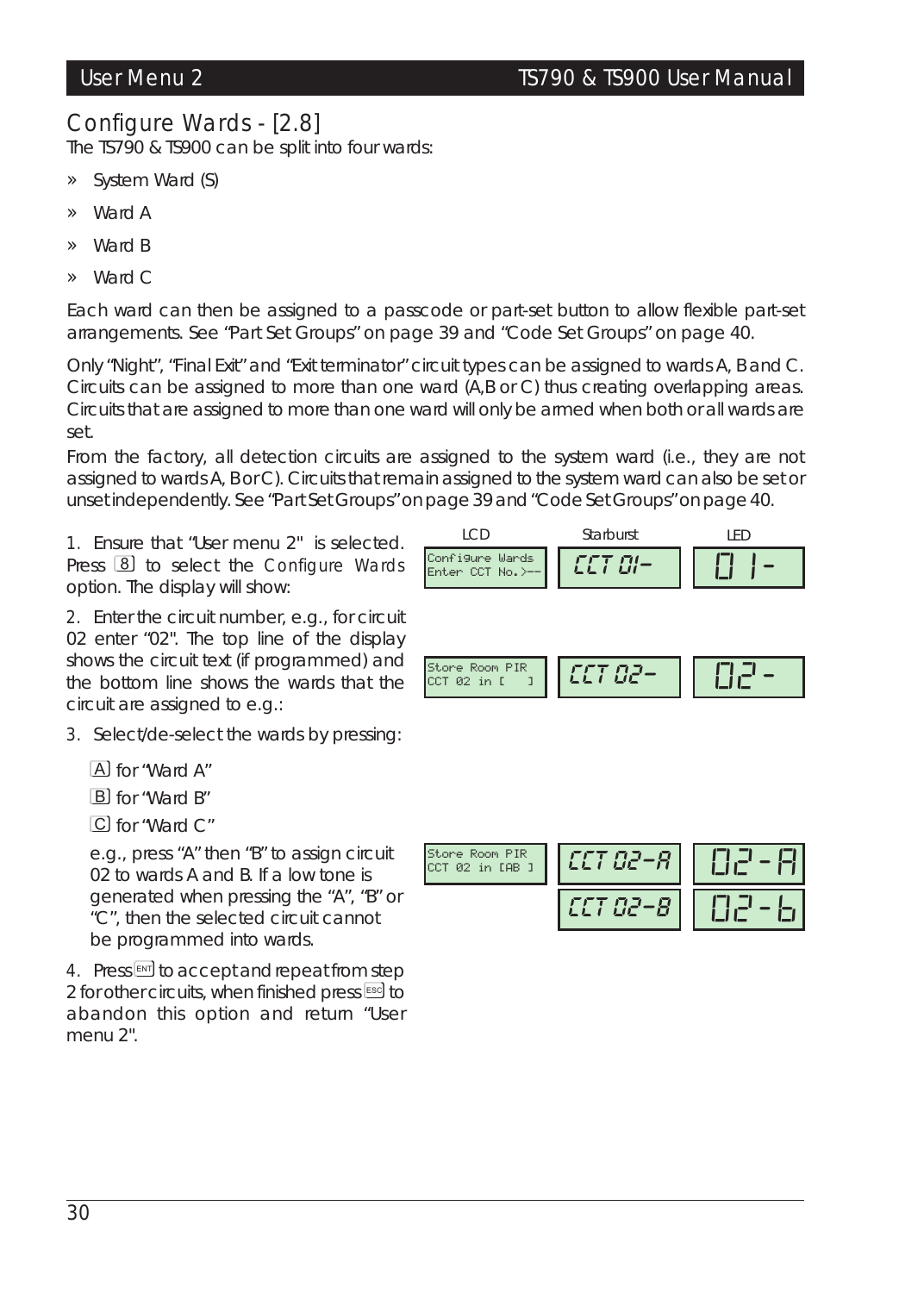### TS790 & TS900 User Manual User Menu 2

*Viewing the System Log with an LCD Remote Keypad - [2.9]*

To view the log with an LCD remote keypad, proceed as follows:

1. Ensure that "User menu 2" is selected. Press **9** to select the View Log option. The display shows the most recent event. The top line shows the event description (see Table 1), and the bottom line shows the time and the date that the event occurred on e.g.:

2. Use the  $\overline{A}$  or  $\overline{M}$  keys to scroll backwards and the  $\overline{C}$  key to scroll forwards through the log, e.g., enter "A" to scroll backwards. The display shows the previous event e.g.:

3. If the event being displayed is one that refers to a user number, e.g., "PASSCODE 01". Pressing the **B** key will toggle between the user text (name) and user number for that event.

4. If the event being displayed is one that refers to a circuit number, e.g., "ALARM 02". Pressing the  $\boxtimes$  key will toggle between the circuit number and circuit text for that event.

5. Press<sup>ESC</sup> to leave this option and return to "User menu 2".

# *Viewing The Log With an LED or Starburst Remote Keypad - [2.9]*

To view the log with an LED or Starburst remote keypad, proceed as follows:

1. Ensure that "User menu 2" is selected. Press **9** to select the View Log option. The display will show the most recent event (see Table 1), e.g.:

2. Use the  $\overline{A}$  or  $\overline{M}$  keys to scroll backwards and the  $\overline{C}$  key to scroll forwards through the log, e.g., enter "A" to scroll backwards. The display shows the previous event e.g.:

3. To view the time for the selected event press **B** once. The display shows the time that the event occurred, e.g., "08.45 am":

4. To view the date for the selected event press  $\mathbf{B}$  again. The display shows the date that the event occurred, e.g., "28 APRil":

5. To view the minutes and seconds for the selected event  $p$ ress  $B$  again. The display shows the minutes and seconds that the event occurred, e.g., "40 mins & 59 secs":

6. To view the event description again for the selected event press **B** again. The display shows the event description again, e.g.,:

7. Press Esse to leave this option and return to "User menu 2".

| uon<br>ᇅ<br>ᄔ<br>$- - - - -$ | ח ר |  | -- |  |
|------------------------------|-----|--|----|--|
|------------------------------|-----|--|----|--|





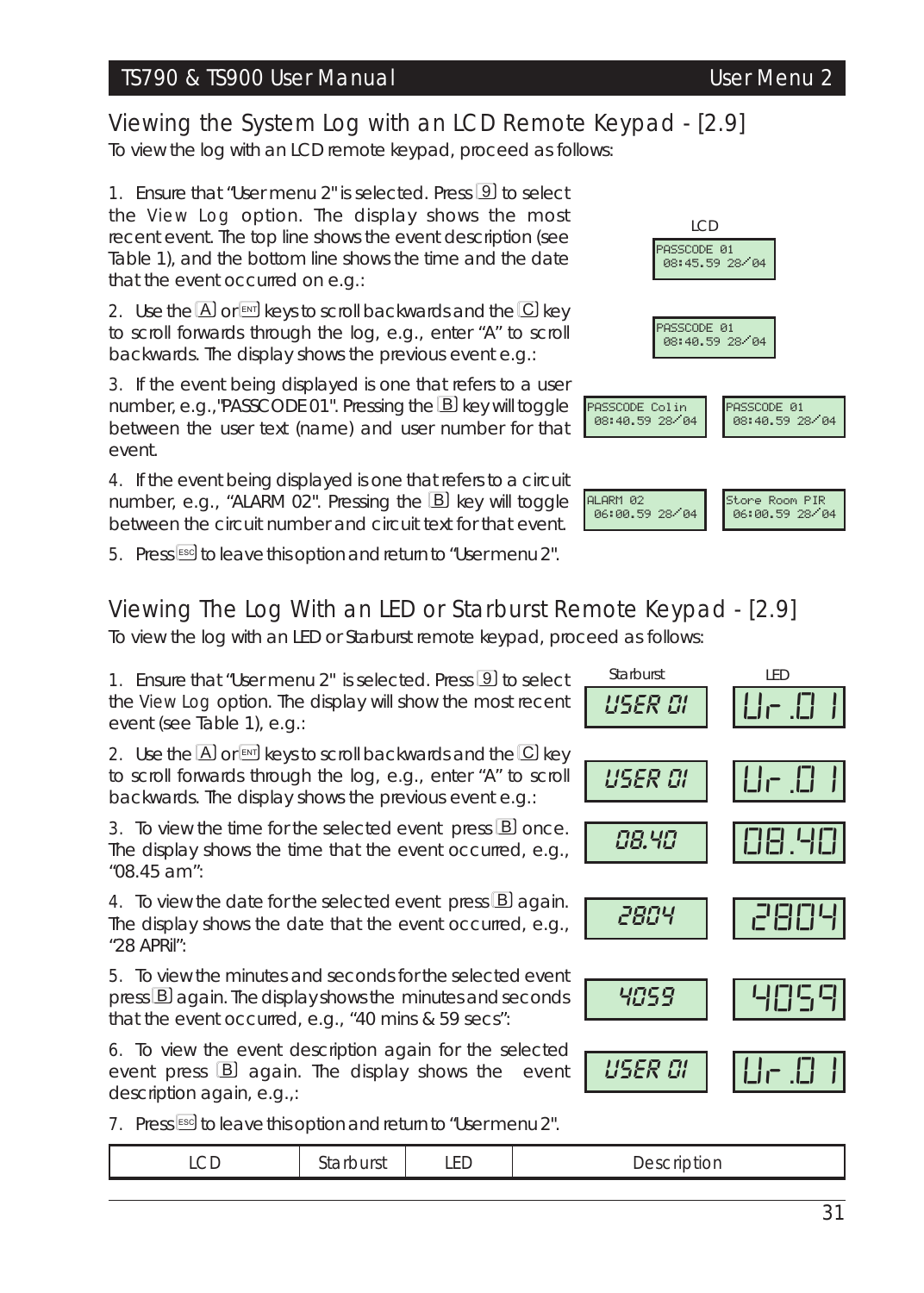# User Menu 2 TS790 & TS900 User Manual

| <b>ACTION ALARM</b>          | RLM SENT                | RЯ            | Alarm activated when system is part-set.          |
|------------------------------|-------------------------|---------------|---------------------------------------------------|
| <b>AC OFF</b>                | R.C. OFF                | PF            | Mains power removed.                              |
| <b>AC RESTORED</b>           | R.C. ON                 | Рe            | Mains power restored                              |
| <b>ACCESS 01-31</b>          | <i>RCC'55 01-31</i>     | $BcB$ 1-31    | Access user passcode (01-31) entered.             |
| <b>ALARM 01-56</b>           | RLARM 01-56             | CRO 1-56      | Full alarm from circuit (01-56).                  |
| <b>AUX/BELL TAMPER</b>       | <i>RUX TRMP</i>         | ЯĿ            | Auxiliary tamper activated.                       |
| <b>AUXILIARY 01-56</b>       | RUX 01-55               | 8u0 1-56      | Auxiliary circuit activated.                      |
| <b>BATTERY FAULT</b>         | BRTT FLT                | ЬF            | Battery fault (voltage below 10.5V).              |
| <b>BELL TESTED</b>           | <b>BELL TST</b>         | ЬĿ            | External bell and strobes tested.                 |
| CALL BACK No. 01-03          | C. BRCK 01-03           | C 60 1-03     | Modem making a call back to remote PC.            |
| <b>CCTS ISOLATED</b>         | 24HR OM'T               | ΕI            | 24Hr group omitted during the unset condition.    |
| <b>CCT OMITTED</b>           | ס5–ים סמיות             | COO 1-56      | Circuits omitted by the user at time of Setting.  |
| <b>CIRCUITS TESTED 01-56</b> | <i>TEST 0 01-56</i>     | Ec.D. 1-56.   | The number of circuits tested during Walk Test.   |
| <b>CODE TAMPER</b>           | C.TMP 01-04             | PED 1-04      | Code tamper from keypad 01-04                     |
| <b>COMMS ACTIVE</b>          | COM RET                 | cЯ            | Plug-on digicom active.                           |
| <b>COMMS FAILED</b>          | COMS FLT                | сF            | Plug-on digicom failed to communicate.            |
| <b>COMMS SUCCESSFUL</b>      | COMS OK                 | c c           | Plug-on digicom communicated successfully.        |
| <b>DATE CHANGED</b>          | DRTE CHG                | dc            | System Date changed.                              |
| <b>DEFAULT CODE</b>          | DEFLT OI                | нF            | User passcode (01) reset to 5678 by the engineer. |
| DELAY ALARM 01-56            | <i>DELRY 01</i> –56     | 8d0 1-56      | Delayed alarm during a part-set condition.        |
| <b>DURESS 01-31</b>          | <i>OUR'SS OI-3I</i>     | du0 1-3 1     | Duress alarm from user passcode (01-31).          |
| <b>ENTRY 01-56</b>           | <b>ENTRY 01-56</b>      | En0 1-56      | Entry timer started by circuit (01-56).           |
| <b>ENTRY ALARM 01-56</b>     | EN.RLM 01–56            | EAD 1-56      | Entry timed-out alarm from circuit (01-56).       |
| <b>FACTORY RESTART</b>       | FRET. RST               | F۳            | System "Factory Restarted".                       |
| FIRE ALARM 01-56             | <b>FIRE 01-56</b>       | FAO 1-56      | Fire alarm circuit activated.                     |
| FIRST KNOCK 01-56            | <i>FIRST 01-56</i>      | Fo0 1-56      | The first activation of a Double Knock circuit.   |
| <b>FUSE BLOWN 01</b>         | FUSE OI                 | F 60 T        | Control Panel 12V Auxiliary Fuse blown.           |
| <b>INACTIVE CCTS 01-56</b>   | <i>INRET 01-56</i>      | - IRO 1-56    | Inactive circuits during the Unset condition.     |
| KEY POINT 01-56              | <i>KEY.SW 01-56</i>     | SaD 1-56      | Key point operation from circuit (01-56).         |
| <b>LINE FAULT</b>            | LINE FLT                | LF            | Telephone line fault detected.                    |
| <b>LINE RESTORED</b>         | LINE OK                 | Lг            | Telephone line fault restored.                    |
| <b>MODEM LOCK-OUT</b>        | LOCK-OUT                | LΟ            | Modem failed to communicate.                      |
| <b>NO EVENT</b>              | <b>NO EVENT</b>         | $\sim$ $\sim$ | No log event.                                     |
| <b>NODE ADDED 01-05</b>      | N.AOO OI–OS             | NAD 1-05      | Node added to the system.                         |
| NODE FUSE 01-05              | N.FUSE 01–05            | NED 1-05      | Node fuse blown.                                  |
| <b>NODE REMOVED 01-05</b>    | N.REM 01-05             | Ne.0 1-05     | Node removed from the system.                     |
| <b>NODE TAMPER 01-05</b>     | <i>N.TMP 01-05</i>      | NED 1-05      | Node cover removed.                               |
| <b>ON-SITE RESTART</b>       | <i><b>SITE. RST</b></i> | Se            | System "On-Site" restart.                         |
| <b>OMITS REMOVED</b>         | OMIT REM                | Dг            | Previously omitted circuits reinstated.           |

Table 1a Log event codes and descriptions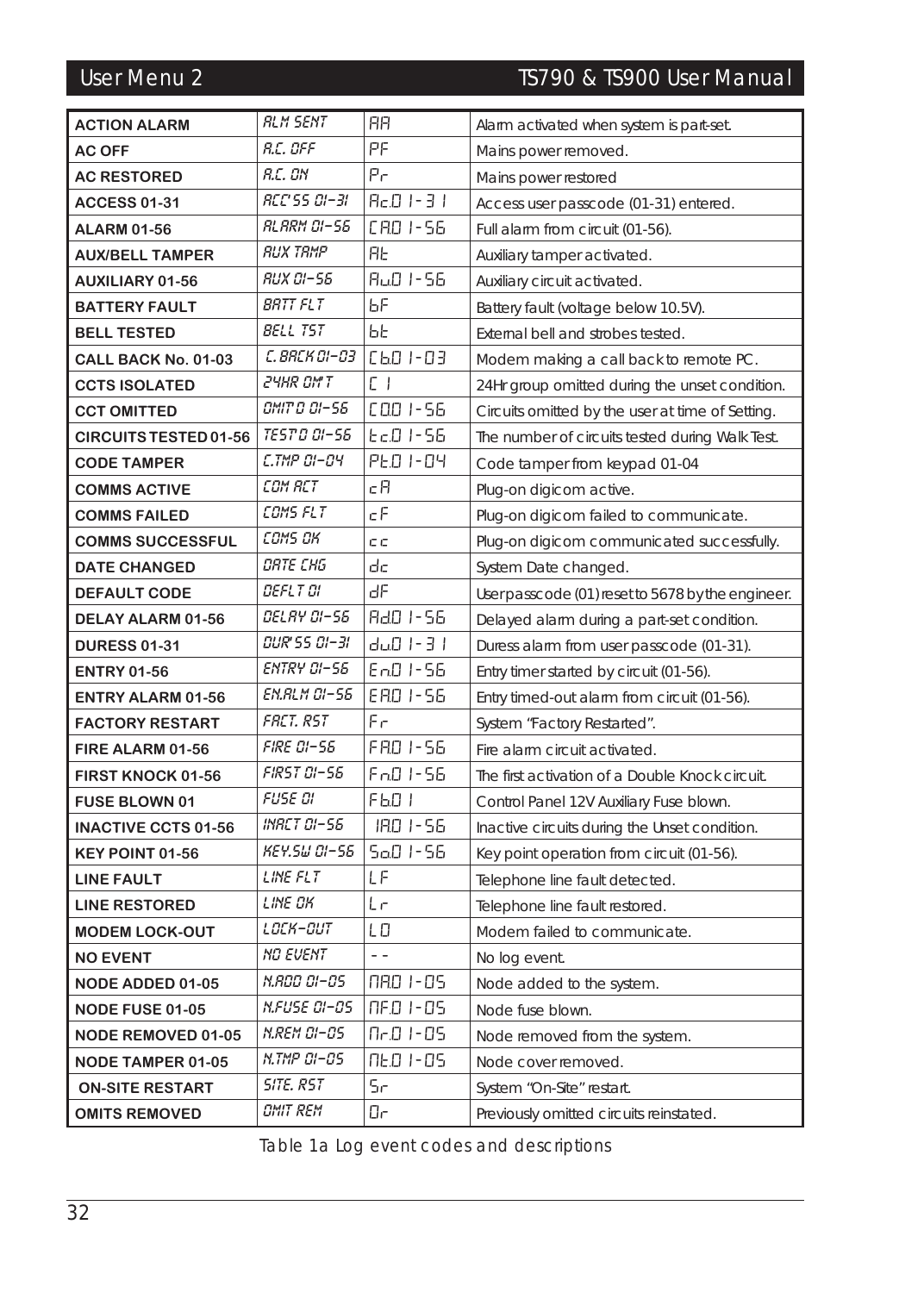# TS790 & TS900 User Manual User Menu 2

| <b>LCD</b>                | Starburst             | LED            | Description                                          |
|---------------------------|-----------------------|----------------|------------------------------------------------------|
| <b>PA ALARM 01-56</b>     | PR.RLM 01-56          | PRO 1-56       | Panic Alarm circuit activated.                       |
| PA CODE 01-31             | <b>PRNIF NI-56</b>    | PED 1-31       | Panic Alarm passcode entered.                        |
| <b>PANEL LID TAMPER</b>   | LIO TRMP              | LE             | Control panel lid removed.                           |
| <b>PART SET A/B/C</b>     | P.SET R/B/C           | PSR/6/C        | System Part-Set using one of the A, B, or C buttons. |
| PASSCODE 00-31            | USER 00-31            | Ur.00 - 3 T    | User passcode entered. (00-31).                      |
| REMOTE ADDED 01-04        | R. AOO 01–04          | F 80 1-04      | Remote Keypad added to the system.                   |
| <b>REMOTE RESET</b>       | <b>REM RST</b>        | cс             | System reset by "Remote Reset" passcode.             |
| REM REMOVED 01-04         | R. REM 01-04          | rr0 1-04.      | Remote Keypad removed from system.                   |
| <b>REM SERVICE CALL</b>   | R.S. CALL             | SE             | Remote service call via "Lineload" software and PC.  |
| <b>REM TAMPER 01-04</b>   | R. TMP 01-04          | r E.O. I - OY. | Remote Keypad cover removed.                         |
| <b>SERVICE CALL END</b>   | R.S. END              | SE             | Remote service call finished.                        |
| <b>SERVICE REQUIRED</b>   | <b>SERVICE</b>        | r S            | Service required                                     |
| <b>SET FAIL</b>           | <b>SET FRIL</b>       | SF             | System failed to Set.                                |
| <b>SET WARD A/B/C/S</b>   | <b>U. SET R/B/C/S</b> | SERBES         | Wards A, B, C or System Set.                         |
| <b>SYSTEM OPEN</b>        | <b>SYS OPEN</b>       | ПP             | System fully unset.                                  |
| <b>SYSTEM RE-ARMED</b>    | <i>RE-RRMED</i>       | cЯ             | System rearmed all healthy circuits.                 |
| <b>SYSTEM SET</b>         | FULL SET              | ۴S             | System fully set.                                    |
| <b>TAMPER 01-56</b>       | <b>TRMP'R 01-56</b>   | EAD 1-56       | Tamper alarm from circuit.                           |
| <b>TEST CCTS OFF</b>      | <b>TEST OFF</b>       | Fп             | All circuits taken off "Test"                        |
| TEST FAIL 01-56           | T. FRIL 01-56         | FFA 1-56       | Circuit failed during "Test".                        |
| <b>TIME CHANGED</b>       | <b>TIME CHG</b>       | Еc             | System time changed                                  |
| <b>UNSET WARD A/B/C/S</b> | <b>UNSET R/B/C/S</b>  | HoBbES         | Wards A, B, C or System Unset.                       |
| <b>WALK TEST</b>          | <b>WRLK TST</b>       | cE             | System "Walk Test" selected.                         |

Table 1b Log event codes and descriptions

# *Remote Call Back - [2.0]*

If your alarm system has been fitted with a modem, the installation company can dial into the system and remotely read and write data from the control panel. For added security the installation company can also program your alarm system so that a master user has to authorise any write commands. When "Remote Call Back" is set to "Enabled" the installation company can dial into the system at any time and read and write data from the control panel. When "Remote Call Back" is set to "Disabled" the installation company can dial into the system at any time and only read data from the control panel. Once a master user has enabled "Remote Call Back" the system will automatically disable "Remote Call Back" after four hours.

1. Ensure that "User menu 2" is selected. Press  $\Box$  to select the Remote Call Back option. The display will show:

2. Press  $\boxed{B}$  to toggle between Enabled (Yes) and Disabled  $(No)$ . Press  $F_N$  to update with new setting or press [ESC] abandon this option and return to "User menu 2".

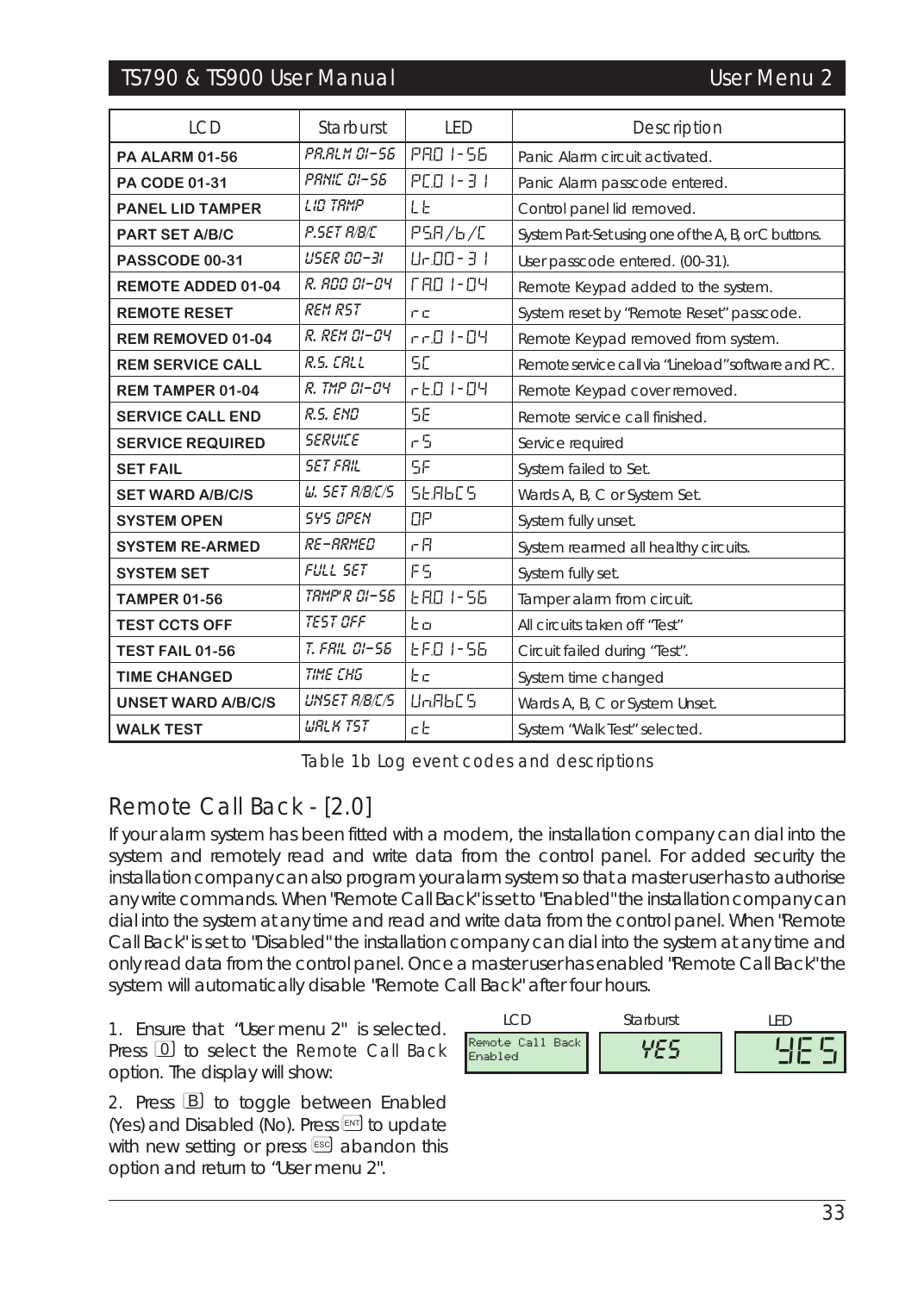# *Initiate Remote Service Call - [2.A]*

If your alarm system is fitted with a modem, it is possible for a master user to initiate an upload sequence to a remote site (normally the alarm company or central station). Once the communication link is established, the remote site can read and write data from the control panel. This feature is only compatible with Menvier Lineload software version 2.0 or above.

☞ *Only select this option when requested by the installation company, if this option is selected without authorisation from the installation company the modem may not connect with the remote site.*

To initiate a Remote Service Call, proceed as follows:

1. Ensure that "User menu 2" is selected. Press A to select the Initiate Remote Service Call option. The display will show:

2. Select the telephone number you require to call, by pressing:

1 to call number 1

2 to call number 2

3 to call number 3

e.g., to select remote site 2 press "2". The display will show:

3. Press  $\overline{em}$  to initiate the upload sequence to the remote site or press [ESC] to abandon this option.

| Number <sub>1</sub><br>ICall |  | Starburst |                   |
|------------------------------|--|-----------|-------------------|
|                              |  |           | 12345678<br>10181 |

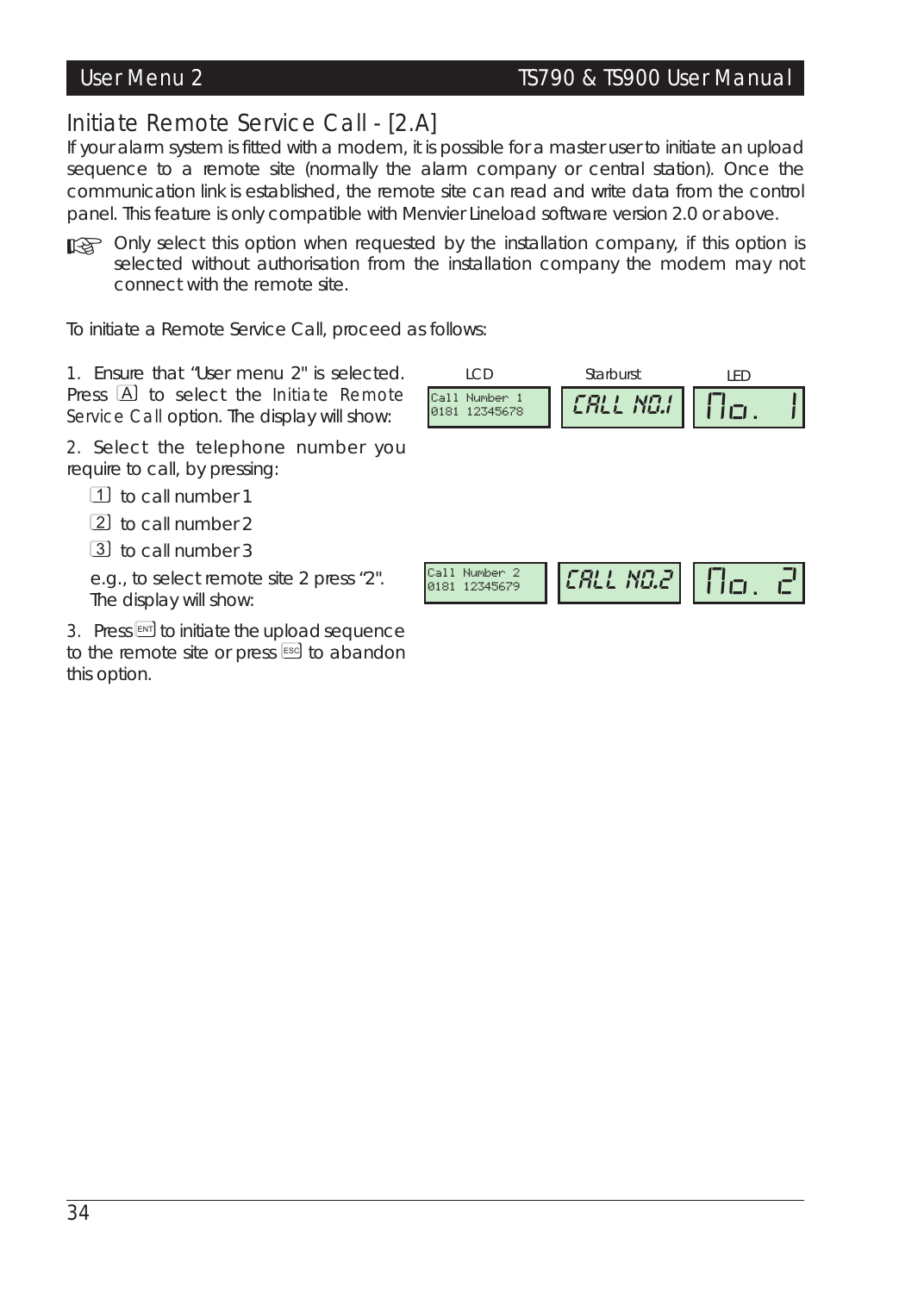# *User Menu 3*

# *Introduction*

This menu is only available to master users and is selected by pressing the [ENT] button whilst "User menu 2" is selected. There are six menu options within this menu, which may be selected in any order. The master user may leave this menu and return to "User menu 2" by pressing [ESC] button.



☞ *User menu <sup>3</sup> is only available if the installation company has programmed the master users for full access.*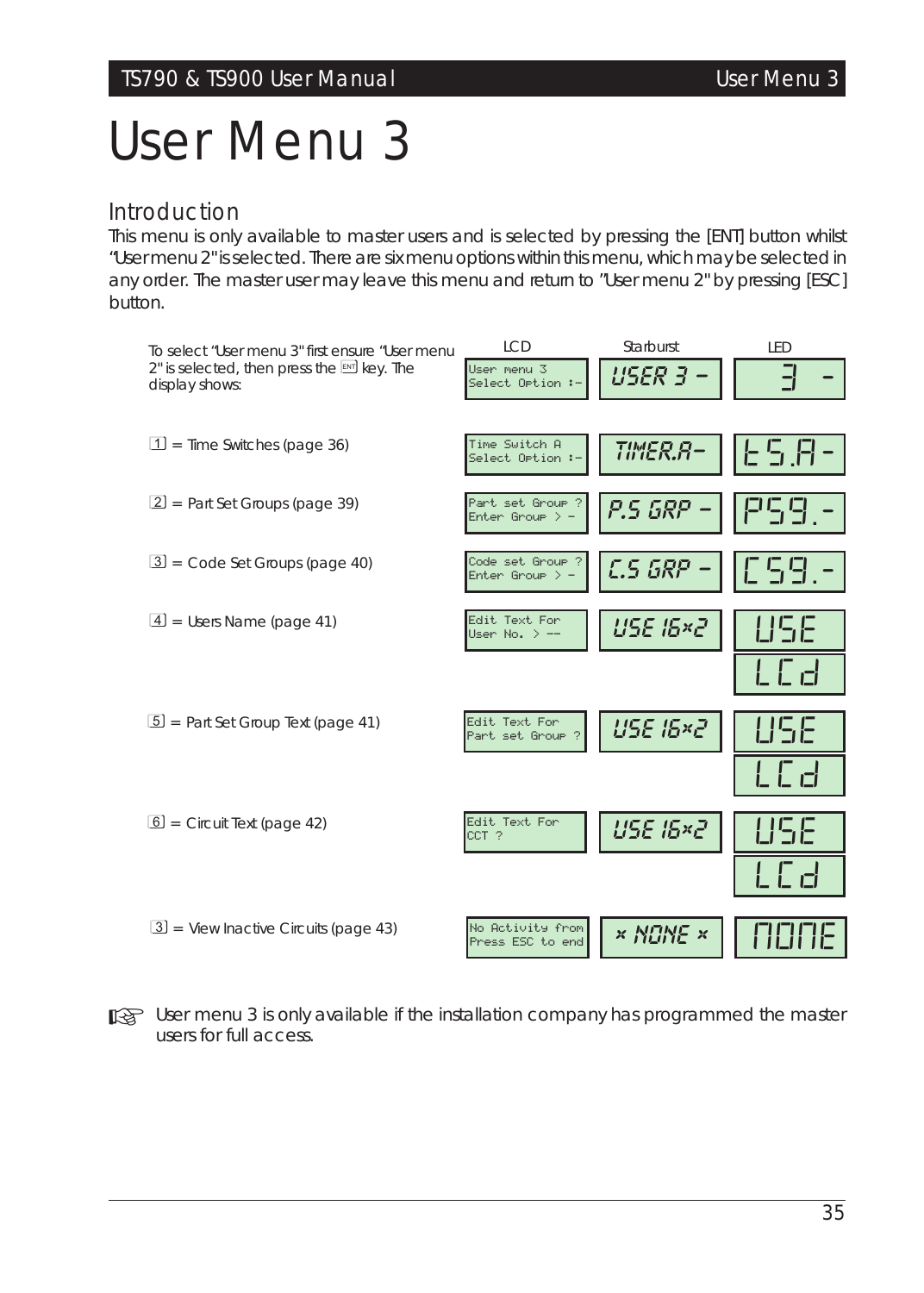# *Time Switch A, B & C - [3.1]*

The TS790/TS900 system has three programmable Time Switch outputs A, B and C. Each output can be independently set with up to three separate on/off times and made to operate on various days of the week. These outputs may be used to control internal or external lighting via a relay.

When this menu option is selected the keys function as follows:

| 1 First ON time             | 2 Second ON time              | 3 Third ON time                  |
|-----------------------------|-------------------------------|----------------------------------|
| 4 First OFF time            | 5 Second OFF time             | 6 Third OFF time                 |
| [7] Days of operation (1st) | 8 Days of operation (2nd)     | <b>9</b> Days of operation (3rd) |
| ENT Set day                 | 10 Toggle output ON/OFF       | <b>ESC</b> Escape                |
| A Select Time Switch A      | <b>B</b> Select Time Switch B | C Select Time Switch C           |

# *Selecting Time Switches*

When the "Time Switch" option is selected "Time Switch A" is automatically selected, to select one of the other "Time Switches" proceed as follows:

1. Ensure that "User menu 3" is selected. Press  $1$  to select the Time Switch option. The display will show:



2. Select the Time Switch by pressing:

A for "Time Switch A"

B for "Time Switch B"

C for "Time Switch C"

e.g., to select "Time Switch B" press "B". The display will show the selected Time Switch, e.g.:



# *Setting The On Times*

To set the first, second and third "ON" times proceed as follows:

1. Select the 1st, 2nd or 3rd "ON" time, e.g., to select the 1st ON time press "1". The display will show:

2. Enter the "ON" time in a 24Hr format, e.g., enter 1700 for 5.00 PM. The display will show:

3. Press  $\mathbb{F}$  to accept the time setting. The display will show:

4. Repeat steps 2 and 3 for the second and third "ON" times as required.

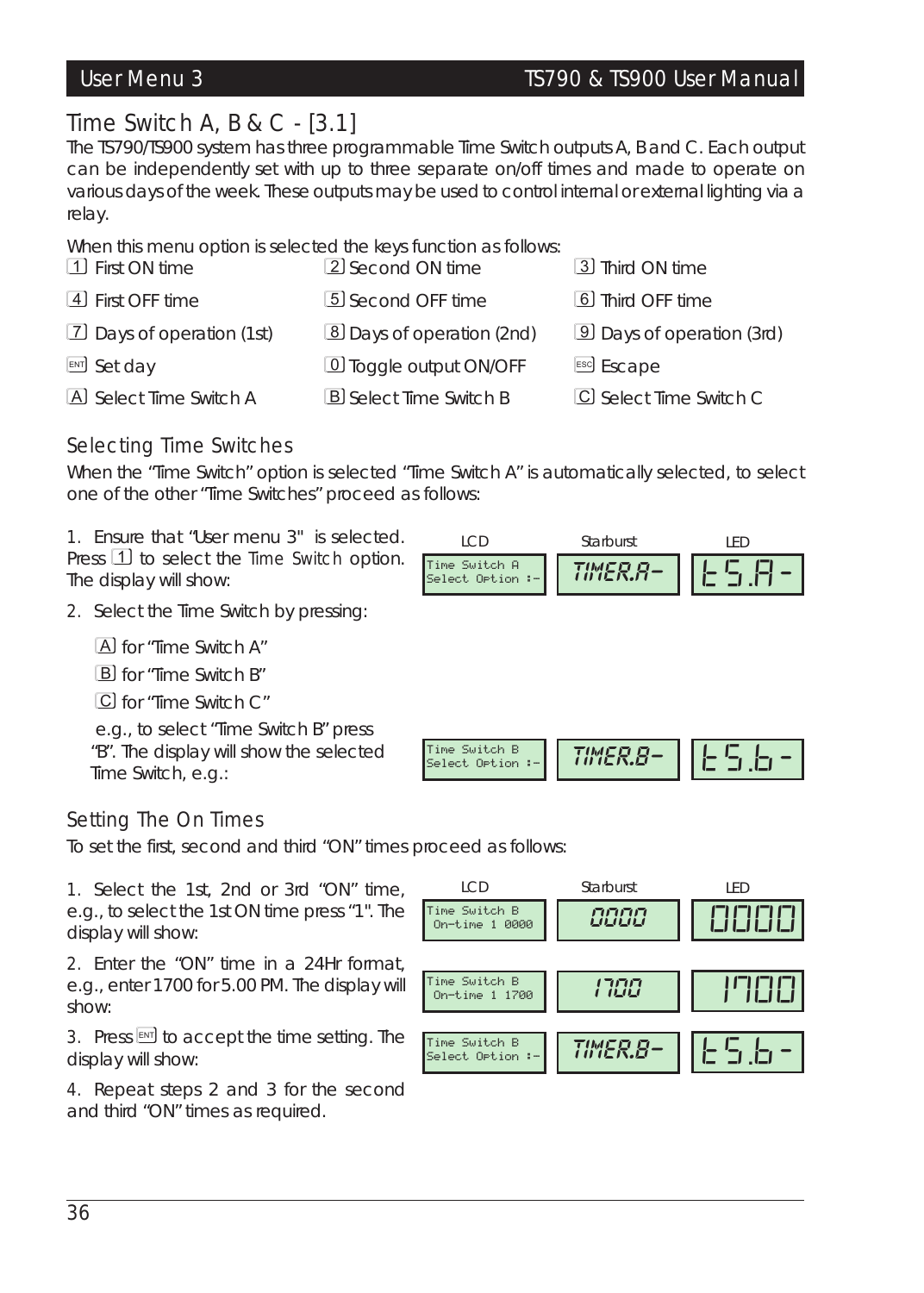## TS790 & TS900 User Manual User Menu 3

#### *Setting The Off Times*

To set the first, second and third Off times proceed as follows:

1. Ensure that the required Time Switch is selected, e.g., Time Switch B. The display will show:

2. Select the first, second or third "OFF" times by pressing:

 $\boxed{4}$  for the first OFF time

5 for the second OFF time

6 for the third OFF time

e.g., to select the first "OFF" time press "4". The display will show:

3. Enter the "OFF" time in a 24Hr format, e.g., for 6.00 PM enter "1800". The display will show:

4. Press ENT to accept the time setting. The display will show:

5. Repeat steps 2, 3 and 4 for the second and third "OFF" times as required.

### *Setting The Days Of Operation*

To set the days that the first, second and third On and Off times operate on, proceed as follows:

1. Ensure that the required Time Switch is selected, e.g., Time Switch B. The display will show:

2. Select the days of operation for the first, second or third timer by pressing:

7 for the first timer

8 for the second timer

9 for the third timer

e.g., press "7" to set the days of operation for the first ON/OFF timer. The display will show:

3. Select/de-select the days of operation using keys 1 to 7, e.g., press "1" then "2" to select the days Sunday & Monday etc. The display will show:

4. Press **ENT** to accept the days of operation setting. The display will show:

5. Repeat steps 2, 3 and 4 for the second and third ON/OFF times as required.

Time Switch B Select Ortion : LCD *TIMER.B-*Starburst TS.B-LED





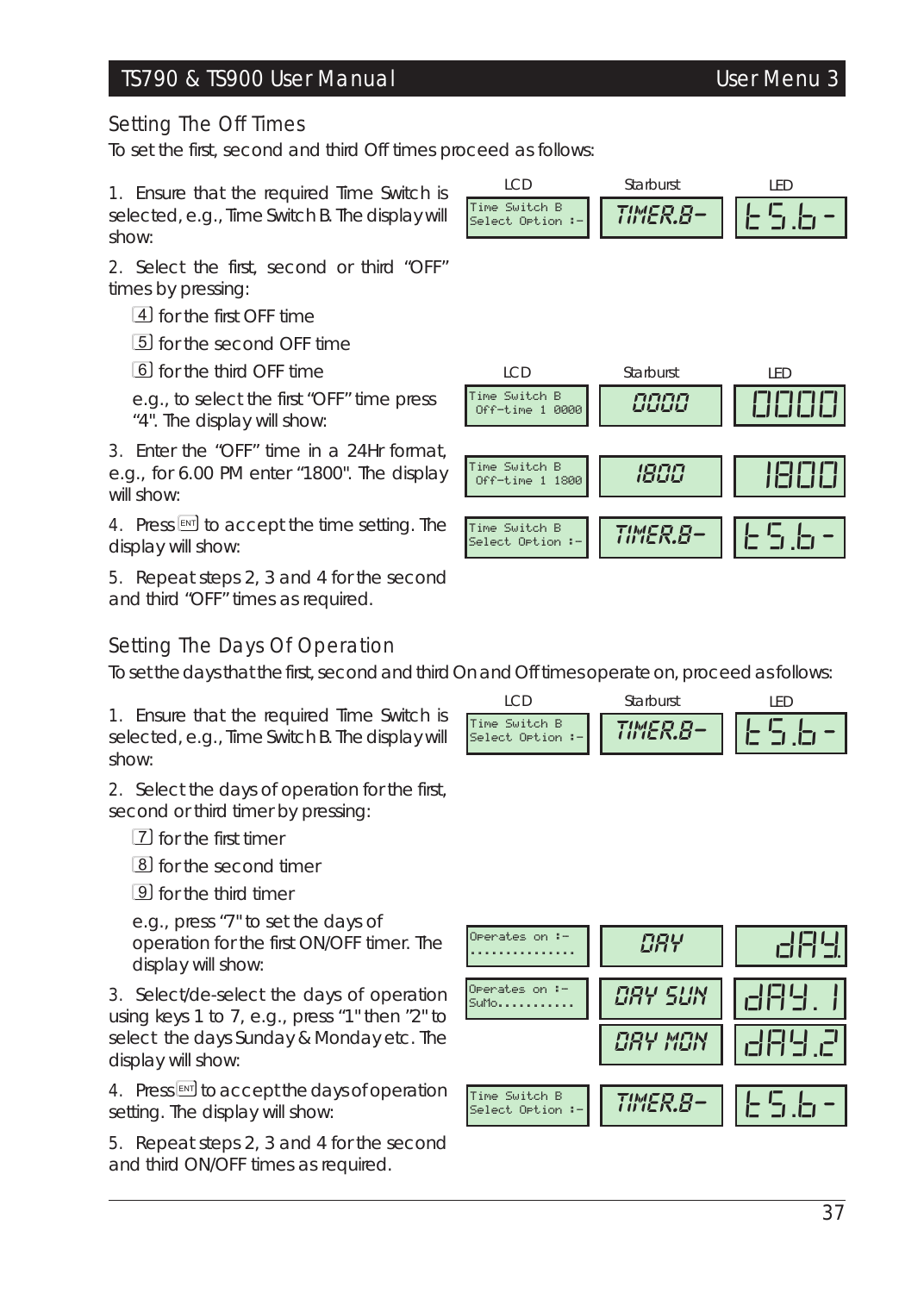### *Setting The Day*

For the Time Switches to operate on the correct days the system requires the day to be entered. This will also be displayed on the bottom line of LCD remote keypads. Set the day as follows:

1. Ensure that the required Time Switch is selected, e.g., Time Switch B. The display will show:

2. Press  $[HT]$  to set the day. The display will show:

3. Select the day by using keys 1 to 7, e.g., press "4" to select the day Wednesday. The display will show:

4. Press  $[**ENT**]$  to accept the setting, the display will show:

# *Manually Switching The Output*

The Time Switch output may be manually toggled On and Off as follows:

1. Ensure that the required Time Switch is selected, e.g., Time Switch B. The display will show:

2. Press the  $\Omega$  key. The display will show the status of the selected Time Switch e.g.,

3. Press the  $\Omega$  key to toggle the selected Time Switch output "ON" and "OFF", e.g. to switch output on press "0". The display will show:

4. Press  $\frac{1}{2}$  to return to step 1 and, if required, press <sup>[[66</sup>] again to return to "User menu 3".



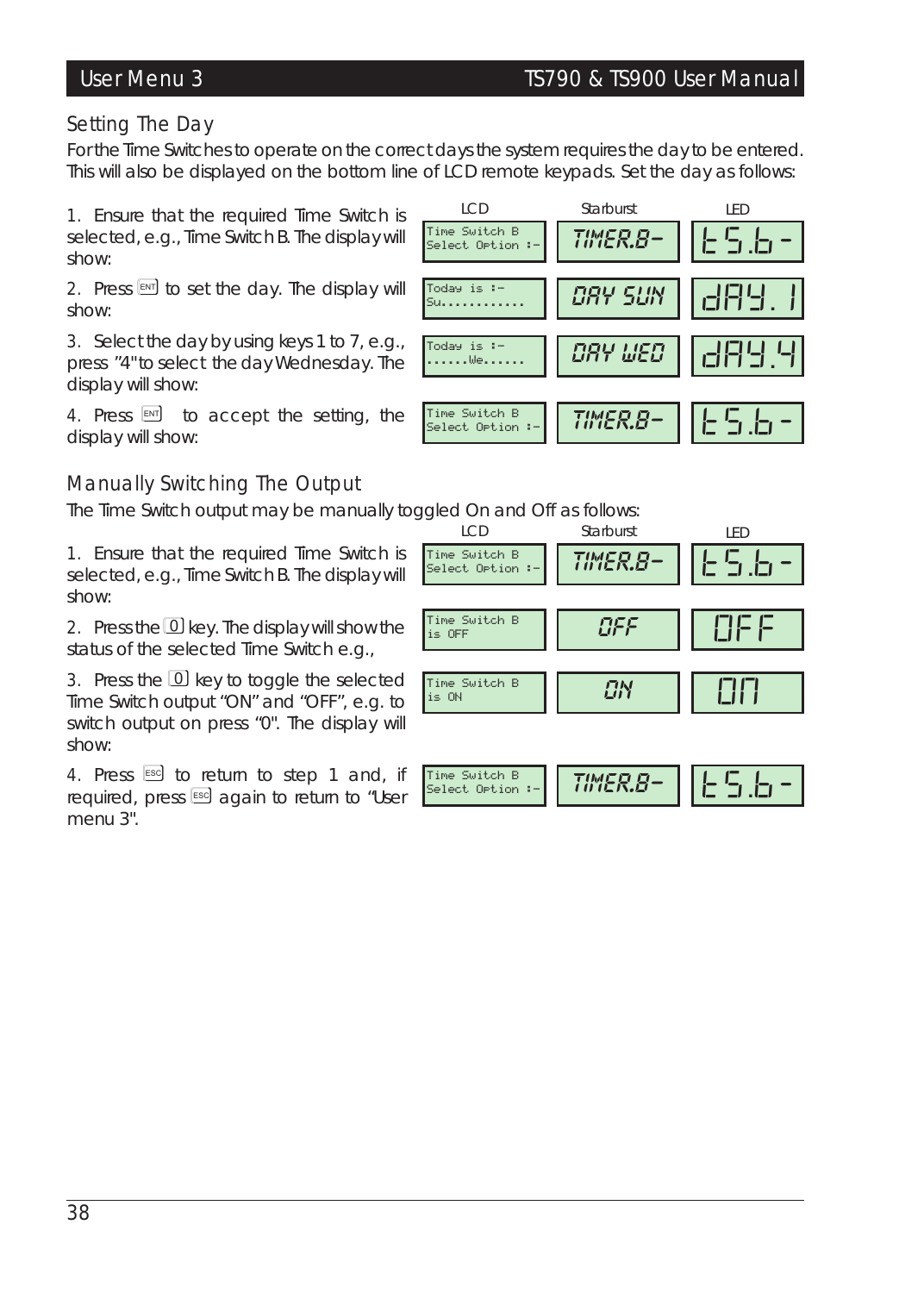## TS790 & TS900 User Manual User Menu 3

# *Part Set Groups - [3.2]*

This option allows the "Part-Set buttons" A, B and C to be defined so that they can set any combination of wards (S, A, B and C), e.g., "Button A" can be defined to set wards A and B, and "Button B" defined to set only ward B. Each "Part set Group" may also have up to 32 characters of text assigned. *See Edit Text For Part Set Groups on page 41.*

The following example shows how to define "Part set Group A" (Button A), so that wards S,A & C are set when the button is selected by the user at time of setting:

1. Ensure that "User menu 3" is selected. Press 2 to select the Part set Groups option. The display will show:



2. Select the "Part set group" by pressing:

A for "Part set Group A"

B for "Part set Group B"

C for "Part set Group C"

e.g., To select "Part set Group A", press "A". The display will show:

3. Select/de-select the wards that will set when the "Part set group" is selected, by pressing:

0 To select/de-select "Ward S"

A To select/de-select "Ward A"

B To select/de-select "Ward B"

C To select/de-select "Ward C"

e.g., To select the "Ward S" and "Ward C". Press "0", then "C". The display will show:

4. When the display shows the required setting press  $\boxed{\text{em}}$  to accept. The display will return to step 1. Repeat for other part set groups ( $B$  or  $C$ ) or press  $E$ sed to return to "User menu 3".

### Part Set Group Operation

When a "Master" or "Standard" user passcode is entered during the unset mode the alarm system will attempt to fully set after a five second delay. However, if during the five second delay one of the part-set buttons A, B or C is pressed, the display will show relevant "Part-set Text" and after a short delay the system will only set the areas (wards) that are assigned to the selected "Part set Group".

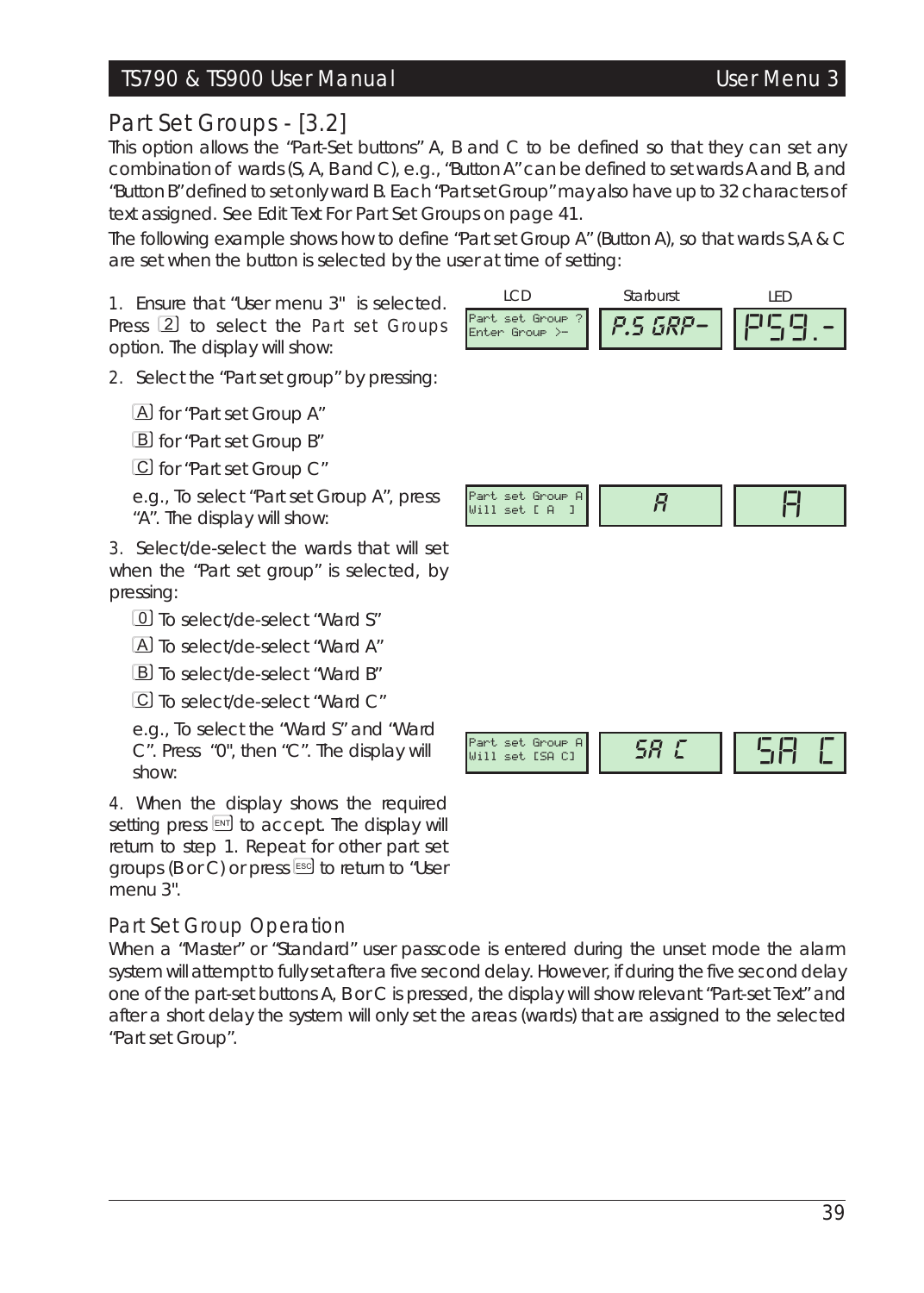# User Menu 3 TS790 & TS900 User Manual

# Code Set Group Operation

When the system is unset and a "Code set Group" passcode is entered the selected areas (wards) will set after the setting procedure is followed. e.g., If "Code set Group A" is defined as above then when the passcode is entered it will set wards A and C. If the system is fully set and the passcode is entered it will unset wards A and C.

The "Code set Group" passcodes are programmed by the master user within "User menu 2" *(see page 25).*

# 40

| This option allows the user passcode types "Code Set Group A", "Code Set Group B", "Code Set |     |           |       |
|----------------------------------------------------------------------------------------------|-----|-----------|-------|
| Group C" and "Full Set Group" to be defined so that each may Set or Unset any combination of |     |           |       |
| Wards (A, B and C) and the System Ward. e.g., "Code Set Group A" may be defined to Set and   |     |           |       |
| Unset Wards A and B only and "Code Set Group B" defined to Set and Unset Wards B, C and the  |     |           |       |
| system etc.                                                                                  |     |           |       |
| 1. Ensure that "User menu 3" is selected.                                                    | TCD | Starburst | I FD. |
|                                                                                              |     |           |       |

Press 3 to select the Code Set Groups option. The display will show:

2. Select the Code set group by pressing:

A To select "Code set Group A"

*Code Set Groups - [3.3]*

**B** To select "Code set Group B"

C To select "Code set Group C"

0 To select "Full set Group"

e.g., To select "Code set Group A", press "A". The display will show:

3. Select/de-select the wards by pressing:

0 To select/de-select "Ward S"

A To select/de-select "Ward A"

B To select/de-select "Ward B"

C To select/de-select "Ward C"

e.g., to add "Ward C", press "C". The display will show:

4. When the display shows the required setting press  $[$ return to step 1, repeat for the other "Code set Groups" or press [ESC] to return to "User menu 3".

Code set Group A

| <b>roup</b> |
|-------------|
|-------------|

 $\begin{array}{cc} \text{{\tiny\textsf{Code set Group A}}} \ \text{{\tiny\textsf{Will set I A I}}} & \text{{\tiny\textsf{A}}}\ \end{array} \hspace{-3pt} \begin{array}{cc} \text{{\tiny\textsf{A}}}& \text{{\tiny\textsf{A}}}& \text{{\tiny\textsf{A}}}& \end{array} \hspace{-3pt} \begin{array}{cc} \text{{\tiny\textsf{A}}}& \text{{\tiny\textsf{A}}}& \text{{\tiny\textsf{A}}}& \end{array}$ 

Code set Group ? Enter Group >- *C.S GRP-*CSG.-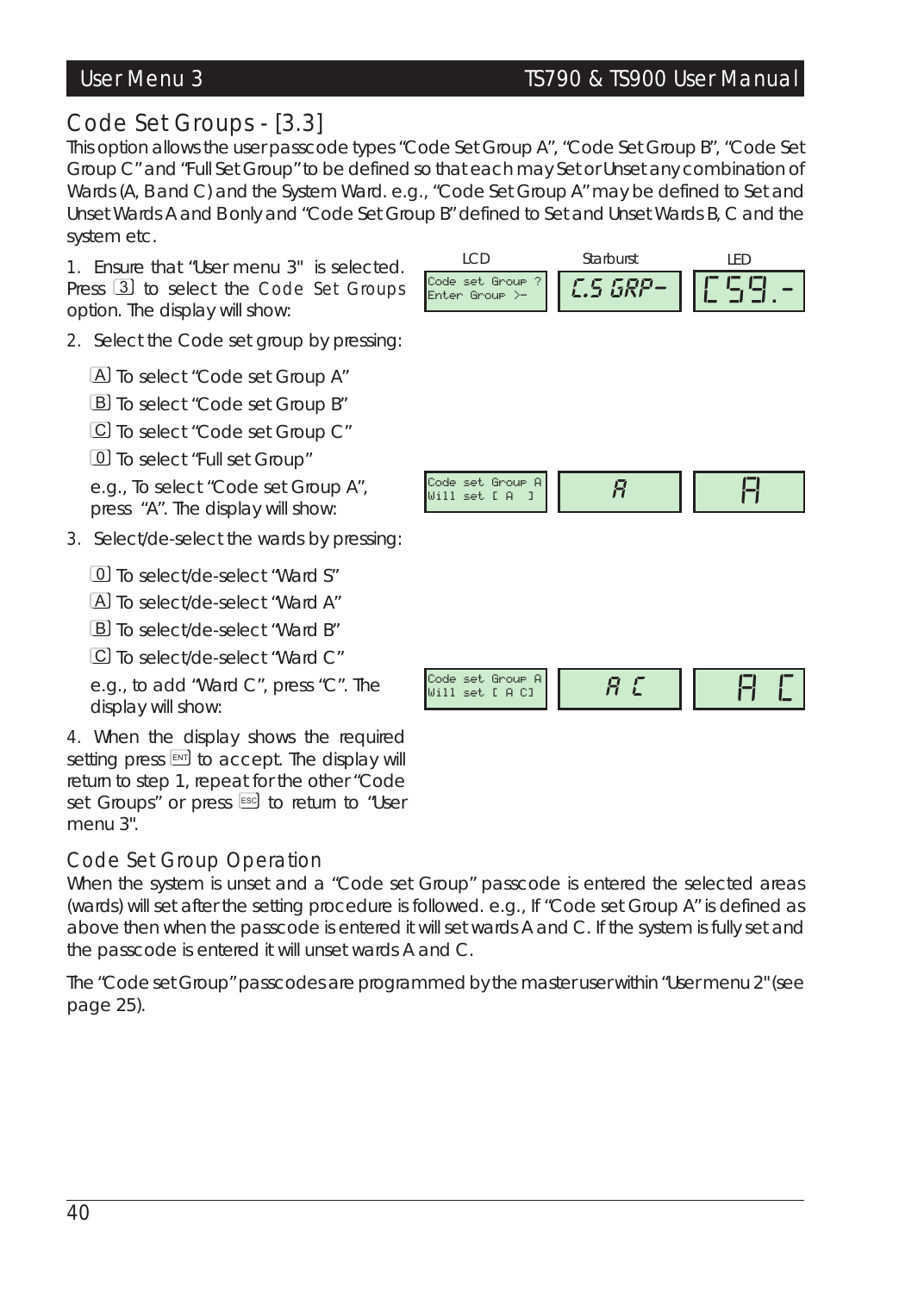### TS790 & TS900 User Manual User Menu 3

# *User Names (TS900 Remote Keypads Only) - [3.4]*

This option allows the master user to assign up to seven characters of text against each user passcode. When viewing the log, users that have a name programmed appear in the event description, e.g., "PASSCODE Fred". If the user name is left blank the event description will show the user number, e.g., "PASSCODE 01".

When this menu option is selected the keypad operates in a text mode, see page 44 for full details.

To program the user names proceed as follows:

1. Ensure that "User menu 3" is selected. Press  $\overline{4}$  to select the User Name option. The display will show:

2. Enter the user number 01-31, e.g., enter "01" for user 01, then press  $[1]$ . The display will show:

3. Use the keypad keys to program text (see page 44). When the display shows the required text press  $[10]$  to accept or press ] to abandon and return to step 1. Repeat for the other "User Names" or press <sup>[560]</sup> to return to "User menu 3".



# *Edit Text For Part Set Groups (TS900 Remote Keypads Only) - [3.5]*

When the system is being part-set using the part-set button A, B or C the display will show the default message of "Part set group A (B or C)". This message can be changed using up to 32 characters, e.g., "Part set group A" may be changed to "Setting Office area only".

When this menu option is selected the keypad operates in a text mode, see page 44. To program the part-set text name proceed as follows:

1. Ensure that "User menu 3" is selected. Press [5] to select the Edit Text for Part Set Groups option. The display will show:

2. Select the "Part set Group" by pressing:

A for "Part set Group A" B for "Part set Group B" C for "Part set Group C" e.g., to select "Part set Group A" press "A". The display will show:

3. Use the keypad keys to program text (see page 44). When the display shows the required text press  $[$ accept. The display will return to step 1. Repeat for the other "Part set Groups" or press [ssc] to return to "User menu 3".

Edit Text For .<br>Part set Group LCD

art set Group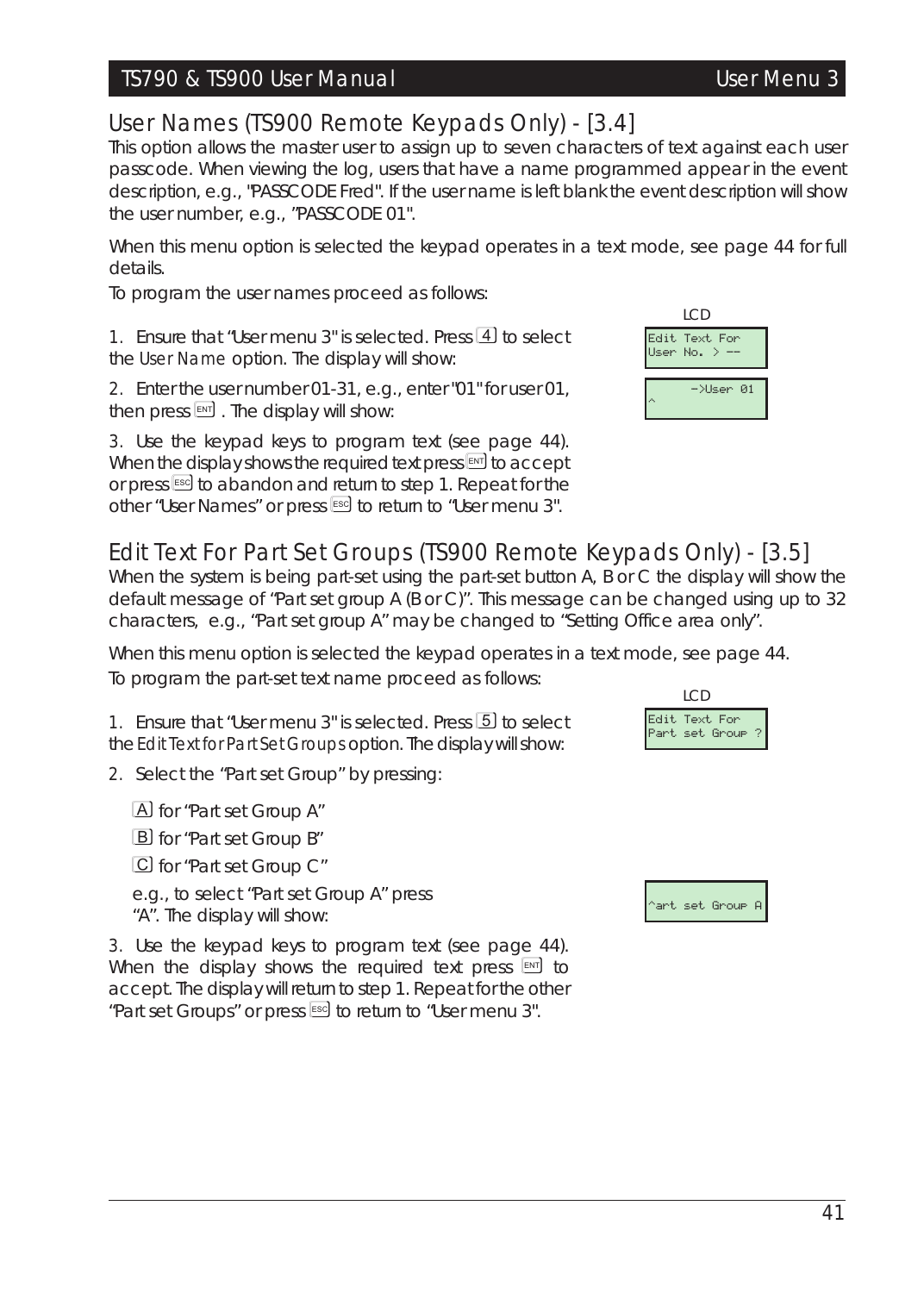# *Edit Circuit Text (TS900 Remote Keypad Only) - [3.6]*

Each detection circuit can have up to sixteen characters of text assigned to it, e.g., circuit 01 may be programmed to "Front Door" etc.

Once the edit circuit text option is selected the keypad operates in a text mode, see page 44 for full details.

To program circuit text proceed as follows:

1. Ensure that "User menu 3" is selected. Press 6 to select the Edit Circuit Text option. The display will show:

2. Select the circuit by entering its number or by pressing:

A To scroll up one circuit

C To scroll down one circuit

e.g., to select circuit 04 enter "04". If the circuit has no text the display will show:

3. Press  $\mathbb{B}$ , if text has already been programmed for the selected circuit it can now be edited, go to step 6. However, if the circuit has no text the display will show:

4. To program "new" text without copying, press [N] and go to step 6. If you want to copy text from another circuit select the circuit by entering its number or by pressing:

A To scroll up one circuit

**B** To scroll up ten circuits

C To scroll down one circuit

e.g., to copy text from circuit 02 enter "02". The display will show the text to be copied e.g.:

5. Press  $\mathbb{F}$  to copy the text and edit as below. The display will show the copied text, e.g.:

6. Use the keypad keys to program/edit the text (see page 44). When the display shows the required text press  $[30]$  to accept and repeat from step 2 or press<sup>[se]</sup> to abandon and return to "User menu 3".



|--|

Copy Text From CCT 04



Store Room PIR ^CT 02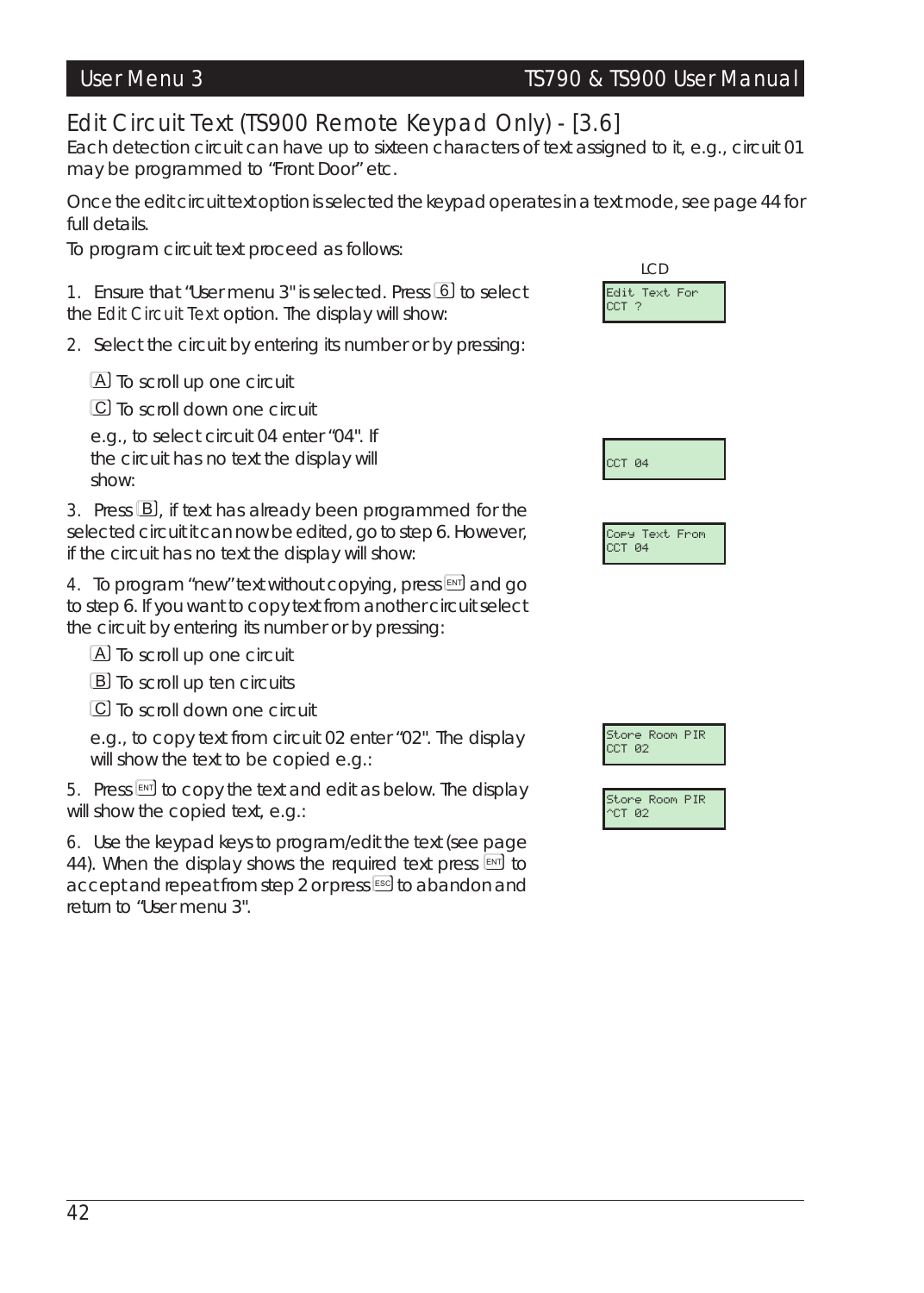## TS790 & TS900 User Manual User Menu 3

# *View Inactive Circuits - [3.0]*

The TS790 and TS900 have a facility to flag selected detection circuits that have not been activated whilst the system was unset. This feature would normally be used in situations where a movement detector islikely to become obscured by the activity in that area. For example boxes within a store room that are stacked in front of a detector.

The system can still be full or part-set, but the display will show those detection circuits that have not been activated whilst the system was unset.

The master user can use this menu option to view the inactive detection circuits.

☞ *Only detection circuits that have been programmed as "Flagged" by the installation company will provide this feature.*

To select the "View Inactive Circuits" option proceed as follows:

1. Ensure that "User menu 3" is selected. Press 0 to select the View Inactive Circuits option. The display will show those circuits which have not been activated whilst the system has been unset e.g.:

2. Press [ESC] to abandon and return to "User menu 3".

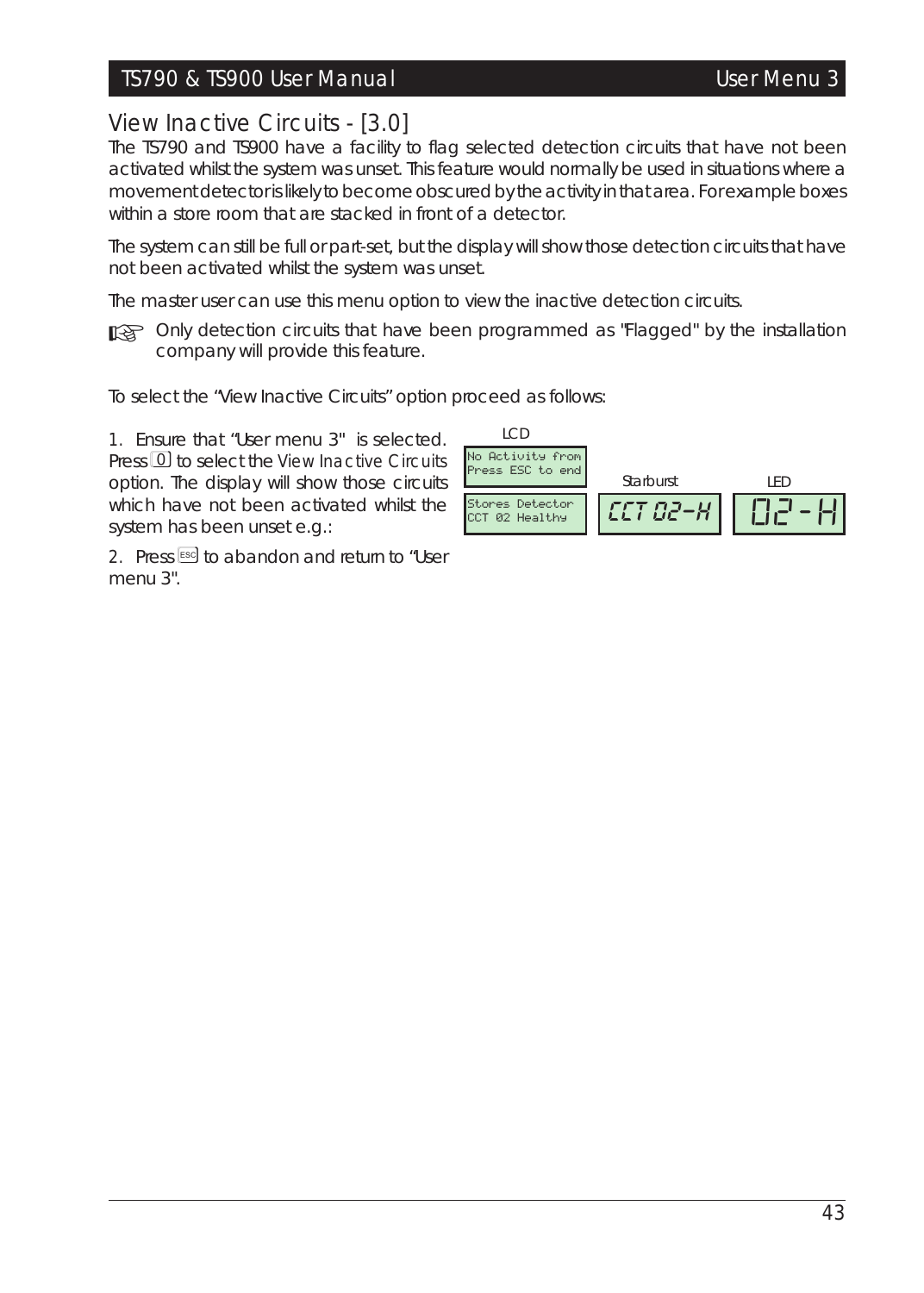# *Text Keypad*

In the text mode the keypad functions as follows:

- A Up the alphabet 1 Character A 2 Character E 3 Character I
- B Change cursor 4 Character O 5 Character U 6 Number 0
- C Down the alphabet [7] Cursor left 8 Toggle case 9 Cursor right
- 
- 
- $\boxed{D}$  Not used  $\boxed{ext}$  Accept text  $\boxed{0}$  Space  $\boxed{csc}$  Abandon editing
- 
- 
- 
- 
- 
- 

#### Cursor Types:

|   | This character is used to represent the top line text cursor.    |
|---|------------------------------------------------------------------|
| V | This character is used to represent the bottom line text cursor. |
|   | This character is used to represent the number cursor.           |

To program text Proceed as follows:

1. Text is entered by pressing one of the vowel keys and then using the  $\overline{A}$  or  $\overline{C}$  keys to move up and down, e.g., to type the letter R press "5" to select U then press  $\mathbb C$  three times to scroll down to the letter R. The display will show:

2. Now use the  $9$  key to move the cursor right, repeat step 1 for the next letter. Keep repeating steps 1 and 2 until the whole word is formed, e.g.:

3. Numbers may be entered by pressing key "6" then using the  $\overline{A}$  or  $\overline{C}$  keys to move up and down. A quicker way is to press **B**, which changes the cursor to "|" and numbers may now be entered directly using the number keys, e.g., to enter 405 first press  $B$  then enter "405". The display will show:

4. When the display shows the required text press  $[100]$  to accept or press  $\text{I}$  to abandon.

| ᄔ                       |  |
|-------------------------|--|
| R<br><sup>1</sup> CT 02 |  |
|                         |  |
| ROOM<br>CCT 0^          |  |
|                         |  |
|                         |  |
| ROOM 405                |  |

 $\overline{a}$ 

# User Menu 3 TS790 & TS900 User Manual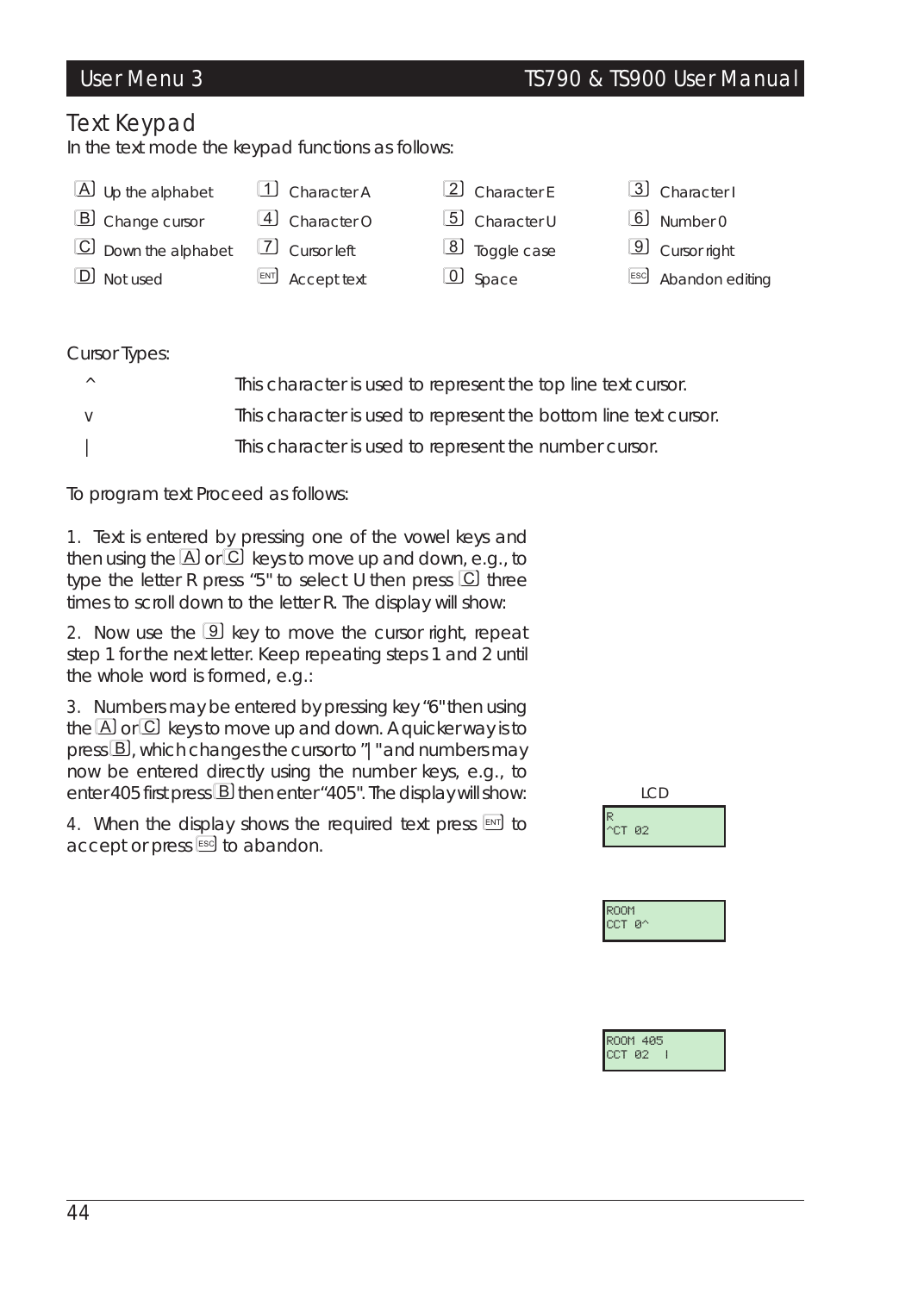# *Fault Finding*

# *Display Messages*

| <b>ICD</b>                         | Starburst       | <b>IFD</b> |                                                                                                                                  |
|------------------------------------|-----------------|------------|----------------------------------------------------------------------------------------------------------------------------------|
| ALARM 05<br>08:30.45 28 / 04       | RLARM OS        | 8.09       | Full alarm from detection circuit 05. Refer to<br>"Resetting After an Alarm" on page 11.                                         |
| AUX/BELL TAMPER<br>08:30.45 28/04  | <b>RUX TMP</b>  | AŁ         | Auxiliary or Bell tamper alarm. Refer to "Resetting<br>After an Alarm" on page 11.                                               |
| AUXILIARY 06<br>08:30.45 28 / 04   | RUX 06          | 8u.O6      | Auxiliary alarm from detection circuit 06. Refer to<br>"Resetting After an Alarm" on page 11.                                    |
| BATTERY FAULT<br>08:30.45 28/04    | <i>BRTT FLT</i> | ЬF         | The system standby Battery is faulty. Contact your<br>installation company for further advice.                                   |
| CCTS FAILED TEST<br>08:30.45 28/04 | <b>TEST</b>     | 66 S 6     | One or more circuit have failed whilst on test. Use the<br>"View Log" option to view the detection circuits that                 |
|                                    | <i>FRILURE</i>  | Ш          | have failed. The system can still be set or part-set.<br>Contact your installation company for further advice.                   |
| CCTS ISOLATED<br>08:30.45 28/04    | <b>CIRCUITS</b> | とことら       | One or more 24 hour circuits are isolated from the<br>system. Refer to "Omit 24 Hour Group" on page 20.                          |
|                                    | OMITTED         | 1501       |                                                                                                                                  |
|                                    |                 |            |                                                                                                                                  |
| CODE TAMPER 01<br>08:30.45 28/04   | C.TMP OI        | 마          | Code tamper from remote keypad 01, caused by 4<br>incorrect passcode entries. Refer to "Resetting After<br>an Alarm" on page 11. |
| DELAY ALARM 05<br>08:30.45 28/04   | <b>DELAY OS</b> | 82.OS      | Delayed alarm from detection circuit 05. Refer to<br>"Resetting After an Alarm" on page 11.                                      |
| ENTRY ALARM 01<br>08:30.45 28/04   | ENTRY OI        | E 8.0      | Entry time-out alarm from detection circuit 01. Refer<br>to "Resetting After an Alarm" on page 11.                               |
| FIRE ALARM 02<br>08:30.45 28/04    | FIRE 02         | FA.O2      | Fire alarm from detection circuit 02. Refer to<br>"Resetting After an Alarm" on page 11.                                         |
| FUSE BLOWN 01<br>08:30.45 28/04    | FUSE DI         | F 5.O      | The auxiliary supply fuse has blown. Contact your<br>installation company for further advice.                                    |
| NODE FUSE 01<br>08:30.45 28 04     | N.FUSE OI       |            | The auxiliary supply fuse in Node 01 has blown.<br>Contact your installation company for further advice.                         |
| NODE REMOVED 01<br>08:30.45 28/04  | N. REM OI       | 1 I r      | Node 01 has been disconnected from the system or<br>has failed. Contact your installation company for<br>further advice.         |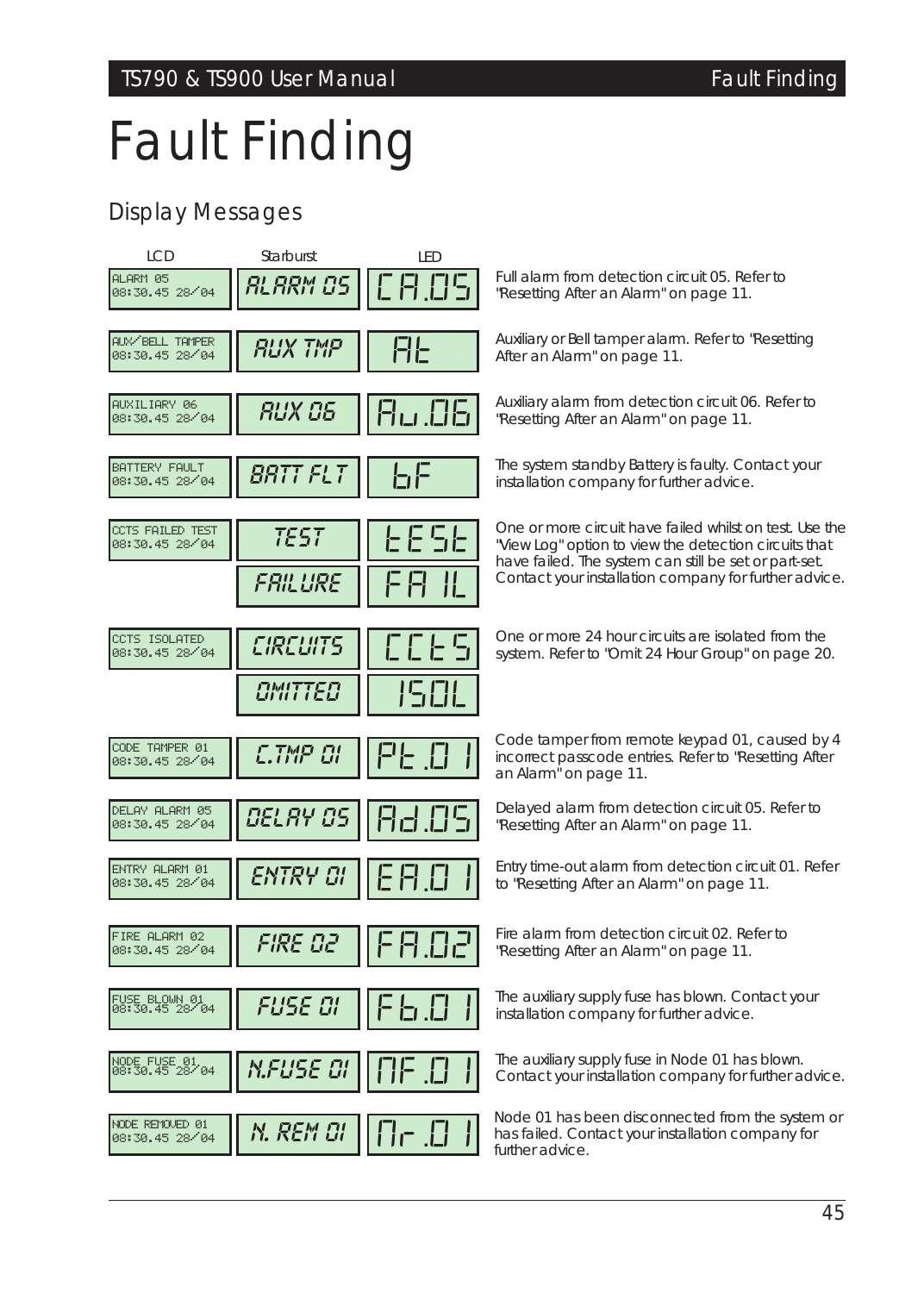PA ALARM 00 08:30.45 28/04

# *Display Messages (Cont.)*



The cover of Node <sup>01</sup> has been removed. Refer to *N "Resetting After an Alarm" on page 11. .TMP 01*

Mains power to the system has been removed. Enter a valid passcode to silence the alarm. The system will be maintained from its standby battery for a minimum of 8 hours. If the mains power is not restored after 8 hours contact your installation company for further advice.

Panic alarm from detection circuit 08. Refer to *PA "Resetting After an Alarm" on page 11. .ALM <sup>08</sup>* PA.08

Panic alarm generated by user <sup>09</sup> (PA Code). Refer *PAN* to *"Resetting After an Alarm" on page 11. IC <sup>09</sup>* PC.09

**Control panel cover has been removed. Refer to** *REFERENT* **LTE** *Resetting After an Alarm" on page 11.* 

Telephone line fault (systems fitted with remote signalling only). To silence the alarm, simply enter a valid passcode. If the fault persists contact your installation company for further advice.

The power supply within the control panel is being overloaded. Enter a valid passcode to silence the alarm and contact your installation company for further advice.

Remote keypad 01 has been disconnected from the system or has failed. Contact your installation company for further advice.

 $\overline{R}$  **R RIMP 01**  $\begin{bmatrix} 1 & 1 \end{bmatrix}$  **Refer to** *"Resetting After an Alarm" on page 11.* 

Your system requires a service visit. The system can still be used as normal, but you should contact your installation company for further advice.

Another user is operating the system from a different remote keypad. When he/she has finished, all remote keypads will revert to normal.

Tamper alarm from detection circuit 05. Refer to  $T$ *RMP'*  $R$   $\mathcal{B}$   $S$   $\parallel$   $\vdash$   $\Box$   $\Box$   $\Box$   $\parallel$   $\vdash$   $\Box$   $\vdash$   $\Box$   $\vdash$   $\Box$   $\vdash$   $\Box$   $\vdash$   $\Box$   $\vdash$   $\Box$   $\vdash$   $\Box$   $\Box$   $\vdash$   $\Box$   $\vdash$   $\Box$   $\Box$   $\vdash$   $\Box$   $\vdash$   $\Box$   $\vdash$   $\Box$   $\vdash$   $\Box$   $\vdash$   $\Box$ 

> You are trying to set the alarm system with a telephone line fault (L.F.). If you press  $F$  the system will continue to set or part-set but your remote signalling device may not work if the alarm is triggered.

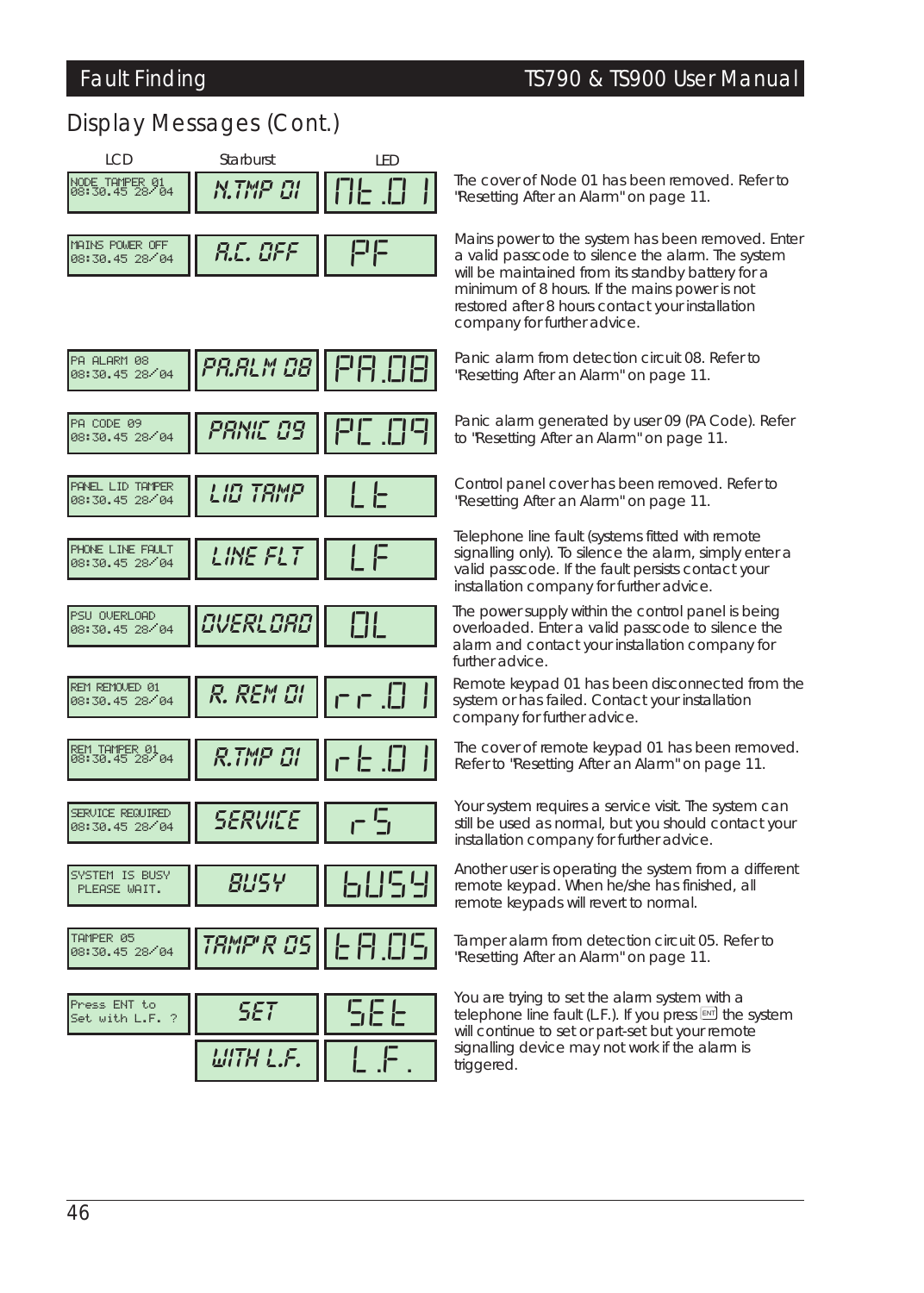| Giussal y Ul Terriis      |                          |                                                                                                                                                                                                                                                                                                                                            |
|---------------------------|--------------------------|--------------------------------------------------------------------------------------------------------------------------------------------------------------------------------------------------------------------------------------------------------------------------------------------------------------------------------------------|
| <b>Auxiliary Circuit</b>  | $\overline{a}$           | A detection circuit type which is monitored at all times. When triggered<br>it will only activate outputs that are programmed as auxiliary.                                                                                                                                                                                                |
| Chime                     |                          | An optional facility which allows selected detection circuits to<br>generate a two-tone "Chime" when triggered.                                                                                                                                                                                                                            |
| <b>Central Station</b>    |                          | A permanently manned monitoring station used to receive alarm<br>transmissions via the telephone line from a remote signalling device<br>such as a digicom.                                                                                                                                                                                |
| <b>Detection Circuits</b> | $\overline{\phantom{a}}$ | All detection devices, e.g. magnetic contacts, movement sensors,<br>etc. are connected to detection circuits. Each circuit is allocated a<br>number which identifies the detection device. For example, a room<br>protected by a movement sensor may be "Circuit 01", while a door<br>protected by a magnetic contact may be "Circuit 02". |
| Digicom                   | $\overline{\phantom{a}}$ | Digital Communicator - A remote signalling device fitted to the system<br>which will transmit alarm status data via the telephone line to a<br>dedicated central station.                                                                                                                                                                  |
| Downloading               |                          | A process which allows the alarm system to be remotely interrogated<br>and programmed via a computer and modem.                                                                                                                                                                                                                            |
| <b>Duress</b>             | $\overline{\phantom{a}}$ | A means of entering a passcode which generates a silent alarm via<br>the digicom (if fitted) to a central station.                                                                                                                                                                                                                         |
| <b>Exit/Entry route</b>   |                          | The route for entering or leaving the protected premises when the<br>system is being full or part-set.                                                                                                                                                                                                                                     |
| <b>Final Exit</b>         |                          | The door or detector that is used for leaving and entering the premises.                                                                                                                                                                                                                                                                   |
| <b>Entry Time</b>         |                          | A pre-set time delay to allow the user to enter the protected premises<br>and reach the remote keypad without causing an alarm.                                                                                                                                                                                                            |
| Event Log                 |                          | A record of system activity which is stored in a non volatile memory.                                                                                                                                                                                                                                                                      |
| Exit Time                 |                          | A pre-set time delay to allow the user to leave the premises when the<br>alarm system is being set by the timed exit method.                                                                                                                                                                                                               |
| <b>Exit Terminator</b>    | $\overline{\phantom{a}}$ | An external push button switch required by some police forces which is<br>used to set the system after leaving the premises.                                                                                                                                                                                                               |
| <b>Full Set</b>           | $\overline{a}$           | The state of the alarm system when it is protecting all wards.                                                                                                                                                                                                                                                                             |
| Master User               | $\overline{\phantom{a}}$ | The user(s) who are responsible for assigning new users to the alarm<br>system.                                                                                                                                                                                                                                                            |
| Modem                     |                          | A device for transmitting and receiving data to and from a computer<br>via the telephone line.                                                                                                                                                                                                                                             |
| <b>Night Circuit</b>      |                          | A detection circuit type that will generate a full alarm when the alarm<br>system is set. When the alarm system is unset the detection circuit may<br>be triggered without causing an alarm.                                                                                                                                               |
| Omit                      | $\overline{\phantom{a}}$ | To intentionally exclude the monitoring of one or more detection<br>circuits when full or part setting the alarm system.                                                                                                                                                                                                                   |
| Part-Set                  |                          | The state of the alarm system when it is protecting part of the premises.                                                                                                                                                                                                                                                                  |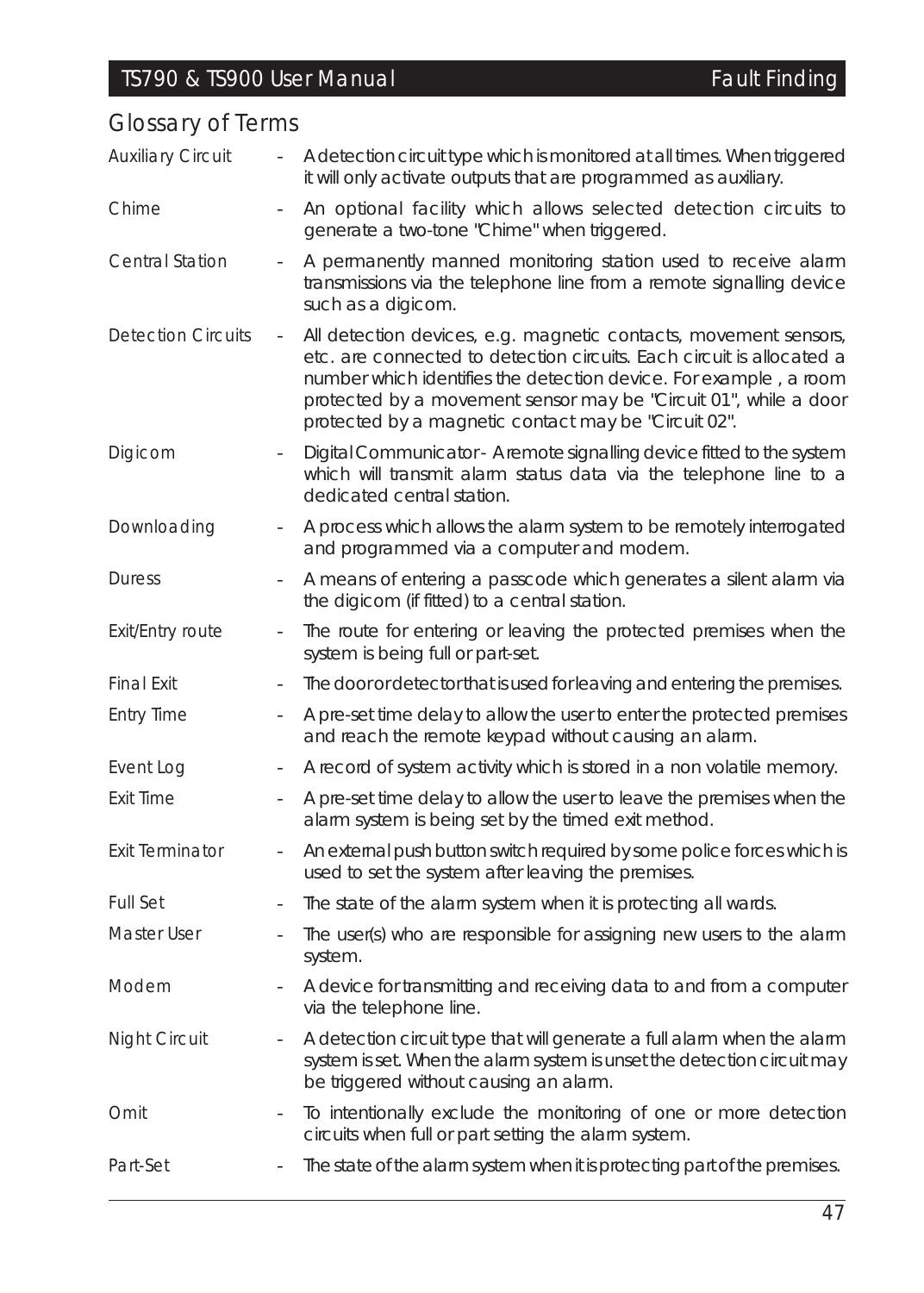| <b>Fault Finding</b> |                          | TS790 & TS900 User Manual                                                                                                                                                                                          |
|----------------------|--------------------------|--------------------------------------------------------------------------------------------------------------------------------------------------------------------------------------------------------------------|
| Passcode             |                          | A unique four digit number which must be entered before the alarm<br>system can be operated.                                                                                                                       |
| P.A. (Panic Alarm)   | $\sim$                   | Emergency push button switch used to activate an alarm. The alarm<br>signal will also be transmitted to the central station if a remote<br>signalling device is fitted.                                            |
| Remote Keypad        | $\overline{\phantom{a}}$ | A device located away from the main control panel that is used to<br>operate the alarm system.                                                                                                                     |
| Reset                | $\overline{\phantom{0}}$ | The action required to return the system to its normal state after an<br>alarm.                                                                                                                                    |
| Set                  | $\overline{\phantom{a}}$ | To arm the alarm system or wards.                                                                                                                                                                                  |
| System Open          | $\overline{\phantom{a}}$ | The normal unset state of the system.                                                                                                                                                                              |
| System Set           | $\overline{\phantom{a}}$ | The full set state of the alarm system.                                                                                                                                                                            |
| Tamper               | $\sim$                   | An alarm caused by the system being interfered with physically or by<br>too many unauthorised keypad entries.                                                                                                      |
| 24 Hour Circuit      | $\sim$                   | A circuit that is monitored at all times. When triggered in the unset<br>condition a local alarm is generated (Internal sounders only). When<br>triggered in full or part-set condition a full alarm is generated. |
| Unset                | $\overline{\phantom{a}}$ | To disarm the alarm system or areas (wards).                                                                                                                                                                       |
| <b>Users</b>         | $\overline{\phantom{a}}$ | Persons allocated a passcode which allows them to operate the<br>alarm system.                                                                                                                                     |
| Wards                |                          | A group of detection circuits that may be set or unset independently of<br>each other.                                                                                                                             |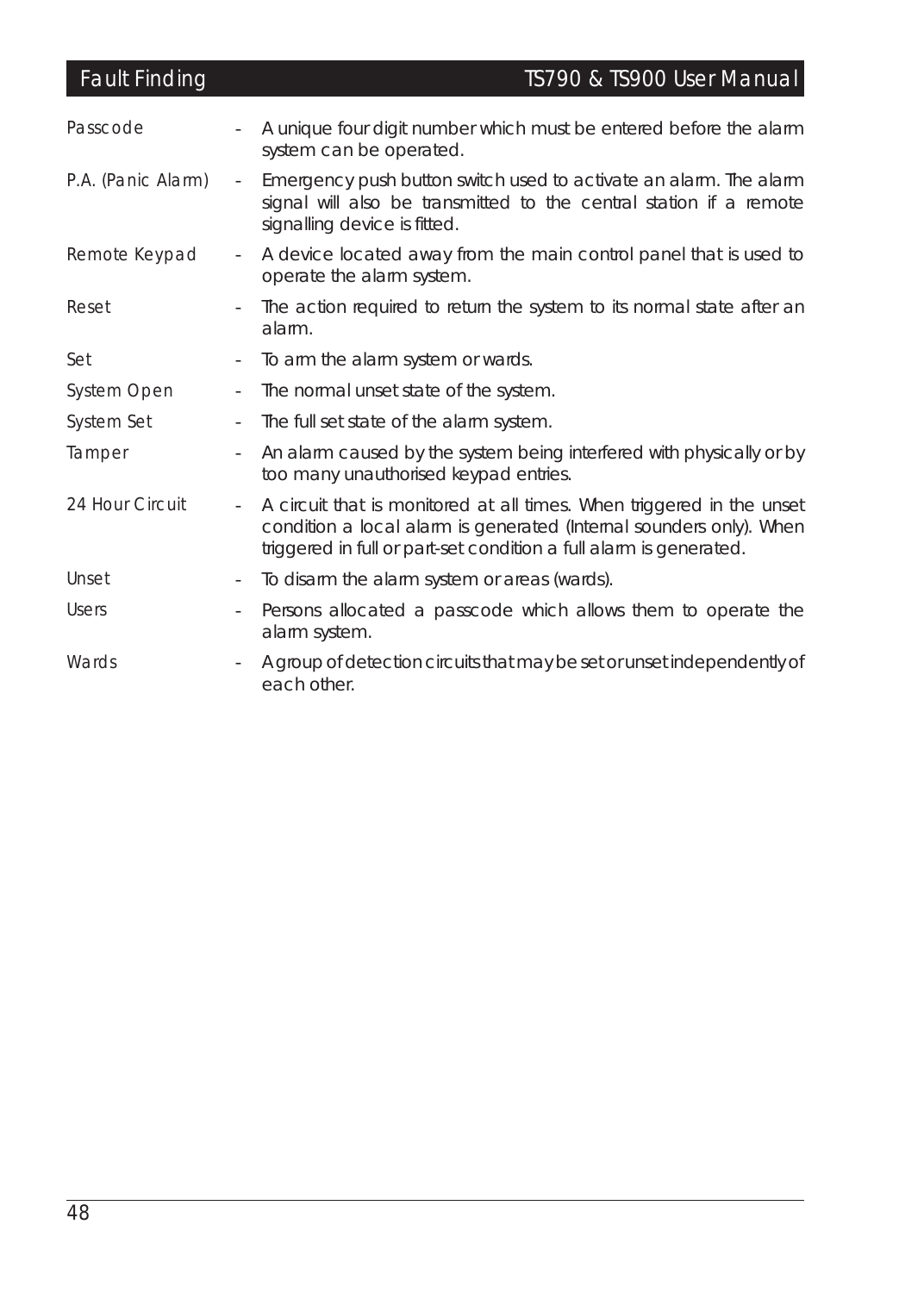# TS790 & TS900 User Manual System Records

| <b>User Record</b> |           |                  |              |              |                 |              |  |
|--------------------|-----------|------------------|--------------|--------------|-----------------|--------------|--|
| User               |           |                  |              |              | Set/Unset Wards |              |  |
| <b>No</b>          | User Type | <b>User Name</b> | System       | Ward A       | Ward B          | Ward C       |  |
| 01                 | Master    |                  | $\checkmark$ | $\checkmark$ | $\checkmark$    | $\checkmark$ |  |
| 02                 |           |                  |              |              |                 |              |  |
| 03                 |           |                  |              |              |                 |              |  |
| 04                 |           |                  |              |              |                 |              |  |
| 05                 |           |                  |              |              |                 |              |  |
| 06                 |           |                  |              |              |                 |              |  |
| 07                 |           |                  |              |              |                 |              |  |
| 08                 |           |                  |              |              |                 |              |  |
| 09                 |           |                  |              |              |                 |              |  |
| 10                 |           |                  |              |              |                 |              |  |
| 11                 |           |                  |              |              |                 |              |  |
| 12                 |           |                  |              |              |                 |              |  |
| 13                 |           |                  |              |              |                 |              |  |
| 14                 |           |                  |              |              |                 |              |  |
| 15                 |           |                  |              |              |                 |              |  |
| 16                 |           |                  |              |              |                 |              |  |
| 17                 |           |                  |              |              |                 |              |  |
| 18                 |           |                  |              |              |                 |              |  |
| 19                 |           |                  |              |              |                 |              |  |
| 20                 |           |                  |              |              |                 |              |  |
| 21                 |           |                  |              |              |                 |              |  |
| 22                 |           |                  |              |              |                 |              |  |
| 23                 |           |                  |              |              |                 |              |  |
| 24                 |           |                  |              |              |                 |              |  |
| 25                 |           |                  |              |              |                 |              |  |
| 26                 |           |                  |              |              |                 |              |  |
| 27                 |           |                  |              |              |                 |              |  |
| 28                 |           |                  |              |              |                 |              |  |
| 29                 |           |                  |              |              |                 |              |  |
| 30                 |           |                  |              |              |                 |              |  |
| 31                 |           |                  |              |              |                 |              |  |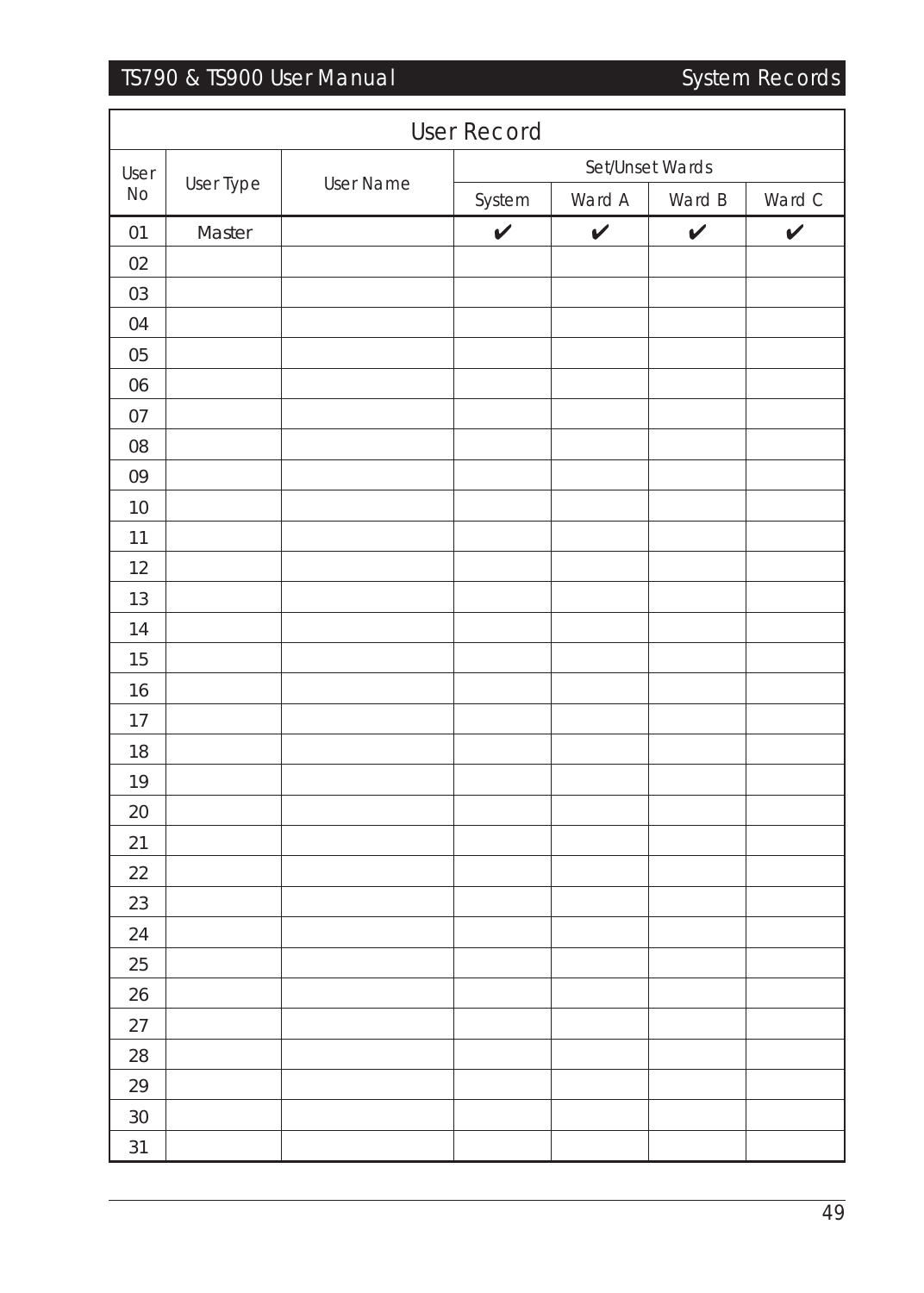System Records TS790 & TS900 User Manual

| <b>Detection Circuit Record</b> |          |      |       |        |                  |   |             |  |
|---------------------------------|----------|------|-------|--------|------------------|---|-------------|--|
| Circuit                         |          |      |       |        | Circuit in Wards |   |             |  |
| No                              | Location | Omit | Chime | System | $\mathsf A$      | B | $\mathsf C$ |  |
| 01                              |          |      |       |        |                  |   |             |  |
| 02                              |          |      |       |        |                  |   |             |  |
| 03                              |          |      |       |        |                  |   |             |  |
| 04                              |          |      |       |        |                  |   |             |  |
| 05                              |          |      |       |        |                  |   |             |  |
| 06                              |          |      |       |        |                  |   |             |  |
| 07                              |          |      |       |        |                  |   |             |  |
| 08                              |          |      |       |        |                  |   |             |  |
| 09                              |          |      |       |        |                  |   |             |  |
| 10                              |          |      |       |        |                  |   |             |  |
| 11                              |          |      |       |        |                  |   |             |  |
| 12                              |          |      |       |        |                  |   |             |  |
| 13                              |          |      |       |        |                  |   |             |  |
| 14                              |          |      |       |        |                  |   |             |  |
| 15                              |          |      |       |        |                  |   |             |  |
| 16                              |          |      |       |        |                  |   |             |  |
| $17$                            |          |      |       |        |                  |   |             |  |
| 18                              |          |      |       |        |                  |   |             |  |
| 19                              |          |      |       |        |                  |   |             |  |
| 20                              |          |      |       |        |                  |   |             |  |
| 21                              |          |      |       |        |                  |   |             |  |
| 22                              |          |      |       |        |                  |   |             |  |
| 23                              |          |      |       |        |                  |   |             |  |
| 24                              |          |      |       |        |                  |   |             |  |
| 25                              |          |      |       |        |                  |   |             |  |
| 26                              |          |      |       |        |                  |   |             |  |
| 27                              |          |      |       |        |                  |   |             |  |
| 28                              |          |      |       |        |                  |   |             |  |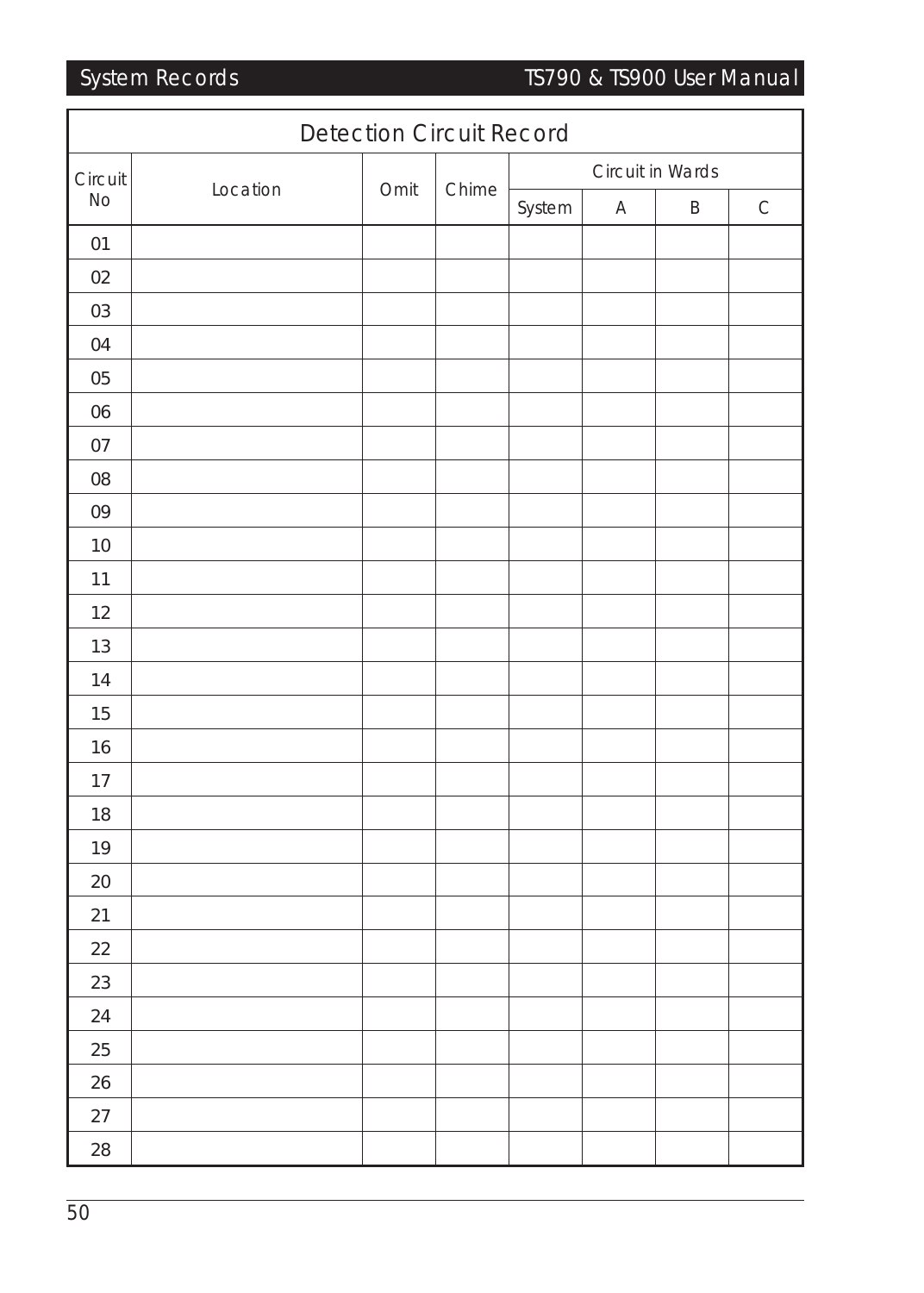# TS790 & TS900 User Manual System Records

|         | <b>Detection Circuit Record</b> |               |  |                  |             |   |             |  |
|---------|---------------------------------|---------------|--|------------------|-------------|---|-------------|--|
| Circuit |                                 | Chime<br>Omit |  | Circuit in Wards |             |   |             |  |
| No      | Location                        |               |  | System           | $\mathsf A$ | B | $\mathsf C$ |  |
| 29      |                                 |               |  |                  |             |   |             |  |
| 30      |                                 |               |  |                  |             |   |             |  |
| 31      |                                 |               |  |                  |             |   |             |  |
| 32      |                                 |               |  |                  |             |   |             |  |
| 33      |                                 |               |  |                  |             |   |             |  |
| 34      |                                 |               |  |                  |             |   |             |  |
| 35      |                                 |               |  |                  |             |   |             |  |
| 36      |                                 |               |  |                  |             |   |             |  |
| 37      |                                 |               |  |                  |             |   |             |  |
| 38      |                                 |               |  |                  |             |   |             |  |
| 39      |                                 |               |  |                  |             |   |             |  |
| 40      |                                 |               |  |                  |             |   |             |  |
| 41      |                                 |               |  |                  |             |   |             |  |
| 42      |                                 |               |  |                  |             |   |             |  |
| 43      |                                 |               |  |                  |             |   |             |  |
| 44      |                                 |               |  |                  |             |   |             |  |
| 45      |                                 |               |  |                  |             |   |             |  |
| 46      |                                 |               |  |                  |             |   |             |  |
| 47      |                                 |               |  |                  |             |   |             |  |
| 48      |                                 |               |  |                  |             |   |             |  |
| 49      |                                 |               |  |                  |             |   |             |  |
| 50      |                                 |               |  |                  |             |   |             |  |
| 51      |                                 |               |  |                  |             |   |             |  |
| 52      |                                 |               |  |                  |             |   |             |  |
| 53      |                                 |               |  |                  |             |   |             |  |
| 54      |                                 |               |  |                  |             |   |             |  |
| 55      |                                 |               |  |                  |             |   |             |  |
| 56      |                                 |               |  |                  |             |   |             |  |